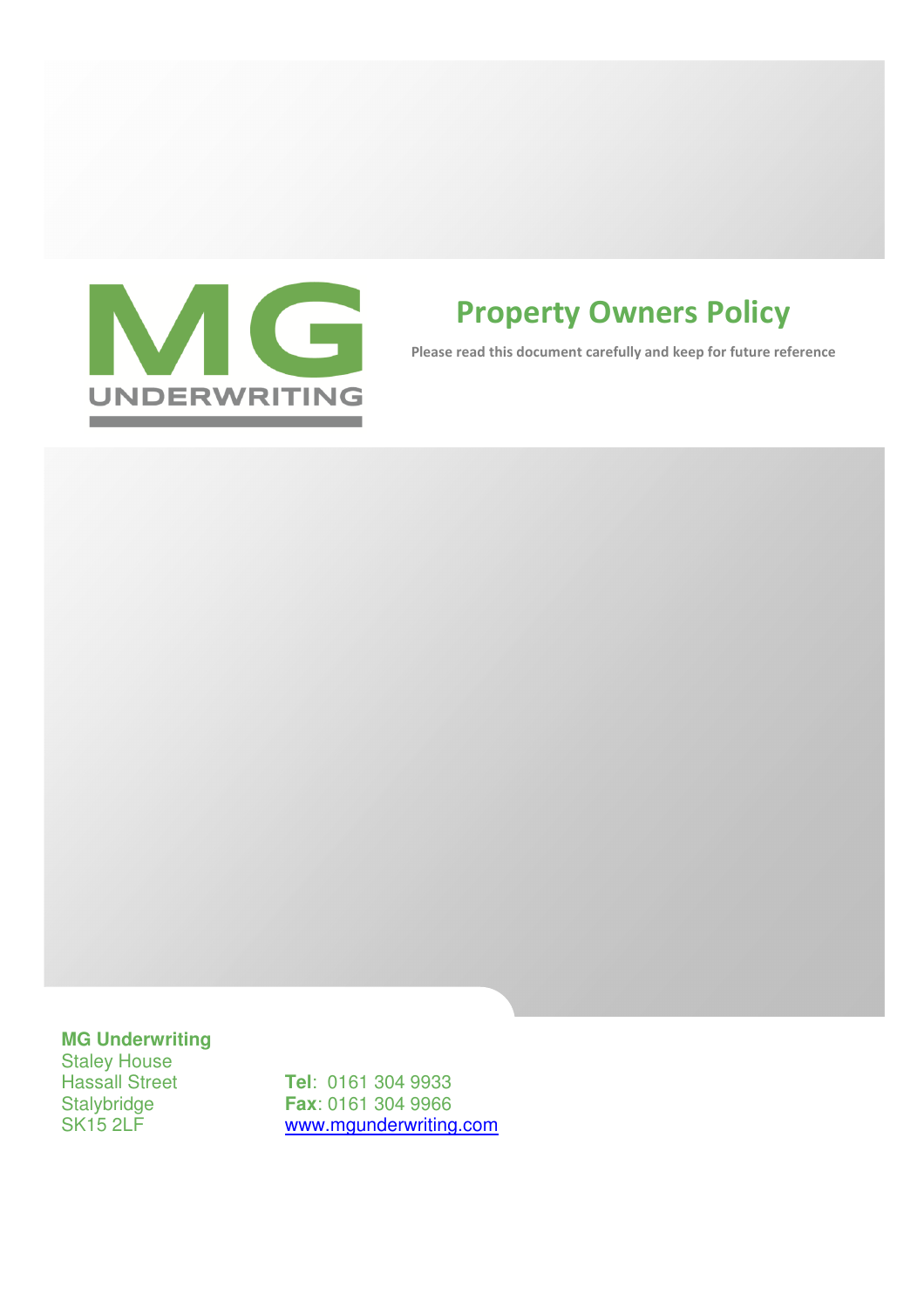# **Introduction**

# **Who the Insurers are**

This insurance is provided by DTW1991 Underwriting Limited on behalf of Syndicate DTW1991 at Lloyd's.

DTW1991 Underwriting Limited is an appointed representative of R&Q Managing Agency Limited.

Syndicate DTW1991 at Lloyd's is managed by R&Q Managing Agency Limited.

R&Q Managing Agency Limited is authorised by the Prudential Regulation Authority and regulated by the Financial Conduct Authority. No 224442.

R&Q Managing Agency is registered in England No 04690719. Registered Office: 71 Fenchurch Street, London, EC3M 4BS.

# **Certification and Extent of Policy Coverage**

This is to certify that in accordance with the authorisation granted under Contract Number B6991SCO2015S01 to MG Underwriting (a trading style of MG Insurance Consultants Limited) by DTW1991 Underwriting Limited on behalf of Syndicate DTW1991 (whose identity is stated further under "Who the Insurers Are" section of this policy), the Insurers, and in consideration of premium specified having been paid, Insurers agree to the extent and in the manner detailed, to indemnify the Insured against loss or Damage sustained or legal liability for accidents happening, which occur during the Period of Insurance and arising from the business, as detailed in the Policy Schedule, after such loss, Damage or liability has been proved.

Provided always that:

- 1) Insurers liability shall not exceed the limits of liability expressed in the attaching Schedule or such other limits of liability as may be substituted by endorsement and agreed by or on their behalf;
- 2) This Policy insures only in respect of the sections specified in the Policy Schedule.
- 3) This Policy is subject to all the provisions, conditions, warranties and exclusions which are contained within the body of the wording or that may be endorsed or added thereto, all of which are to be considered as incorporated and shall be read together.

# **The Insurance Contract**

This Policy is a contract of insurance between you and the Insurer.

The following are elements for the contract of insurance between you and the Insurer. Please read them carefully and if they require any amendments please return them to your broker for correction. Keep the Policy safe in case You need to refer to it.

- Your Policy;
- The Schedule;
- Endorsements.

It is important that You:

- check that the Sections You have requested are included in the Schedule;
- check that the information You have given Us is accurate;
- comply with Your duties under each Section and the insurance as a whole.

# **The Agreement**

In this contract of insurance, the Insurer's syndicate numbers and proportions are shown in the table. The Insurer bind themselves severally and not jointly, that is, in the event of a loss, the Insurer and their Executors and Administrators are liable only for their share of their syndicate's proportion of the risk.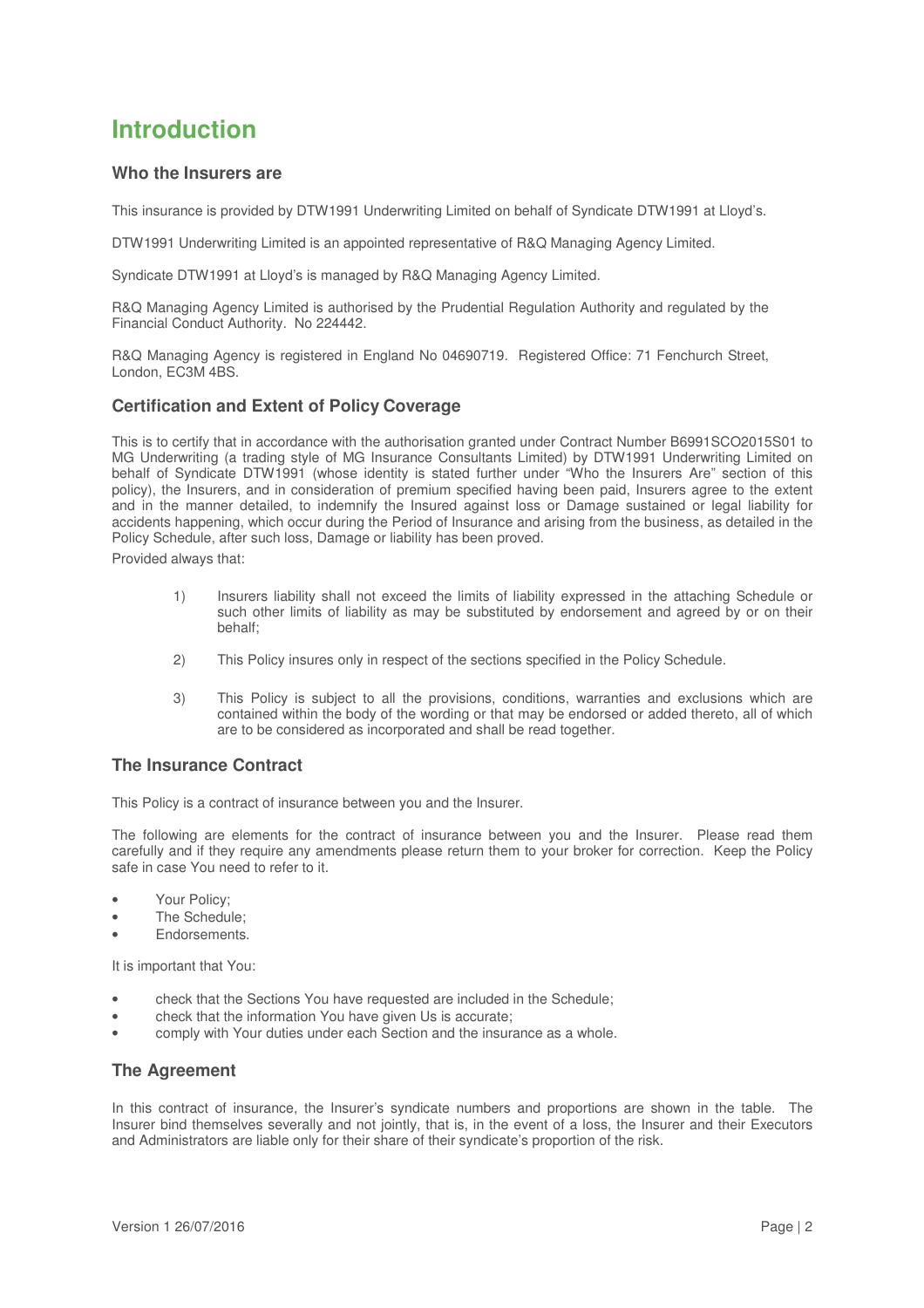You or Your representative can obtain the name of each of the Insurer's and their respective shares by applying to:

Market Services, Lloyd's, One Lime Street London EC3M 7HA.

The Insurers are authorised by the Prudential Regulation Authority and regulated by the Financial Conduct Authority and Prudential Regulation Authority.

The Insurers Firm Reference Numbers and other details can be found on the Financial Services Register at www.fca.org.uk

| <b>Policy Sections</b> | Insurer                      | Proportion |
|------------------------|------------------------------|------------|
| Section 1 - 4          | Syndicate DTW1991 at Lloyd's | 100%       |

This Policy is Underwritten under a binding authority contract for and on behalf of the Insurers by:

MG Underwriting Staley House Hassall **Stalybridge Cheshire** SK15 2LF

Michael Bond Managing Director

# **Conformity**

In this Policy You will find that some items can be singular or plural, feminine or masculine. This clause is designed to correct this. Words in the singular shall include the plural and vice versa. Words importing the masculine will import the feminine and the neuter. References to 'a person' will also to include any individual, company, partnership, or any other legal entity References to a statute law also includes all its amendments or replacements.

# **Information You have given Us**

In deciding to accept this Policy and in setting the terms and premium, We have relied on the information You have given Us.

You must take care when answering any questions We ask by ensuring that all information provided is accurate and complete.

If We establish that You deliberately or recklessly provided Us with false or misleading information We will treat this Policy as if it never existed and decline all claims.

For example, We may:

- treat this Policy as if it had never existed and refuse to pay all claims and return the premium paid. We will only do this if We provided You with insurance cover which We would not otherwise have offered;
- amend the terms of Your insurance. We may apply these amended terms as if they were already in place if a claim has been adversely impacted by Your carelessness;
- charge You more for Your Policy or reduce the amount We pay on a claim in the proportion the premium You have paid bears to the premium We would have charged You;
- cancel Your Policy in accordance with Our Cancellation Rights below.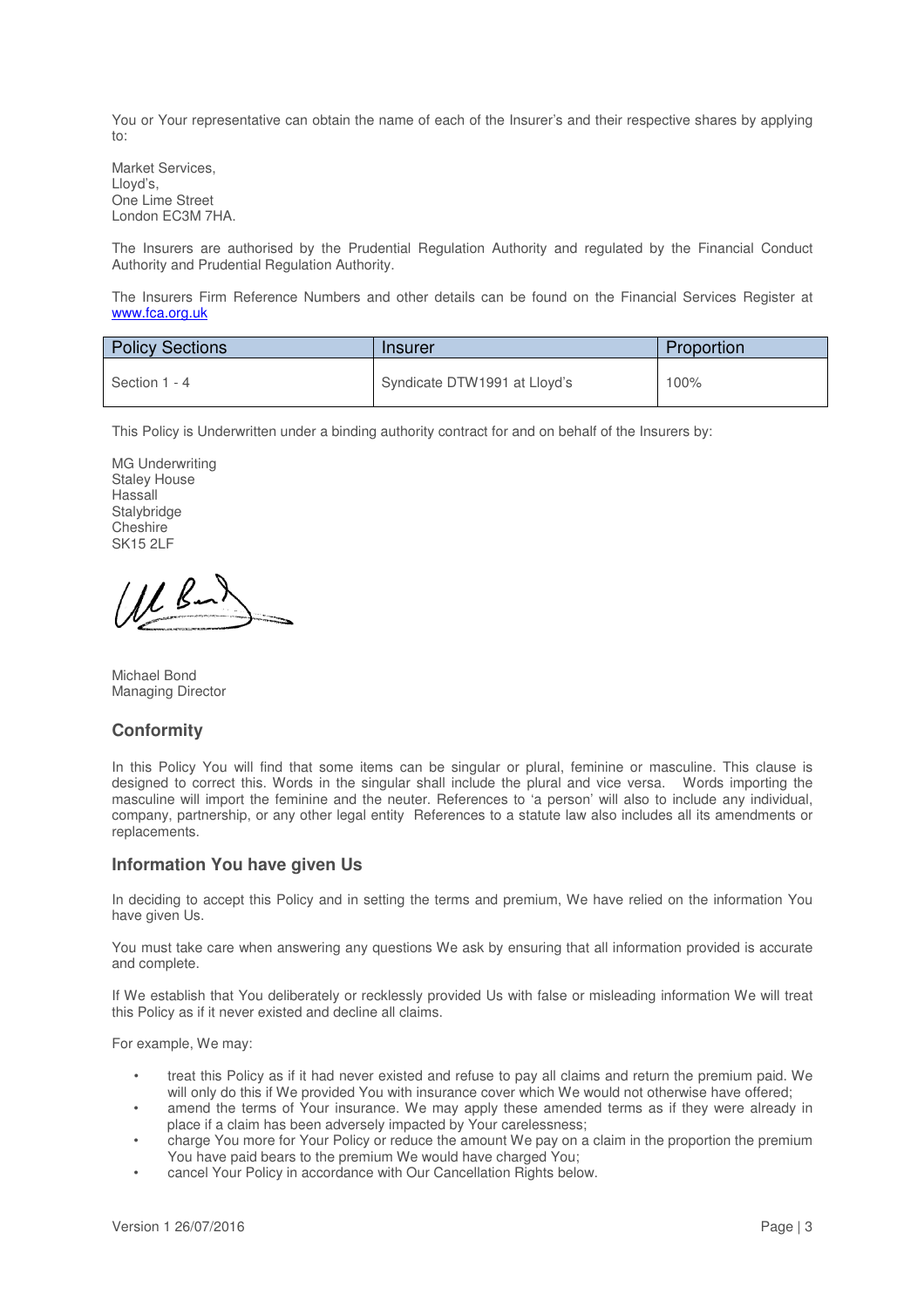We or Your insurance broker will write to You if We:

- intend to treat Your Policy as if it never existed; or
- need to amend the terms of Your Policy; or
- require You to pay more for Your insurance.

If You become aware that information You have given Us is inaccurate, You must inform Your broker as soon as practicable.

# **How We Collect Data**

You should understand that any information You have given Us will be processed by Us, in compliance with the provisions of the Data Protection Act 1998, for the purpose of providing insurance and handling claims or complaints, if any, which may necessitate providing such information to other parties.

It is understood by You that any information provided to the Us regarding the You will be processed by Us in compliance with the provisions of the Data Protection Act 1998.

We will use your information to manage your insurance Policy including underwriting and claims handling. This may include disclosing it to other Insurers third party suppliers loss adjusters and reinsurers (the Group) or Governmental bodies. Your information includes data about your transactions. We may use and share your information with other members of the Group or Governmental bodies to help us and them:-

- assess financial and insurance risks.
- recover debt.
- prevent and detect crime.
- develop services and systems.

We do not disclose your information to anyone outside the Group except:-

- where we have your permission or;
- where we are required or permitted to do so by Law or;
- to other companies who provide a service to us or you or;
- where we may transfer rights and obligations under this agreement;

# **Sensitive Information**

Some of the personal information we ask you for may be sensitive personal data as defined by the Data Protection Act 1998 (such as information about criminal convictions and civil proceedings). We will not use such sensitive personal data about you or others except for the specific purpose for which you provide it and to provide the services described in your Policy documents

# **Employers' Liability Tracing Office (ELTO)**

Certain information relating to your Policy including without limitation the Policy number(s) employers names and addresses (including subsidiaries and any relevant changes of name) coverage dates employers reference numbers provided by Her Majesty's Revenue and Customs and Companies House Reference Numbers (if relevant) will be provided to the Employers' Liability Tracing Office (the "ELTO") and added to an electronic database (the "Database").

This information will be made available in a specified and readily accessible form as required by the Employers' Liability Insurance: Disclosure by Insurer(s) Instrument 2010. This information will be subject to regular periodic updating and certification and will be audited on an annual basis

The Database will assist individual consumer claimants who have suffered an employment related injury or disease arising out of their course of employment in the UK for employers carrying on or who carried on business in the UK and who are covered by the employers' liability insurance of their employers (the "Claimants"):-

- 1. to identify which Insurer (or Insurer(s)) was (or were) providing employers' liability cover during the relevant periods of employment and;
- 2. to identify the relevant employers' liability insurance policies.

The Database will be managed by the ELTO.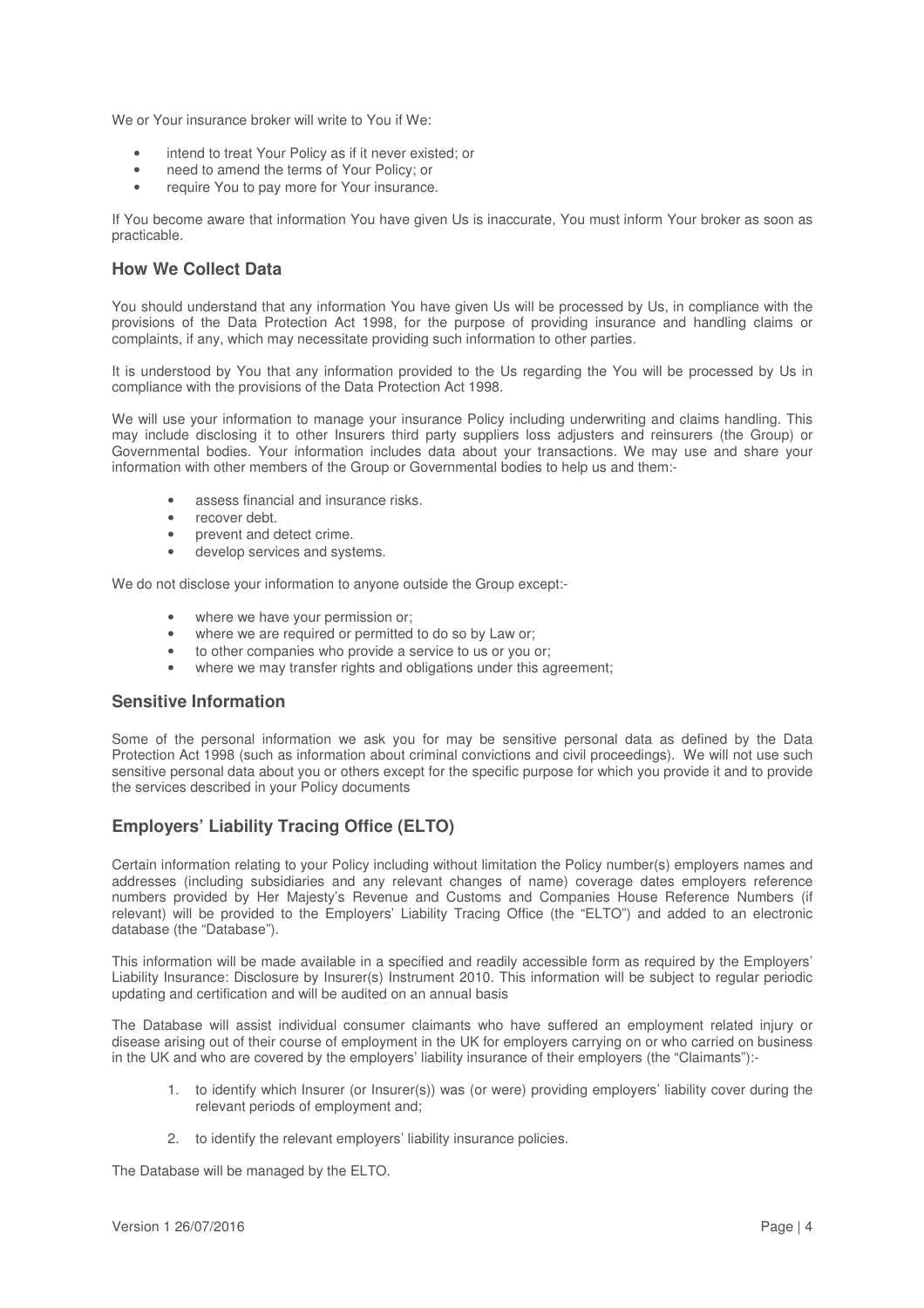The Database and the data stored on it may be accessed and used by the Claimants their appointed representatives Insurers with potential liability for UK commercial lines employers' liability insurance cover and any other persons or entities permitted by law.

By entering into this Policy you will be deemed to specifically consent to the use of your Policy data in this way and for these purposes.

# **Ministry of Justice (MOJ) Portal Claims and the Duties Owed by the Insured**

The MOJ reforms are now in effect and apply to the majority of Employers' and Public Liability claims arising in England and Wales. Principally these reforms set out a strict timetable for the acknowledgement and handling of claims. If the timetable is breached the costs charged by the claimant's legal representative will increase. As a result prompt reporting of incidents which may give rise to a claim and/or actual claims is vital to ensure investigations can be made in a timely fashion and to keep claim costs to a minimum.

### Here is what to do if **YOU** receive a letter of claim or Claims Notification Form (CNF) from the claimant and/or claimant representative

If **YOU** receive a letter of claim or Claims Notification Form (CNF) direct from the claimant and/or claimant legal representative, do not admit liability and simply acknowledge receipt of the communication. The acknowledgement must be via an electronic format (e-mail is preferred) and within 24 hours from the date of the letter or CNF. In the acknowledgement please advise your **INSURER** is Syndicate DTW1991 at Lloyd's and their correspondence has been sent to Woodgate and Clark who are our Appointed Claims Administrator.

After acknowledging the claimant representative please send all correspondence immediately to Woodgate & Clark remembering to quote your Policy number and name as shown on the Schedule. Please note **YOUR** failure to immediately report a claim or circumstance which may give rise to a claim or to provide our appointed Claims Administrator with full cooperation could result in the support from this Policy being withdrawn.

We also remind you of your obligations under the Health and Safety at Work Act 1974 to protect the health safety and welfare of your Employees which includes:-

- Workplace risk assessments
- Full and effective training
- Provision of appropriate personal protective equipment (PPE)
- Communication of health and safety procedures

# **The Law that Governs this Policy and Jurisdiction**

The parties to this contract are free to choose the law applicable to the contract. Unless specifically agreed to the contrary this insurance Policy shall be subject to English Law.

The indemnity provided by this Policy shall apply only to judgements against the Insured in the Courts of Law of England and Wales, Scotland, Northern Ireland, the Isle of Man and the Channel Islands and not to judgements obtained elsewhere nor to Judgements or orders obtained in the said courts for enforcement of foreign judgements whether by way of reciprocal agreements or otherwise.

The premium for this Policy has been calculated accordingly and no consideration has been paid in respect of sums payable under any other law or the jurisdiction of any other courts.

# **The Law that Governs the Interpretation of this Policy**

All disputes concerning the interpretation of this Policy are understood and agreed by both the Insured and the Insurers to be subject to English Law. Each party agrees to submit to the jurisdiction of any court of competent jurisdiction within England and to comply with all requirements necessary to give such court jurisdiction. All matters arising hereunder shall be determined in accordance with the law and practice of such court.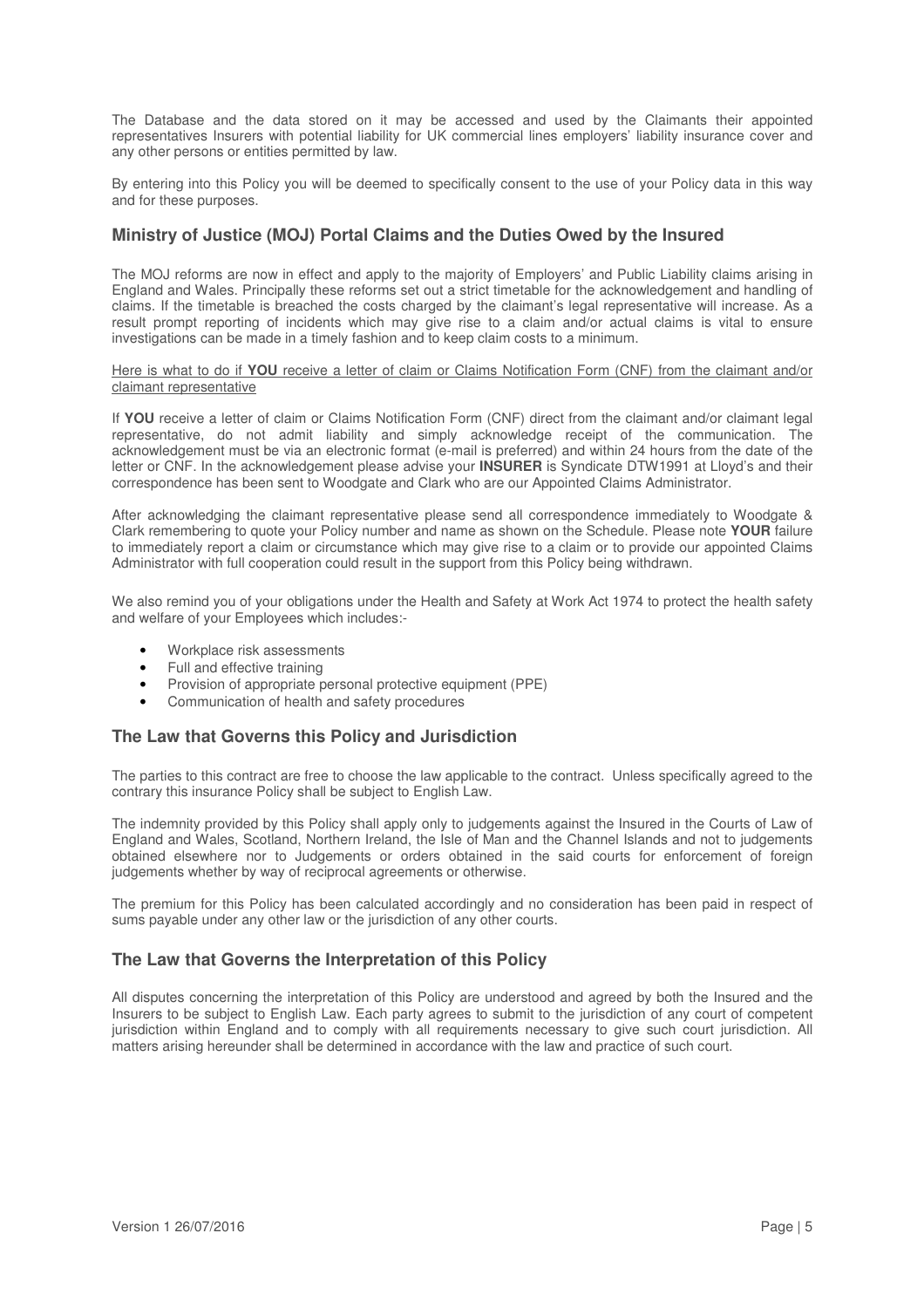# **Your Duties**

You shall:

- a) take all precautions to prevent any occurrence which may give rise to a valid claim under this Policy;
- b) take all precautions to comply with all statutory requirements and regulations imposed by any Authority;
- c) as a Condition Precedent to Your right to be indemnified under this Policy, You must not waive any Subrogation rights against a third party written or prior written consent;
- d) give Us immediate notice in writing of any occurrence which may give rise to a valid claim under this Policy;
- e) You shall also, as a Condition Precedent to Your right to be indemnified under this insurance, immediately take all steps to prevent further Damage or injury arising out of an Occurrence at his own expense, such expense shall not be recoverable hereunder.

### **Conditions Precedent**

There are conditions within the Policy that are Conditions Precedent to Our liability. If You breach any of the Conditions Precedent this may render Your claim null and void or reduce the amount payable or We may treat this insurance as though it never existed.

You may find a Conditions Precedent applies only to a particular Policy Section in which case it will be shown under that Section.

### **Warranty**

Sometimes We need to apply some special terms and this is called a Warranty.

- A Warranty means that it is a condition which applies throughout the entire **Period of Insurance** and is a condition which **You** must comply with.
- If **You** do not comply with any **Warranty** We can void the entire **Policy**.
- We will not repudiate a claim on the grounds of breach of **Warranty** where the circumstances of the claim are unconnected with the **Warranty** breach unless fraud is involved.

You may find a Warranty applies only to a particular Policy Section in which case it will be shown under that Section.

# **Guidance Note in Relation to Collection of Excess**

Please note that payment of the Excess is a condition precedent and therefore in the event the Excess is not paid when requested the Insurers will not pay the claim under this Policy and You will have to pay any claims in full and may be liable to repay any costs incurred by the Insurers up to the time of failure to pay the Excess.

You will be asked to pay the Excess:-

To encourage the reporting of claim circumstances, in accordance with the condition precedent requirements in this Policy, the Excess will not be called for unless or until liability has been admitted or Defence Costs are incurred other than the Insurers own salary and other internal costs. This will apply to all claims with the exception of third party property damage claims where the Insured will be asked for the Excess as soon as the claim has been lodged and indemnity confirmed.

Please note: No Excess will be payable unless a formal claim has been made by the claimant or a solicitor or other representative on their behalf. Failure to report an incident which may give rise to a claim may lead to Insurers refusing to pay the claim.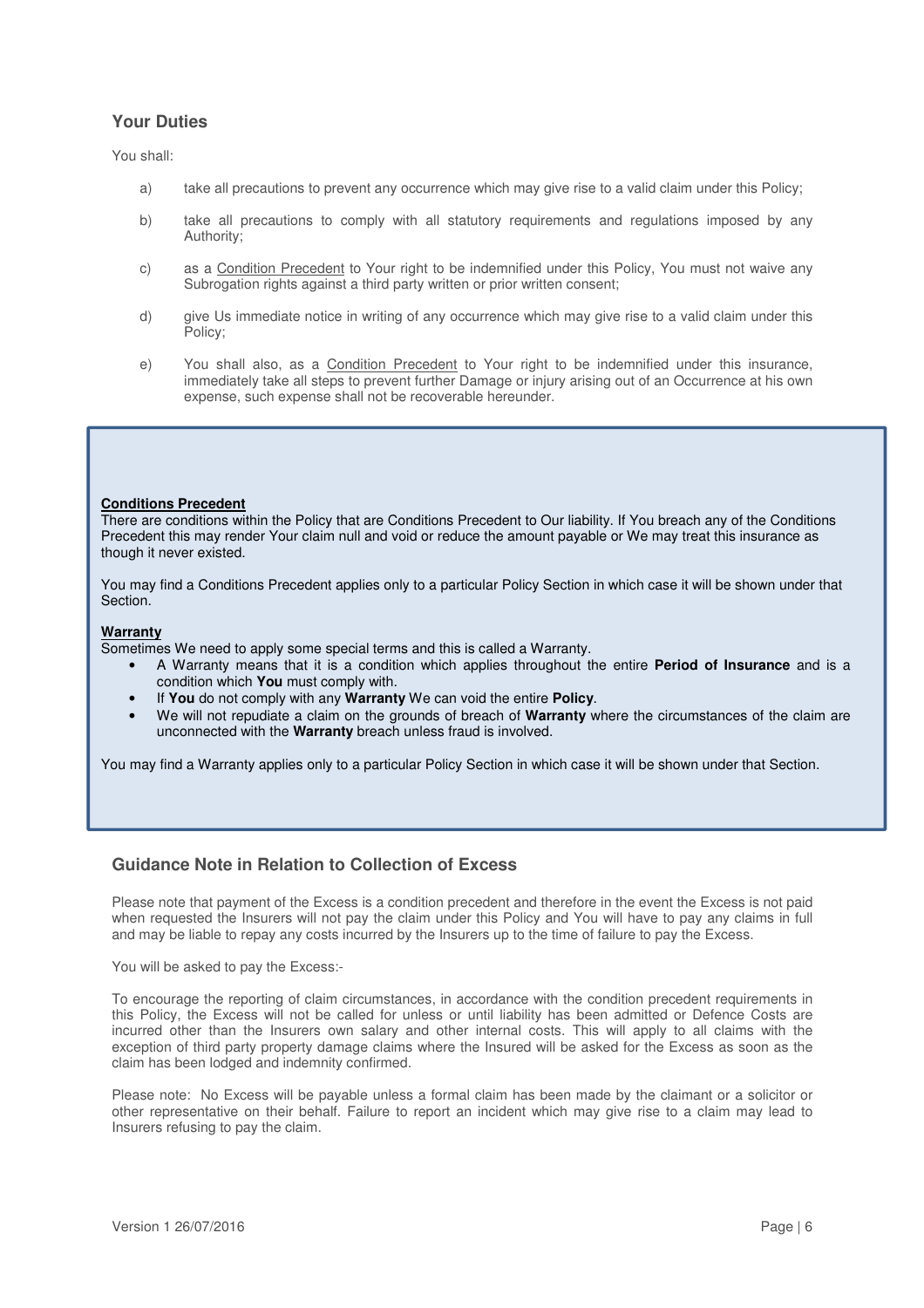# **Cancellation**

# **Your Cancellation Rights**

# **Cooling off Period**

- You have the statutory right to cancel Your Policy within 14 days of the purchase or renewal of the contract or the day You receive the Policy or renewal documentation, whichever is the later.
- We will return the premium in full if cancellation occurs within the 14 day period.
- No refund of premium will be given in the event of a claim either in whole or in part.

If You wish to cancel Your policy after the Cooling off Period:

- You can cancel the Policy at any time, during the first 14 days and the Cooling off Period terms above apply.
- To cancel the Policy after the Cooling Off Period You will need to contact Your broker who arranged the insurance for You.
- You are entitled to a return of premium which will be based upon the length of time remaining for the Period of Insurance, less a deduction for any administration costs in providing this insurance. The amount is shown in the Schedule.
- You will be entitled to a refund of any premium paid, subject to a deduction for any time for which You have been covered. This will be calculated on a proportional basis for example, if You have been covered for six (6) months, the deduction for the time You have been covered will be half the annual premium.

If We pay any claim, in whole or in part, then no refund of premium will be allowed.

# **Our Cancellation Rights**

We can cancel this insurance by giving You thirty (30) days notice in writing.

We will only do this for a valid reason for example:

- non payment of premium;
- a change in risk occurring which means that We can no longer provide You with insurance cover;
- non-cooperation or failure to supply any information or documentation We request; or
- threatening or abusive behaviour or the use of threatening or abusive language.

If this insurance is cancelled then, provided You have not made a claim, You will be entitled to a refund of any premium paid, subject to a deduction for any time for which You have been covered. This will be calculated on a proportional basis.

We will cancel the insurance by sending You a letter to Your last known address.

The Consumer Insurance (Disclosure and Representations) Act 2012 sets out situations where failure by You to provide Us with complete and accurate information as We require allow Us to cancel the Policy, sometimes back to its start date and to keep any premiums paid.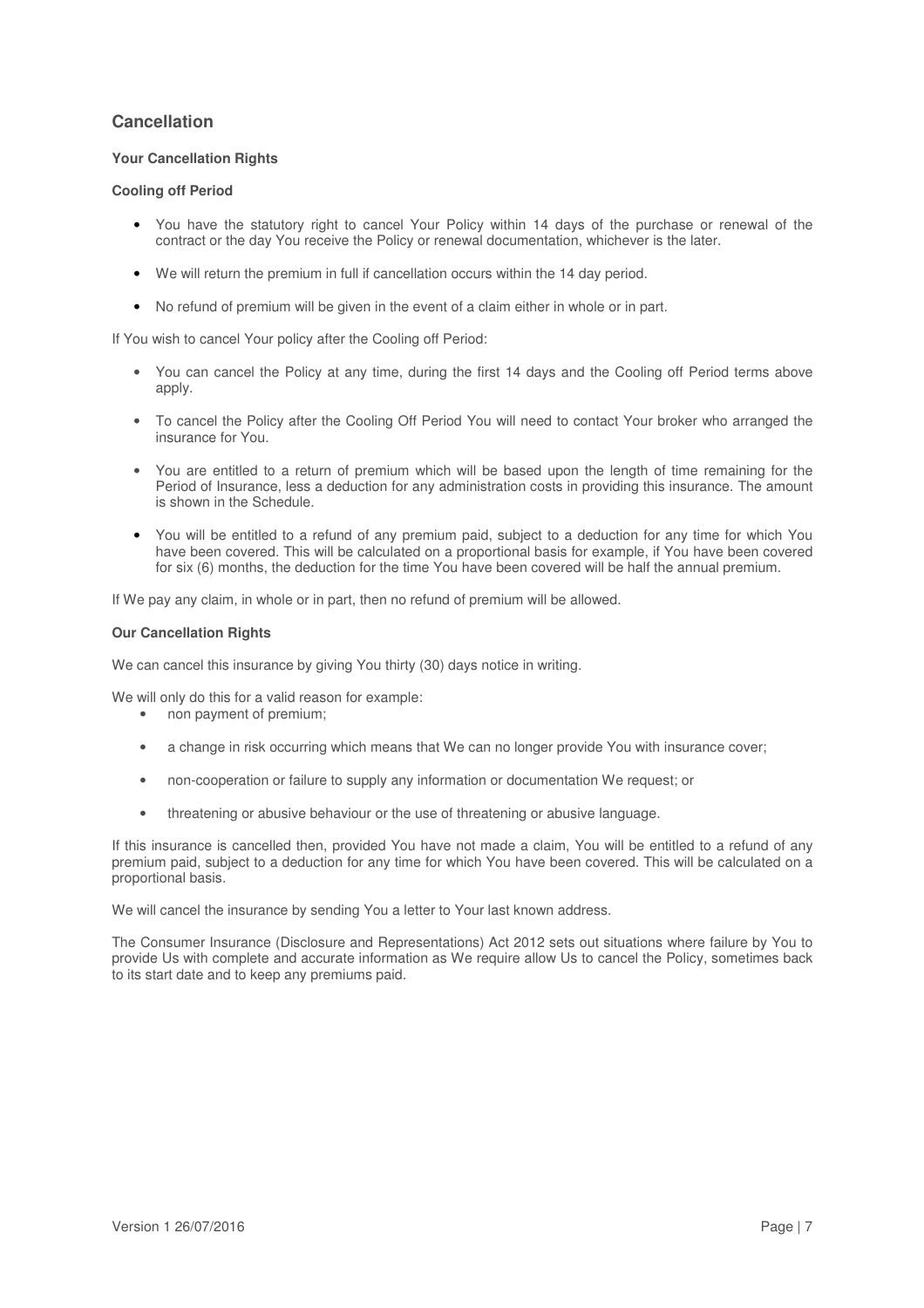# **Claims Procedure**

### **How to Make a Claim**

**You** must comply with the following **Conditions Precedent**. If **You** fail to do so, **We** may not pay **Your** claim, or any payment could be reduced.

### **In respect of Sections 3 and 4 – Property Owners Liability and Employers' Liability**

1. You shall notify our appointed claims administrator, Woodgate & Clark Limited, as soon as practicable:

Woodgate & Clark Limited The Red House West Malling Kent ME19 6QT

Tel: 01732 848077 Email: new.claims@woodgate-clark.co.uk

- (a) Following any circumstances which may give rise to a claim and/or claims being made against You and for which there may be liability under this Policy.
- (b) When a claim is actually made against the Insured (whether written or oral) for which there may be liability under this Policy
- (c) Immediately when You have knowledge of any impending prosecution inquest or fatal accident inquiry in connection therewith.
- 2. provide Us or our appointed claims administrator with any other required information;
- 3. forward to Us or our appointed claims administrator as soon as practicable, any letter, claim, writ, summons or other legal document You receive if a claim for liability is made against You;
- 4. give all information and assistance required as soon as practicable and where We or our appointed claims administrator has conduct of proceedings within such time limits as are specified in any relevant Practice Directions and pre-action protocols as may be issued and approved from time to time or as notified by the Our legal representatives
- 5. Make no admission of liability or payment or offer or promise of payment or indemnity or waiver of subrogation without the written consent of the Insurer(s) or their appointed claims representatives.

#### **In respect of Sections 1 and 2 – Buildings and Contents and Loss of Rent**

1. You shall notify our appointed claims administrator, Woodgate & Clark Limited as soon as practicable:

Woodgate & Clark Limited The Red House West Malling Kent ME<sub>19</sub> 6OT

Tel: 01732 848077 Email: new.claims@woodgate-clark.co.uk

On the discovery of any circumstance or event which may give rise to a claim under this Policy

- 2. Give immediate notice to the Police Authority in respect of Damage caused by malicious persons or thieves.
- 3. Carry out and permit to be taken any action which may be reasonable practicable to prevent further Damage and to minimize or check any interruption of or interference with the Business to avoid or diminish the loss.
- 4. As soon as possible after discovery of any defect or danger is to be made good or remedied and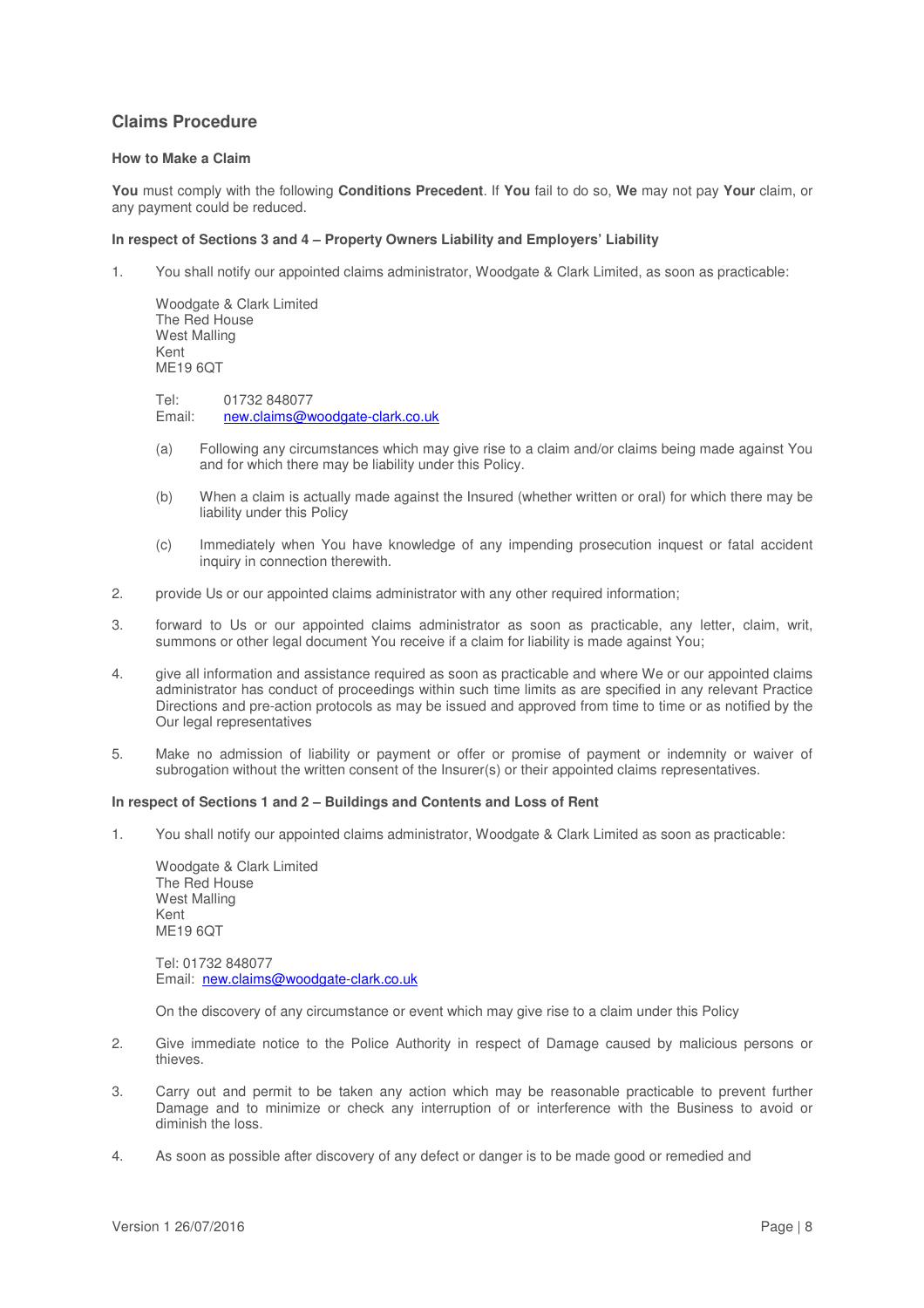- 5. Ensure that any damaged Property is kept safe and available for examination
- 6. Give all information and assistance as may be required by Us or our appointed representatives within thirty (30) days (7 days in the case of Damage caused by riot civil commotion strikers locked-out workers persons taking part in labour disturbances or malicious persons if insured by this Policy) after the circumstances or event or of the expiry of the Indemnity Period or such further time as We or our appointed claims representatives may allow.
- 7. At Your own expense deliver to Us or our appointed representatives:
	- (a) Full information in writing of the claim
	- (b) Details of any other insurance relating to the claim
	- (c) All such business books documents proofs information explanation and other evidence as may be reasonably required all of which information and details may be produced by Your professional accountants or auditors who are regularly acting as such, their report being prima fade evidence of such information and details
	- (d) If demanded a statutory declaration of the truth of the claim and of any matter connected with it.

### **How We deal with Your claim**

### **Automatic Reinstatement of Sums Insured**

The Sum Insured stated in the Policy will be automatically reinstated and will not be reduced by the amount of any Claim unless the Insurers give you notice to the contrary.

However, in the event of the underinsurance condition being applied to any Claim adjustment there shall be no automatic reinstatement of the Sum Insured. The Sum Insured will be reduced by the amount of any Claim unless Insurers agree to such reinstatement and you pay the additional premium required by Insurers.

#### **Basis of Settlement**

Some Sections of the Policy contain the Basis of Settlement that will apply to that particular Section. These will tell You how We settle any claim. You shall not be entitled to abandon any Property to Us.

#### **Consent**

No admission, offer, promise, payment or indemnity shall be made or given by or on Our behalf without Our written consent. You shall give such assistance in dealing with claims and the conduct of legal proceedings arising therefrom, as We or Our chosen legal advisers and consultants may require.

### **Defence of Claims**

We may, at Our discretion:

- take full responsibility for conducting, defending or settling any claim in Your name; and
- take any action We consider necessary to enforce Your rights or Our rights under this insurance.

#### **Fraudulent Claims**

If You, or anyone acting on Your behalf, make a claim knowing it to be false or fraudulent in amount or in any other respect this insurance will become invalid. This means We will not pay the false or fraudulent claim, or any subsequent claim.

#### **Other Insurance**

Sometimes what is covered under one insurance policy may also be covered under another insurance policy. For example, the cover or maybe some of the cover is insured under this Policy could also be insured under another policy that You have. If it is insured under two or more policies We will either pay the full claim and claim half of this back from Your other insurance policy. Alternatively, We will pay only half of the claim and You can claim the other half back from Your other insurance policy.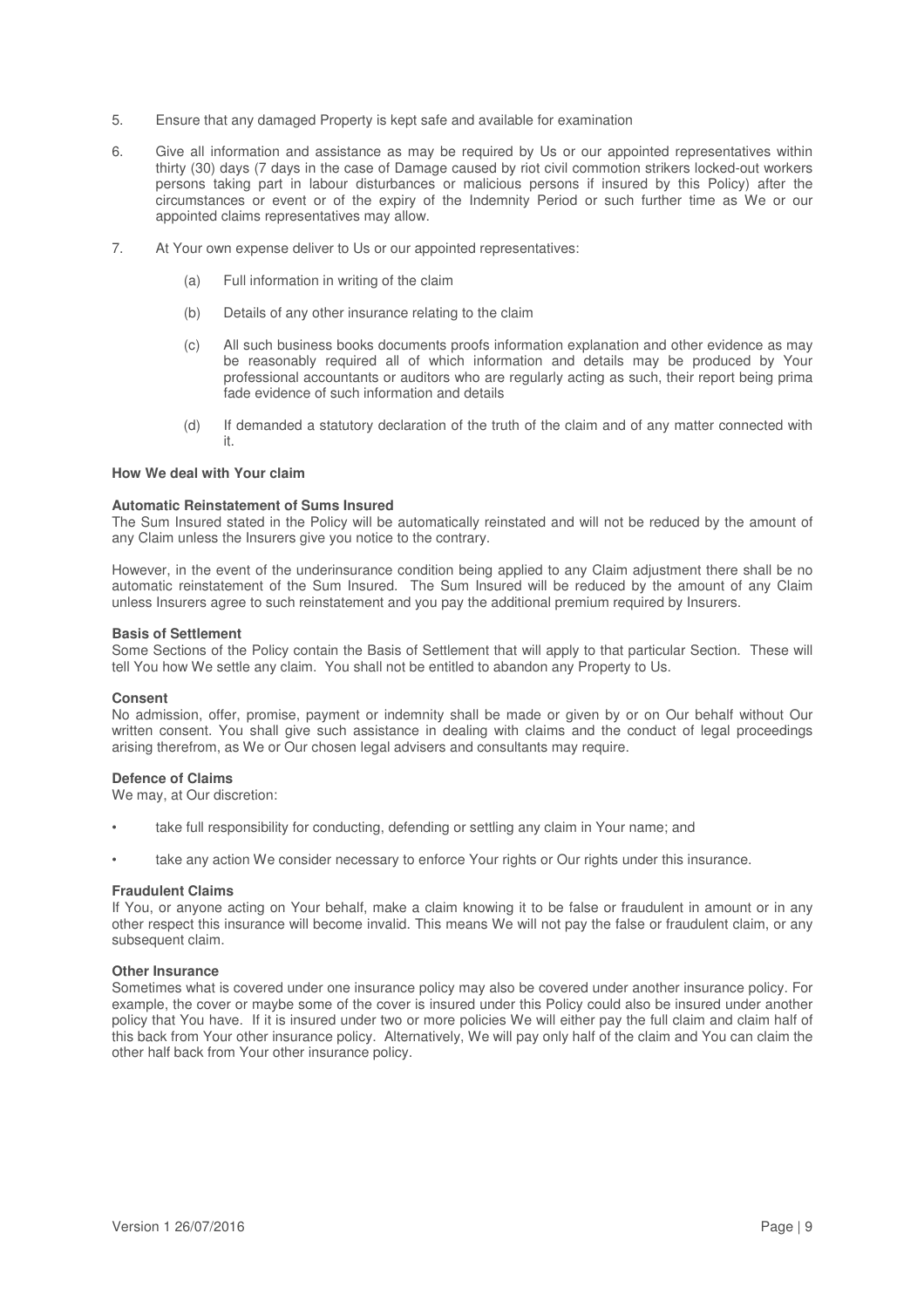### **Effects of Claims on Sums Insured**

Except where otherwise provided for under any Section of this Policy

- a) the Sums Insured in this Policy will be reduced until expiry of the Period of Insurance by the amount of any loss destruction damage interruption or interference with your Business
- b) if any Sum Insured is subject to an Underinsurance Condition and further claims arise before expiry of the Period of Insurance the application of such Underinsurance Condition may have the effect of increasing the proportion of the loss which you will have to bear
- c) on request and if not otherwise provided for under any Section of this Policy following a claim the Insurers will consider reinstating the original Sums Insured subject to any additional premium revised terms and further precautions that may be necessary

### **Involutary Betterment**

In the event that new property of like kind and quality is not obtainable following Damage, property which is as similar as possible to that which has sustained Damage and which is capable of performing the same function shall be deemed to be new property of like kind and quality and in no event shall this be considered as a betterment except that Our liability shall not exceed the limit of liability shown in the Schedule.

### **Arbitration**

If there is a dispute between You and Us this can settled independently. If a dispute goes to arbitration it is settled by an independent referee who is referred to an Arbitrator who is appointed by You and Us in accordance with the Statutory provisions being in force at that time. This avoids having to use the courts to settle the dispute. Going to arbitration does not affect Your statutory rights and is not binding one either party.

### **Subrogation**

If We become liable for any payment for a loss, We shall be subrogated to the extent of such payment to all the rights and remedies of Yours against any party for such loss and We shall be entitled, at Our own expense, to sue in Your name. You shall give Us all such assistance in Your power as We may require to secure Our rights and remedies either before or after indemnification.

#### **Subrogation Waiver**

In the event of Damage arising under this Policy, We agree to waive any rights remedies or relief to which We might become entitled by subrogation against:

- any company whose relationship to You is either a parent to a subsidiary or subsidiary to parent
- b) any company which is subsidiary of a parent company of which You are a subsidiary

at the time of Damage as defined in or within the meaning of the relevant Companies Act or as defined in similar legislation.

#### **Our Rights after a Claim**

Upon the happening or discovery of any occurrence We may enter and take possession of or require You to deliver to Us the damaged Property Insured which We will deal with in a manner without incurring liability of reducing Our rights.

We will not pay for Damage if You or anyone acting on Your behalf does not comply with Our requirements or hinders or obstructs Us.

We shall have the right at any time to take full control of the investigation, adjustment and settlement of any claim notified and We may appoint any other person or persons to act on Our behalf for such purpose and any settlement agreed either before or after indemnification.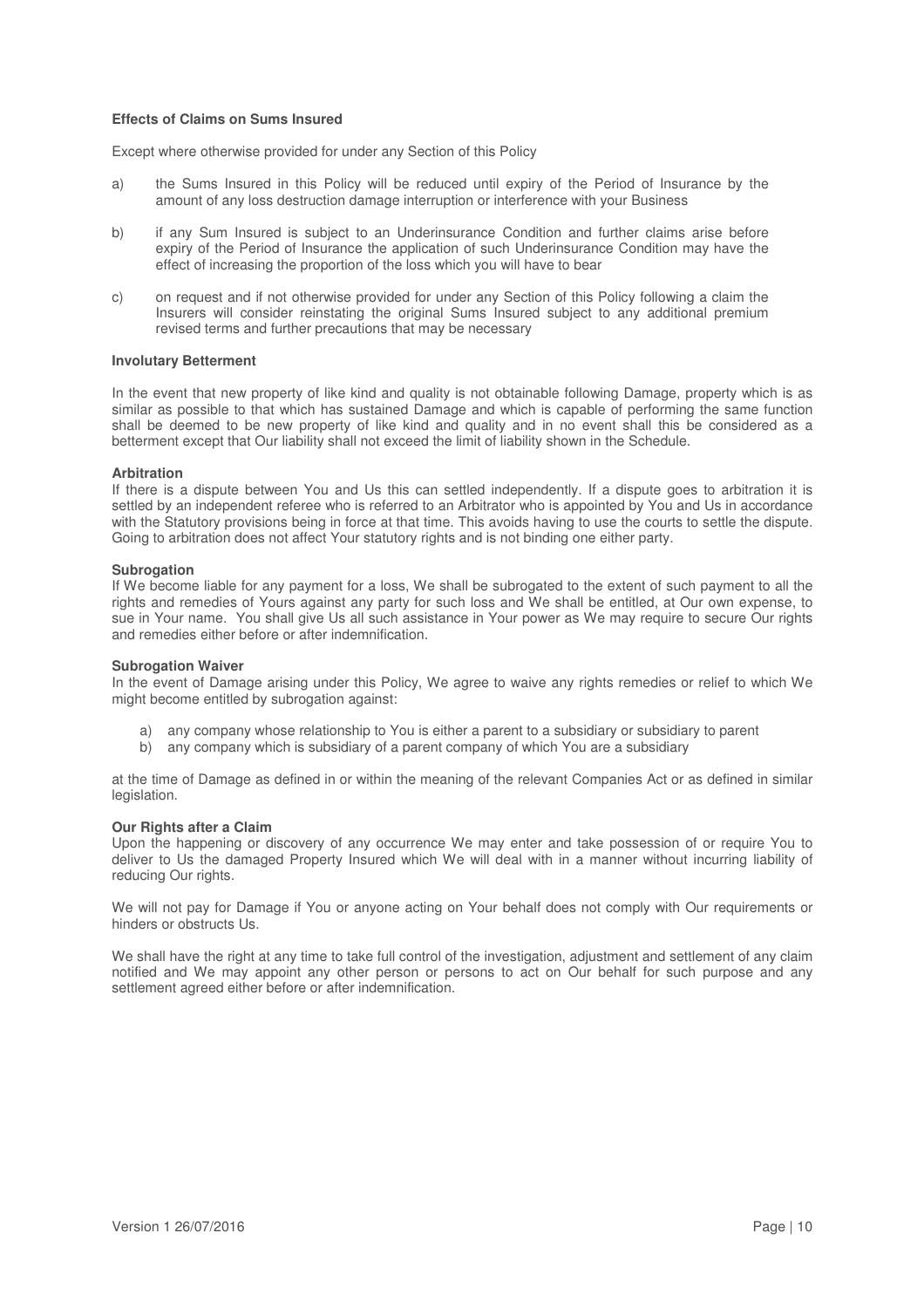# **What to do If You have a Complaint:**

This **Policy** is insured 100% by Syndicate DTW1991 at Lloyd's. In the event that you wish to make a formal complaint you should contact the Compliance Officer at Syndicate DTW1991 using one of the following options:-

- (a) In writing (letter or email) to the address shown below or
- (b) By telephone to the telephone number shown below or
- (c) Face to face (should you wish to speak to someone face to face please telephone Syndicate DTW1991 at the number shown below and this will be arranged).

The Compliance Officer Syndicate DTW1991 R&Q Managing Agency Limited 5<sup>th</sup> Floor Fountain House 130 Fenchurch Street London EC3M 5DJ

Email: complaints@DTW1991.com Tel +44 (0)20 7 977 0876 Fax +44 (0)20 7 283 9872

Once your complaint is received Syndicate DTW1991 shall attempt to respond within 10 working days from the date of receipt but in any event no later than the response time stipulated by any instructions received from the relevant UK regulator.

In the event that you remain dissatisfied you can refer the matter to Lloyd's. Their address and contact details are as follows:-

**Complaints** Lloyd's Fidentia House Walter Burke Way Chatham Maritime Kent ME4 4RN

Email complaints@lloyds.com<br>Tel +44 (0)20 7327 5693  $+44(0)2073275693$ Fax +44 (0)20 7327 5225

Details of Lloyd's complaints procedures are set out in a leaflet "Your Complaint – How We Can Help" available at www.lloyds.com/complaints and are also available from the above address.

If you remain dissatisfied after Lloyd's has considered your complaint you may have the right to refer your complaint to the Financial Ombudsman Service.

If you are seeking resolution as an individual acting for purposes outside their trade business or profession as a micro-enterprise (a smaller business that has a turnover or annual balance sheet of not more than two million euros and fewer than ten employees) a charity with less than £1m annual income or a trustee of a trust with net asset value of less than £1m. You may refer the matter to the following organisation.

Financial Ombudsman Service Exchange Tower Harbour Exchange Square London E14 9SR

Email: complaint.info@financial-ombudsman.org.uk

Tel: For UK callers: 0800 023 4 567 (free phone), or from a mobile 0300 123 9 123 (but charges apply)

Tel: For callers from abroad: +44 (0)20 7964 0500 (charges apply)

Web: www.financial-ombudsman.org.uk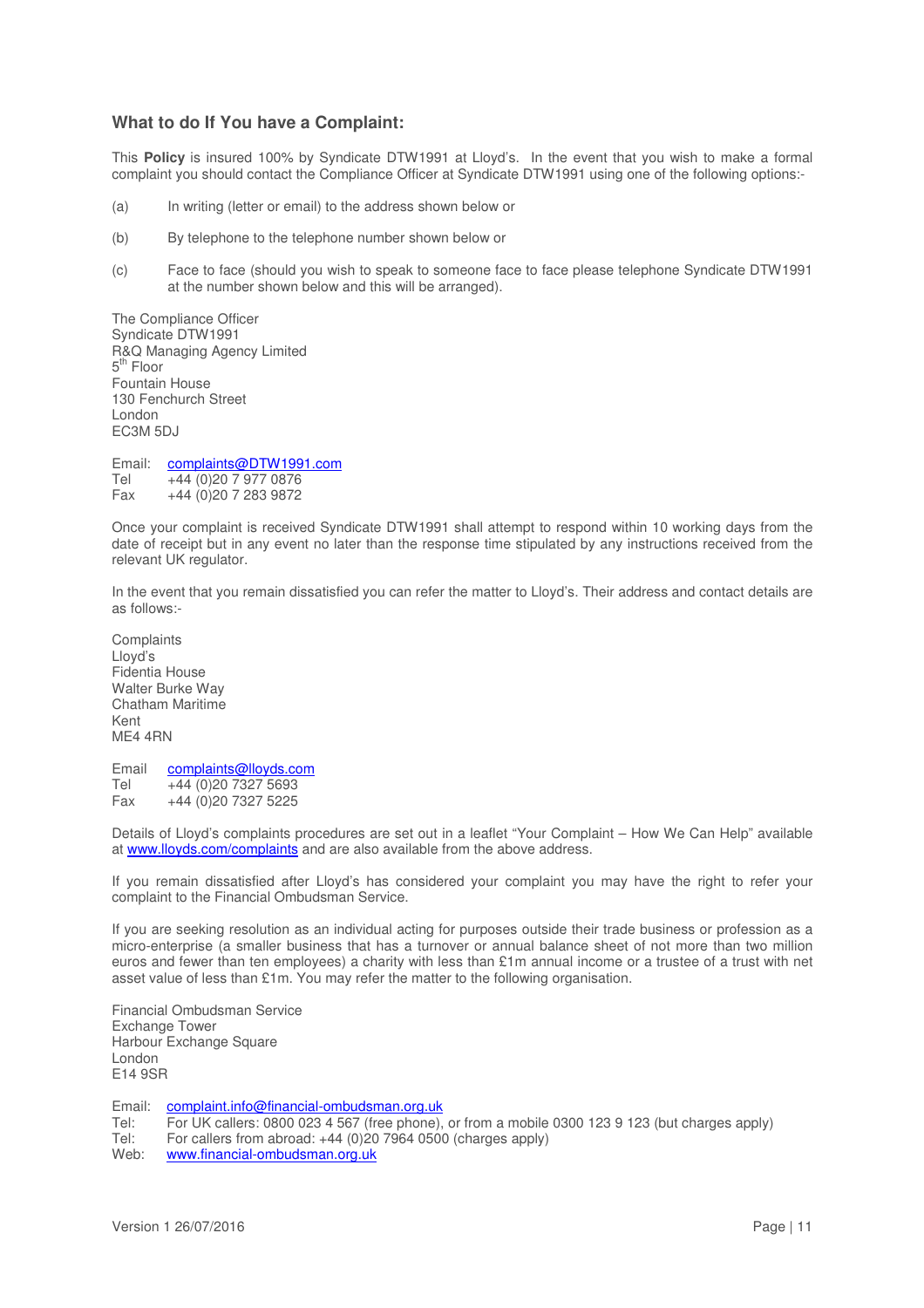## **Financial Services Compensation Scheme (FSCS)**

Syndicate DTW1991 is covered by the Financial Services Compensation Scheme (FSCS). In the unlikely event that we cannot meet our obligations, you may be entitled to compensation from this scheme. Further details can be obtained from:

Financial Services Compensation Scheme 7<sup>th</sup> Floor Lloyds Chambers Portsoken Street London E1 8BN<br>Tel: Tel: +44 (0)20 7 892 7300<br>Fax: +44 (0)20 7 892 7301 +44 (0)20 7 892 7301 Web: www.fscs.org.uk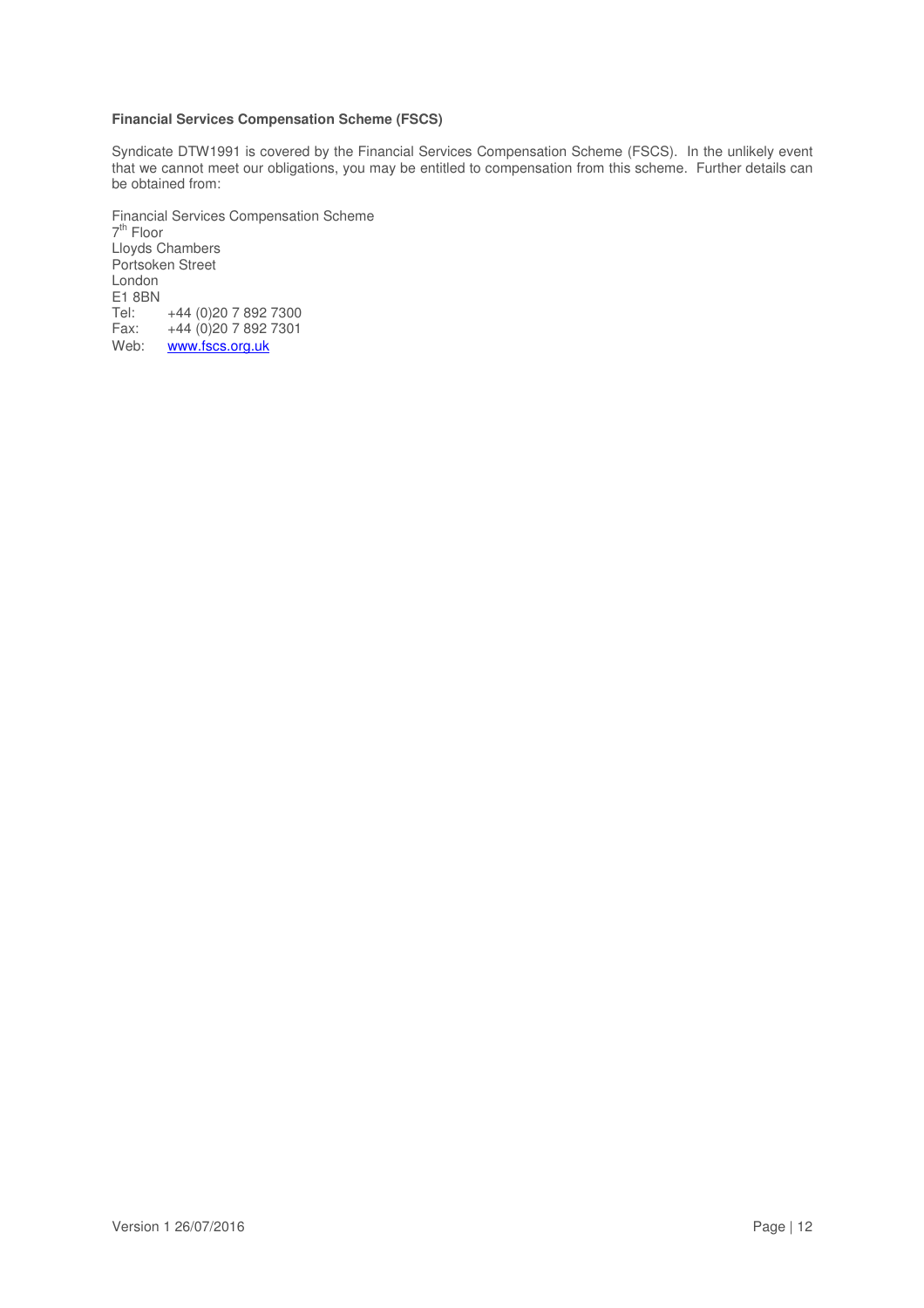# **Policy Definitions**

Wherever the following words and phrases appear in this Policy they will always have these meanings

### **Act of Terrorism**

Any act whether involving violence or the use of force or not or the threat or the preparation thereof of any person or group(s) of person(s) whether acting alone or on behalf of or in connection with any organisation(s) or government(s) which is designed to or does intimidate or influence a de jure or de facto government or the public or a section of the public or disrupt any segment of the economy and from its nature or context is done in connection with political social religious ideological or similar causes and objectives.

### **Business**

business stated in the Policy Schedule

### **Contract Works**

Temporary or permanent works executed or in the course of execution at the Premises by you or on your behalf for the purposes of alterations or improvements to the Premises including unfixed site materials for use in connection therewith

### **Costs and Expenses**

- 1) all costs and expenses recoverable by any claimant from you
- 2) the costs and expenses incurred with the written consent of the Insurers for
	- a) representation at any Coroner's Inquest or Inquiry in respect of any death
	- b) the defence of proceedings in any Court brought against you in respect of breach or alleged breach of statutory duty resulting in Injury
- 3) all other costs and expenses of litigation incurred with the written consent of the insurers relating to an occurrence which may give rise to indemnity

#### **Damage**

loss destruction or damage

#### **Excess**

amount of each and every claim which is not covered and for which the Insured shall be their own insurer

#### **Employee**

- 1) any person under a contract of service or apprenticeship with the Insured
- 2) any labour master or labour only subcontractor or person supplied by any of them
- 3) any self employed person
- 4) any person under a contract of service or apprenticeship with another employer and who is hired to or borrowed by the Insured
- 5) any person participating in any government or otherwise authorised work experience training study exchange or similar scheme

whilst engaged in working for the Insured in connection with the Business

#### **Geographical Limits**

United Kingdom the Channel Islands and the Isle of Man

## **Injury**

bodily injury death disease illness or shock

### **Insured/you/your**

person(s) or company(ies) named in the Policy Schedule

#### **the Insurers/We/US/Our**

means in respect of each Section insured by this Policy the insurer(s) stated in the Schedule applicable to said Section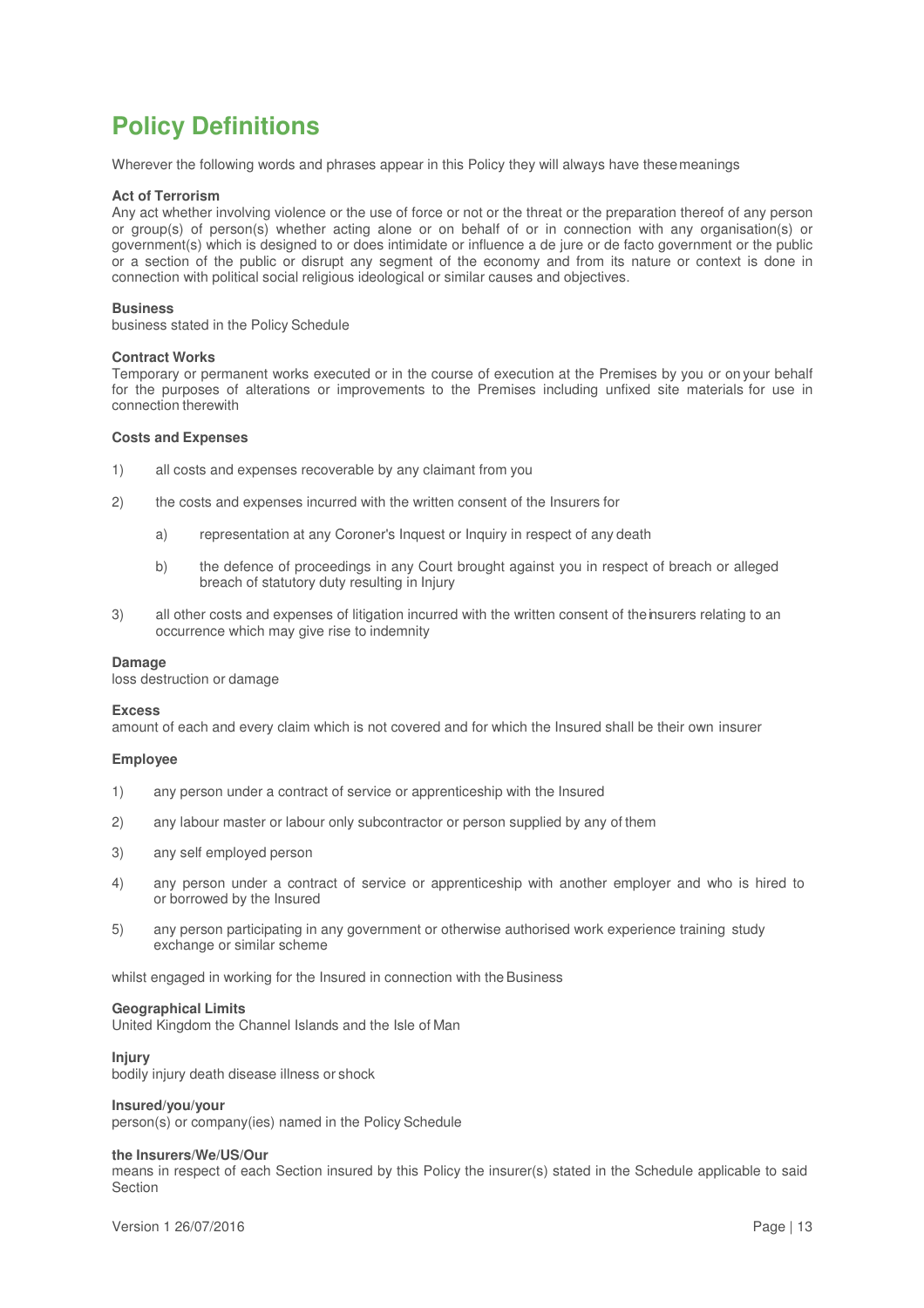### **Period of Insurance**

period of insurance stated in the Policy Schedule or any subsequent period for which the Insured pays and the Insurers accept the premium

### **Policy**

policy and Schedules specifications memoranda endorsements or notices attached or issued by the Insurers

### **Pollution**

- 1) pollution or contamination by naturally occurring or man-made substances forces or organisms or any combination of them whether permanent or transitory and however occurring and
- 2) all loss destruction damage or Injury directly or indirectly caused by such pollution or contamination

### **Premises**

premises at the address(es) shown in the Schedule to each Section insured by this Policy but where no premises are so stated the address of premises shall be as stated in the Policy Schedule

### **Schedule**

most current schedule issued to the Insured by the Insurers

### **Unoccupied**

any building or part of any building that has not been lived in or open for business continuously by you or a person authorised by you for 30 days or more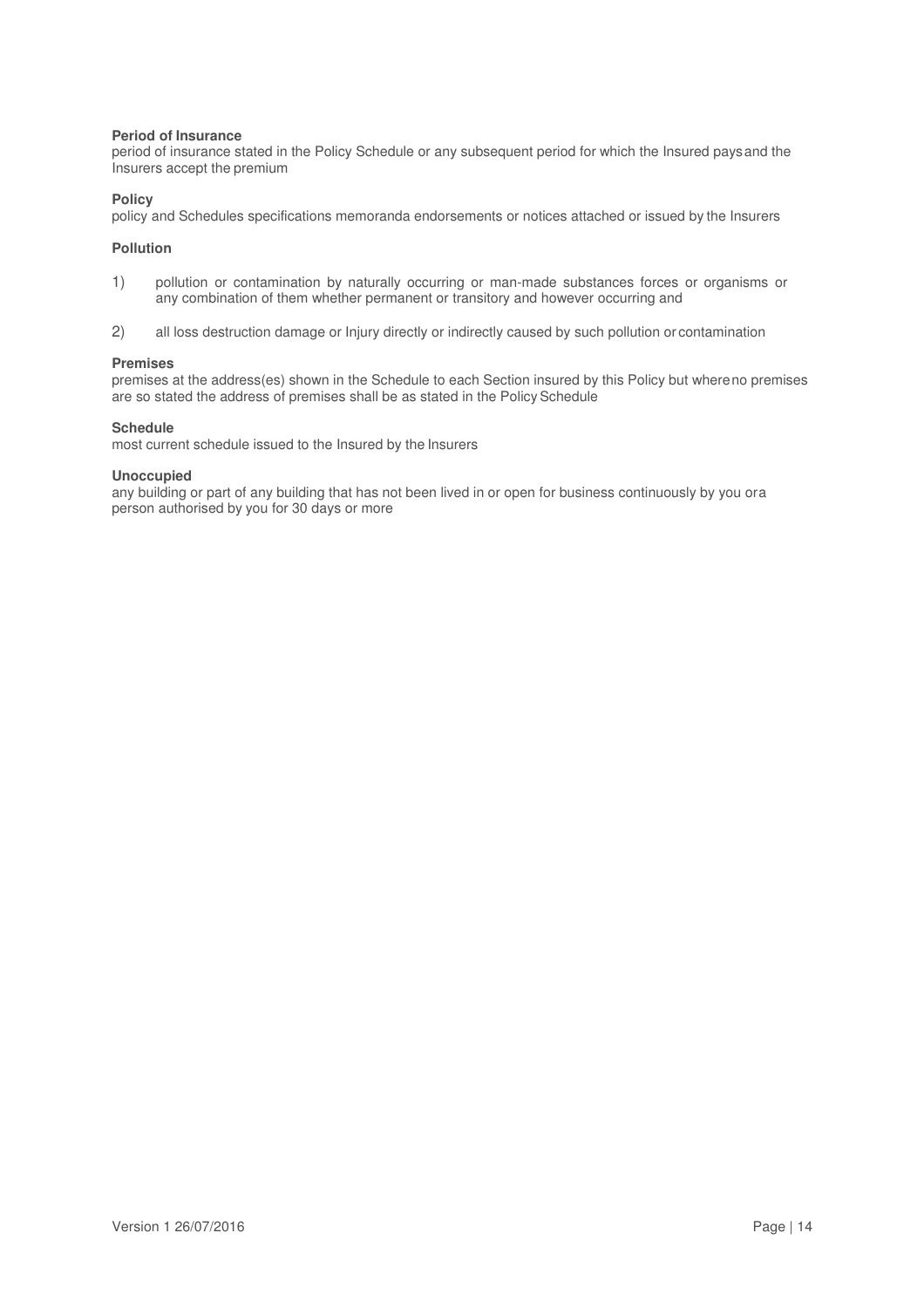# **General Exclusions to This Policy**

# **1. General**

The following Exclusions apply to all Sections of your Policy except Section 4 - Employers' Liability

This Policy does not cover any loss destruction damage consequential loss Injury liability claim cost or expense directly or indirectly caused by or contributed to by or arising from or relating to

### a) **Radioactive Contamination**

- (i) ionising radiations from or contamination by radioactivity from any nuclear fuel or from any nuclear waste from the combustion of nuclear fuel
- (ii) the radioactive toxic explosive or other hazardous or contaminating properties of any nuclear installation reactor or other nuclear assembly or nuclear component thereof
- (iii) any weapon of war employing atomic or nuclear fission and/or fusion or other like reaction or radioactive force or matter
- (i) the emission discharge dispersal release or escape of any solid liquid or gaseous chemical compound which when suitably distributed is capable of causing incapacitating disablement or death amongst people or animals
- (v) the emission discharge dispersal release or escape of any pathogenic (disease producing) microorganism(s) and chemically synthesised toxin(s) (including genetically modified organisms and chemically synthesised toxins).

### b) **Pressure Waves**

pressure waves caused by aircraft or other aerial devices travelling at sonic or supersonic speeds

### c) **Pollution**

as defined in the Policy Definitions other than Pollution resulting in Damage to Property insured by this Policy or interruption of or interference with the Business not otherwise excluded caused by any of Defined Perils (1) - (8) and (10) of Section 1 - Buildings and Contents

### d) **Biological or Chemical Materials**

Loss or Damage costs or expenses of whatsoever nature directly or indirectly caused by resulting from or in connection with the actual or threatened malicious use of pathogenic or poisonous biological or chemical materials regardless of any other cause or event contributing concurrently or in any other sequence thereto.

# **2. War and Act of Terrorism**

This Policy does not cover any claim hereunder of whatsoever nature directly or indirectly occasioned by or happening through or in consequence of

- a) war invasion acts of foreign enemies hostilities or warlike operations (whether war be declared or not) civil war mutiny civil commotion assuming the proportions of or amounting to popular rising military rising insurrection rebellion revolution military or usurped power martial law confiscation or nationalisation or requisition or destruction of or damage to Property by or under the order of any Government or public or local authority Act of Terrorism or any action taken in controlling preventing suppressing or in any way relating to any of the above
- b) riot civil commotion and (except in respect of Damage by fire or explosion) strikers locked out workers or persons taking part in labour disturbances or malicious persons in Northern Ireland other than in respect of the insurance provided by Section 3 - Property Owners Liability and Section 4 - Employers' Liability

In any action suit or other proceedings where the Insurers allege that by reason of Policy Definition Act of Terrorism any claim hereunder is not covered by this Policy the burden of proving that such claim hereunder is covered shall be upon you

This Exclusion shall apply to all Sections of this Policy other than Section 4 - Employers' Liability to the extent that it is necessary to comply with the minimum requirements of the law in the United Kingdom of Great Britain and Northern Ireland including the Channel Islands and the Isle of Man relating to compulsory insurance of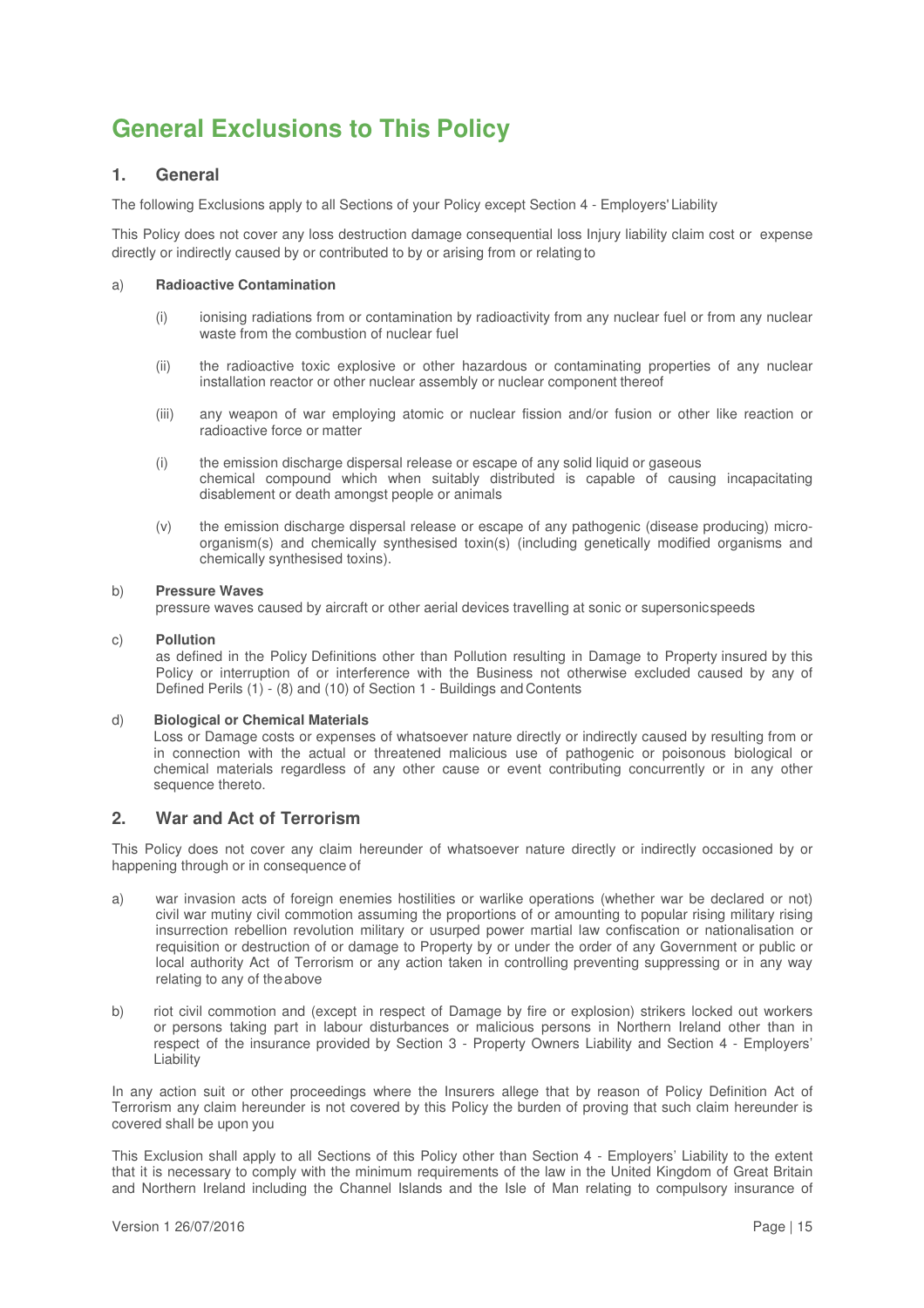liability to employees and provided that the maximum Limit of Indemnity for any one claim or series of claims arising from one source or original cause shall not exceed £5,000,000

# **3. Date Recognition Failure**

This Policy does not cover

- 1) Damage
- 2) loss of Gross Rentals and additional expenditure
- 3) legal liability other than Employers' Liability
- 4) Costs and Expenses other than in connection with Employers' Liability

directly or indirectly caused by or consisting of or arising from the failure of any computer data processing equipment or media microchip integrated circuit or similar device or any computer software whether the Property of the Insured or not

- a) correctly to recognise any date as its true calendar date
- b) correctly to capture save retain and/or correctly to manipulate interpret or process any data or information or command or instruction as a result of treating any date otherwise than as its true calendar date
- c) correctly to capture save retain or process any data as a result of the operation of any command which causes the loss of data or the inability correctly to capture save retain or process such data

Provided that (1) and (2) shall not apply to

- (i) subsequent Damage or
- (ii) subsequent interruption of or interference with the Business

not otherwise excluded which results from any of Defined Perils (1) - (8) and (10) of Section 1 -Buildings and **Contents** 

# **4. Electronic Data**

This Exclusion applies to all Sections of this Policy other than Sub Section 3 - Property Owners Liability and Section 4 - Employers' Liability

Damage associated with or caused by a System Failure if a System Failure forms an identifiable element in the chain of events from which the liability arises whether or not it is the proximate cause of the liability.

System Failure shall mean malfunction or non-function of any mechanical and/or electronic system (whether or not the property of the Insured) caused by:-

- a) the response of a computer to any date or date change or;
- b) the failure of a computer to respond to any date or date change or;
- c) the loss of or denial of access to any data either your own or third party or;
- d) any Loss of or Damage to or change or corruption in data or software on a computer or computer system or;
- e) any Computer virus or hacking into or degradation of or breach of security in or denial of access to a computer or computer system or website.

Computer includes computer hardware computer software microchip microprocessor any electronic equipment and any device which gives or processes or receives or stores electronic instructions or information.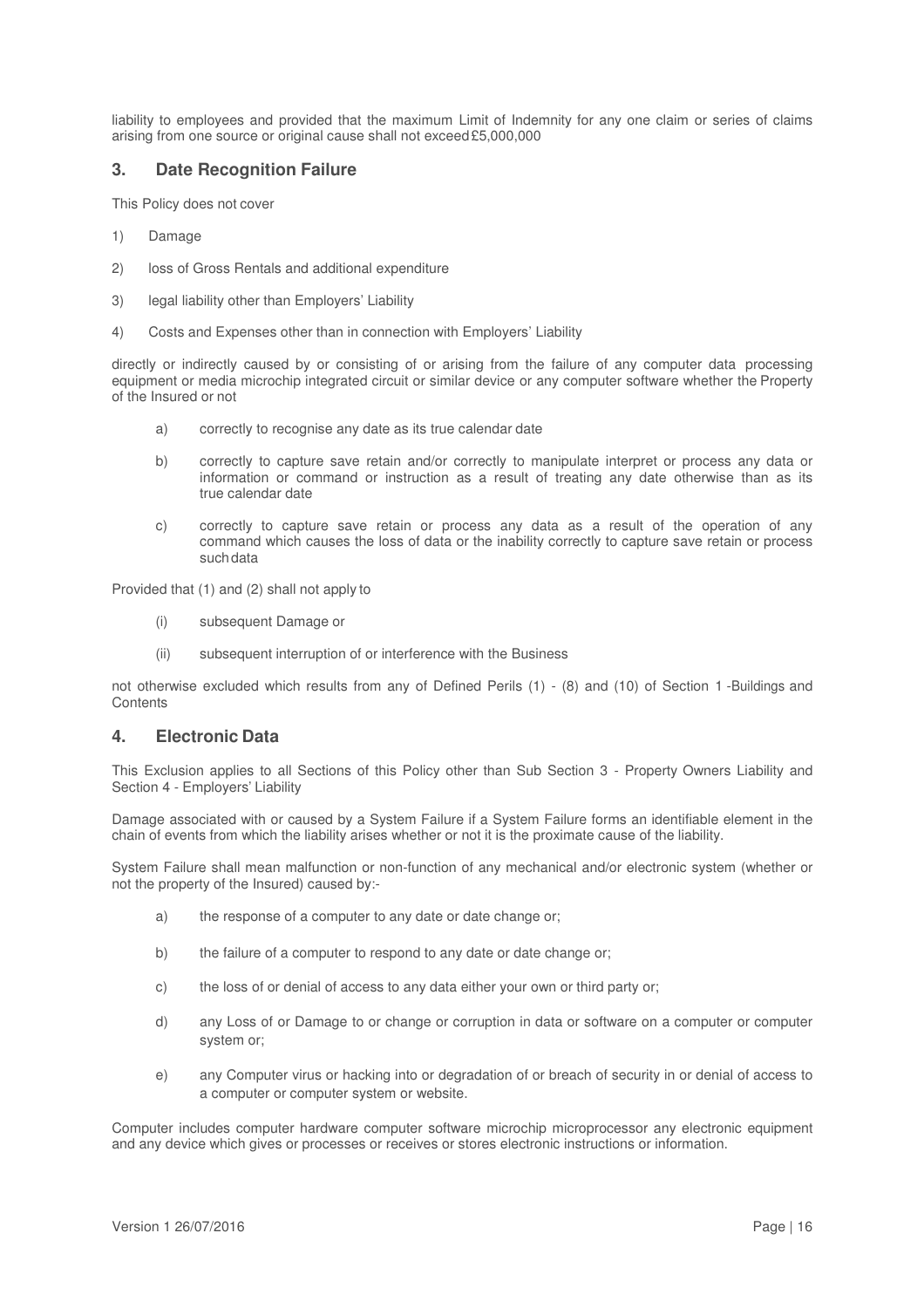# **5. Exclusion for Misuse of the Internet and Extra-net**

This Exclusion applies to all Sections of this Policy other than Section 8 Employers Liability.

Liability arising directly or indirectly from the use or misuse of the Intranet Extra-net and/or caused via the your own website or internet site or web address and/or via the transmission of mail plans designs photographs or other documents by electronic means.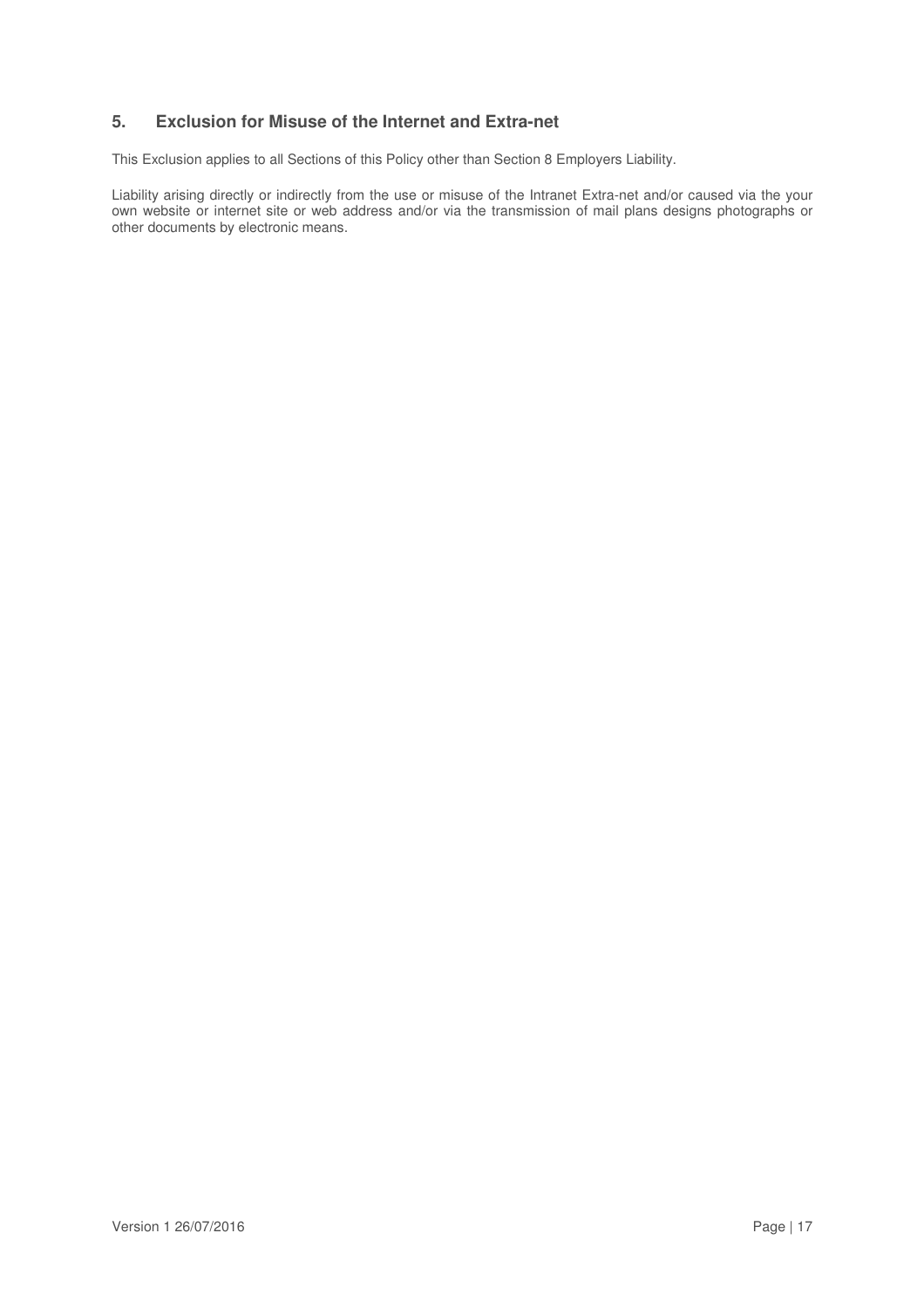# **General Conditions to this Policy**

The following Conditions apply to all Sections of your Policy and you must comply with them or your Policy may not be in force

# **1. Procedure for Notifying Claims**

### **In respect of Sections 3 and 4 – Employers' Liability, Public Liability and Products Liability**

1. You shall notify our appointed claims administrator, Woodgate & Clark Limited, as soon as practicable:

Woodgate & Clark Limited The Red House West Malling Kent ME19 6QT

Tel: 01732 848077<br>Email: new.claims@w new.claims@woodgate-clark.co.uk

- (a) Following any circumstances which may give rise to a claim and/or claims being made against You and for which there may be liability under this Policy.
- (b) When a claim is actually made against the Insured (whether written or oral) for which there may be liability under this Policy
- (c) Immediately when You have knowledge of any impending prosecution inquest or fatal accident inquiry in connection therewith.
- 2. provide Us or our appointed claims administrator with any other required information;
- 3. forward to Us or our appointed claims administrator as soon as practicable, any letter, claim, writ, summons or other legal document You receive if a claim for liability is made against You;
- 4. give all information and assistance required as soon as practicable and where We or our appointed claims administrator has conduct of proceedings within such time limits as are specified in any relevant Practice Directions and pre-action protocols as may be issued and approved from time to time or as notified by the Our legal representatives
- 5. Make no admission of liability or payment or offer or promise of payment or indemnity or waiver of subrogation without the written consent of the Insurer(s) or their appointed claims representatives.

### **In respect of Sections 1 and 2**

1. You shall notify our appointed claims administrator, Woodgate & Clark Limited as soon as practicable:

Woodgate & Clark Limited The Red House West Malling Kent ME<sub>19</sub> 6OT

Tel: 01732 848077 Email: new.claims@woodgate-clark.co.uk

On the discovery of any circumstance or event which may give rise to a claim under this Policy

- 2. Give immediate notice to the Police Authority in respect of Damage caused by malicious persons or thieves.
- 3. Carry out and permit to be taken any action which may be reasonable practicable to prevent further Damage and to minimize or check any interruption of or interference with the Business to avoid or diminish the loss.
- 4. As soon as possible after discovery of any defect or danger is to be made good or remedied and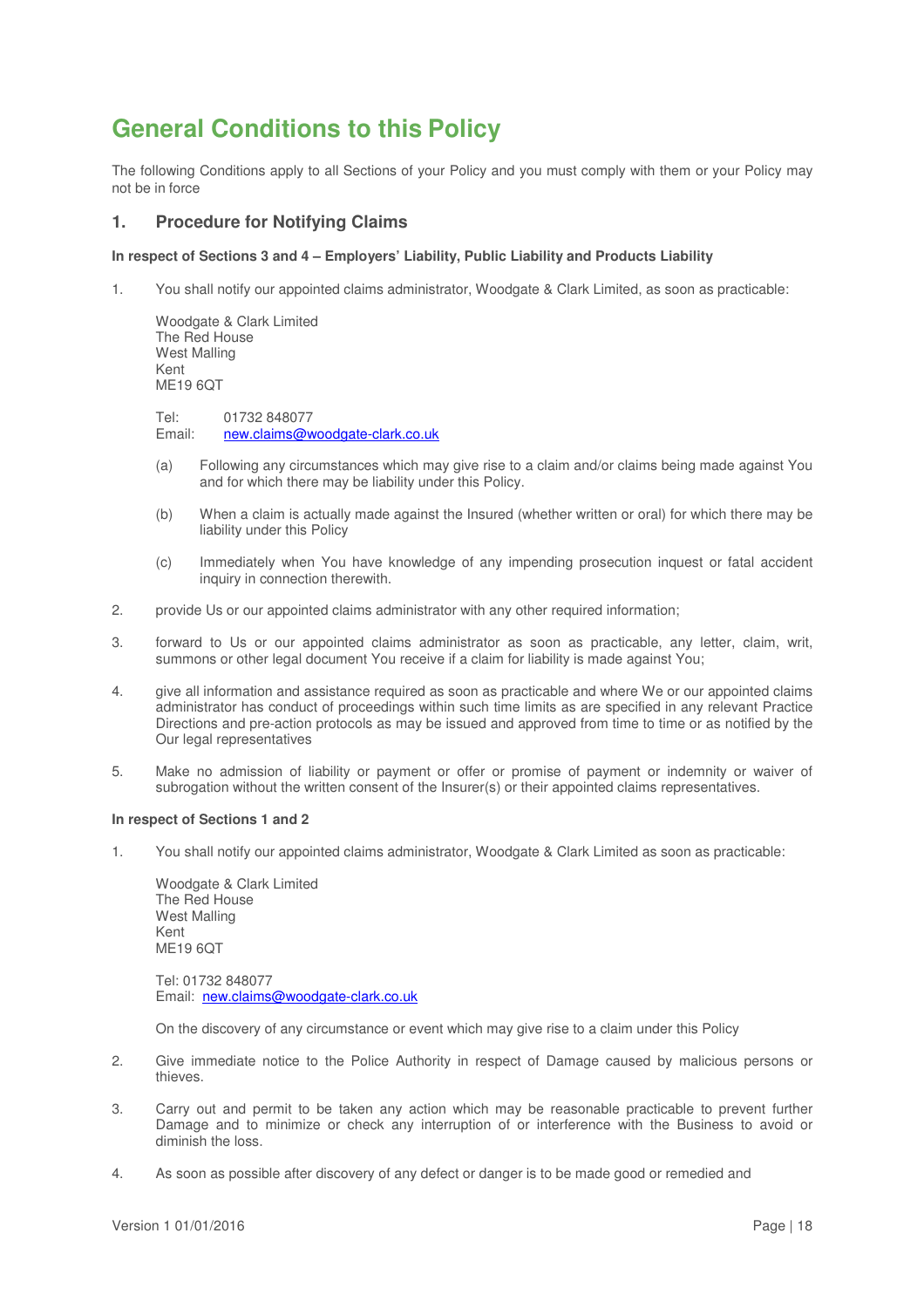- 5. Ensure that any damaged Property is kept safe and available for examination
- 6. Give all information and assistance as may be required by Us or our appointed representatives within thirty (30) days (7 days in the case of Damage caused by riot civil commotion strikers locked-out workers persons taking part in labour disturbances or malicious persons if insured by this Policy) after the circumstances or event or of the expiry of the Indemnity Period or such further time as We or our appointed claims representatives may allow.
- 7. At Your own expense deliver to Us or our appointed representatives:
	- a) Full information in writing of the claim
	- b) Details of any other insurance relating to the claim
	- c) All such business books documents proofs information explanation and other evidence as may be reasonably required all of which information and details may be produced by Your professional accountants or auditors who are regularly acting as such, their report being prima fade evidence of such information and details
	- d) If demanded a statutory declaration of the truth of the claim and of any matter connected with it.

# **2. Claims Control**

- a) No admission offer promise payment or indemnity shall be made or given by You or on Your behalf without Insurers written consent
- b) Insurers shall be entitled to take over and conduct in Your name the defence or settlement of any claim or to prosecute in Your name at the Insurers own expense and for the Insurers benefit any claim for indemnity or damages or otherwise
- c) Insurers shall have full discretion in the conduct of any proceedings and in the settlement of any claim
- d) You shall give all information and assistance that Insurers may require
- e) You agree to keep accurate books and records of all figures provided and permit Insurers or any appointed by Insurers to inspect Your books and records at any time insofar as they relate to this insurance.

# **3. Fraud**

All benefit under this Policy will be forfeited if any claim made is in any respect fraudulent or if any fraudulent means are used by you or anyone acting on your behalf to obtain any benefit under this Policy

# **4. Subrogation**

In the event of any claim under this Policy you shall at the Insurers' request and expense take and permit to be taken all necessary steps for enforcing rights against any other party in your name before or after any payment is made by the Insurers

# **5. The Insurers' Rights**

If any event happens which may give rise to a claim under this Policy the Insurers will be entitled to

- a) enter the building where Damage has occurred and to take and keep possession of damaged Property insured herein and to deal with the salvage in a reasonable manner and this Condition shall be proof of your consent for such purpose - no Property may be abandoned to the Insurers
- b) exercise sole conduct and control over the defence or settlement of any claim made upon you or any other person covered by this Policy by any other party
- c) prosecute in your name or the name of any other person covered by this Policy but for the Insurers' benefit any claim for damages or indemnity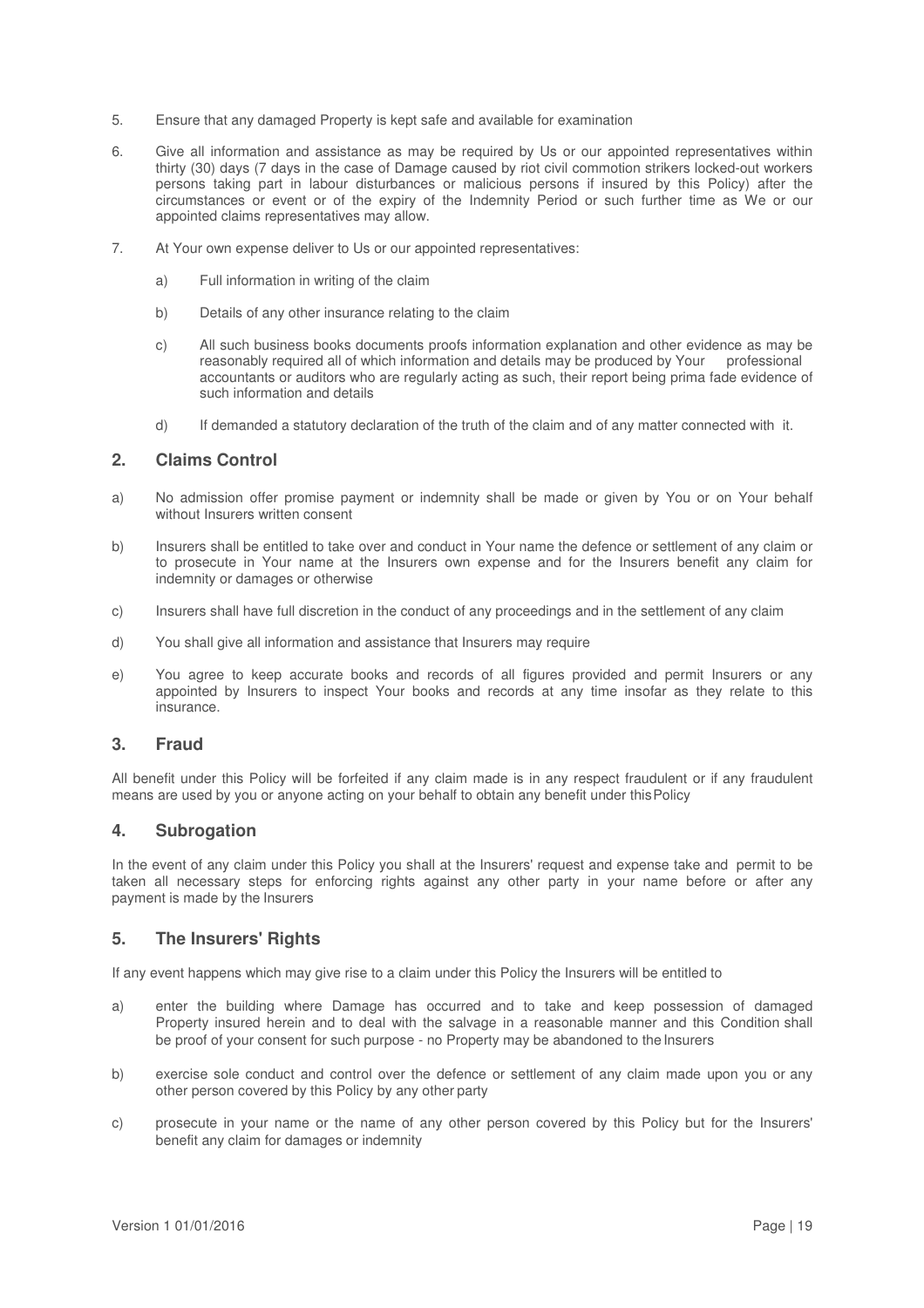# **6. Other Insurance**

If at the time of an Injury or Damage there be any other insurance

- a) covering the whole or part of such Injury or Damage whether effected by the Insured or not then the Insurers shall not be liable to pay or contribute more than their rateable proportion of the total payment made for such Injury or Damage
- b) on any of the Property insured herein either alone or together with any other property which shall be subject to any condition of average or is limited in respect of the value of any article or the total amount is divided in respect of said property then this Policy may at the option of the Insurers be held to contain the same condition of average limit of value or division of amount pro rata
- c) which more specifically insures Property insured herein this Policy will not apply except in respect of any amount over and above that recoverable under such more specific insurance

This Condition does not apply to any personal accident benefit provided under this Policy in respect of death or injury to any insured person

# **7. Effect of Claims on Sums Insured**

Except where otherwise provided for under any Section of this Policy

- a) the Sums Insured in this Policy will be reduced until expiry of the Period of Insurance by the amount of any loss destruction damage interruption or interference with your Business
- b) if any Sum Insured is subject to an Underinsurance Condition and further claims arise before expiry of the Period of Insurance the application of such Underinsurance Condition may have the effect of increasing the proportion of the loss which you will have to bear
- c) on request and if not otherwise provided for under any Section of this Policy following a claim the Insurers will consider reinstating the original Sums Insured subject to any additional premium revised terms and further precautions that may be necessary

# **8. Recovery of Lost or Stolen Property**

If any lost or stolen Property which is the subject of a claim under this Policy is recovered you must inform the Insurers as soon as reasonably possible by recorded delivery letter

If the Property is recovered before the payment of the claim for loss of that Property you must reclaim such Property and the Insurers will then indemnify you under the terms of this Policy for any damage sustained to such Property

If the Property is recovered after payment of the claim for loss of that property the Property will then belong to the Insurers but you will have the option of retaining the property and refunding to the Insurers any claim payment the Insurers have made for the Property subject to any appropriate adjustment for damage to the Property

# **9. Arbitration**

If the Insurers accept liability for a claim under this Policy but there is a dispute in respect of the amount to be paid the dispute will be referred to an arbitrator appointed in accordance with the relevant law in force at the time

In these circumstances the arbitrator's award must be made before there is any right of action against the Insurers

# **10. Compliance with Terms**

The Insurers liability to make any payment under this Policy is conditional on

a) the compliance with this Policy's terms and conditions by you or any person claiming indemnity or benefit under this Policy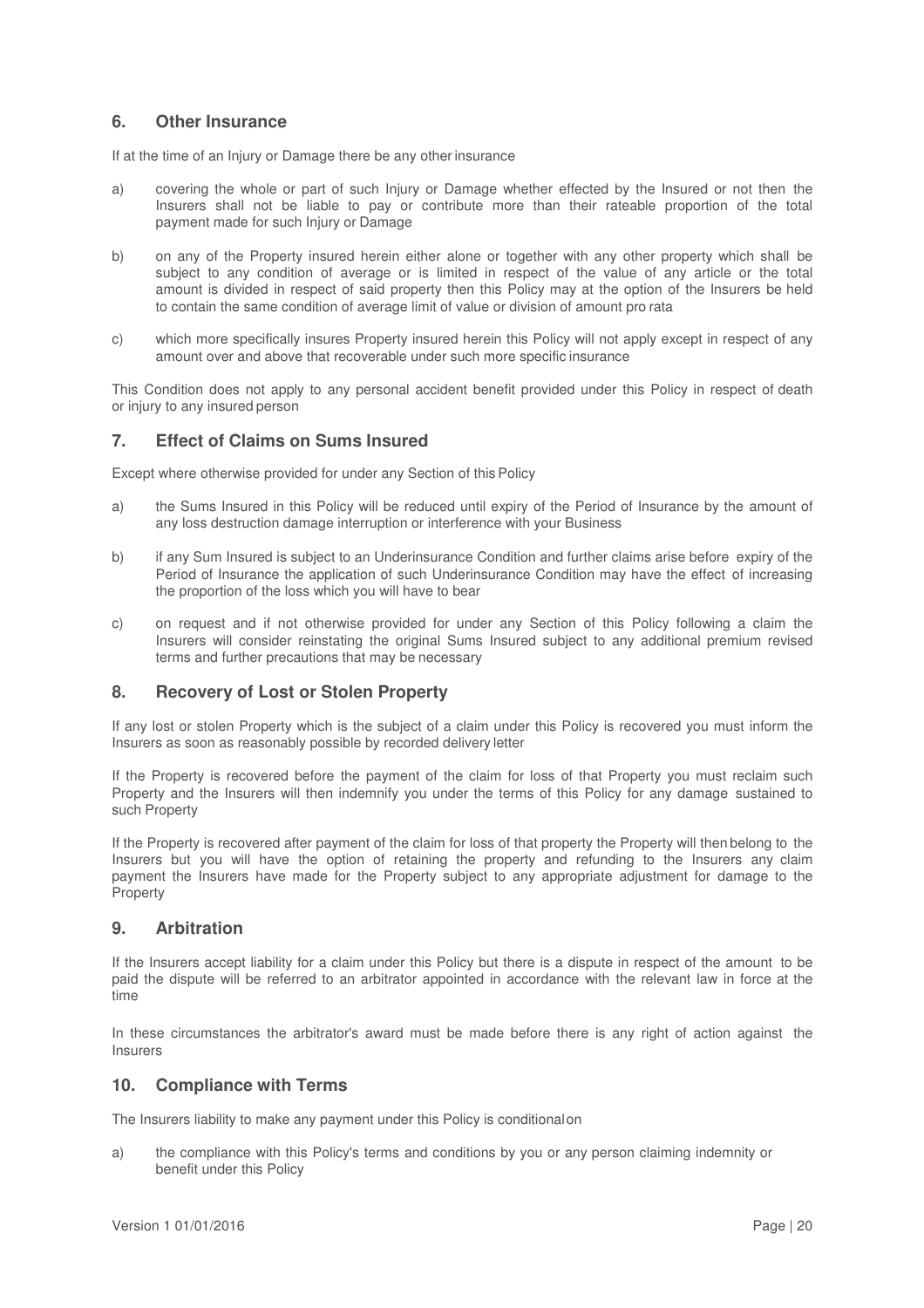b) the truth accuracy and completeness of all information supplied to the Insurers in connection with this ingurance

# **11. Precautions**

You must

- a) take all reasonable precautions to safeguard any Property insured by this Policy against Damage and to prevent Injury or loss or destruction of or damage to other Property
- b) exercise reasonable care in the selection and supervision of your Employees
- c) take all reasonable steps to comply with all statutory and other obligations and regulations imposed by any authority
- d) maintain the Premises and all other Property insured in a sound condition
- e) take all reasonable steps to minimise Bodily Injury

# **12. Workmen and Alteration to the Premises or Business**

Workmen and tradesmen are allowed in or about the Premises for maintenance purposes and for undertaking minor repairs and alterations without affecting this insurance but the Insurers have insured you on the basis of information supplied and cover under this Policy will cease if

- a) there are changes to the Premises or the building in which it is located or to your Business which may increase the risk of loss destruction damage liability accident or Injury
- b) there are changes in the occupancy or use of the Premises
- c) your interest in the Premises or your Business ceases
- d) your Business is wound up or carried on by a liquidator or receiver or permanently discontinued

unless you have notified the Insurers within a reasonable time and the Insurers have agreed to such changes in writing

# **13. Premium Adjustment**

If any part of the premium is calculated on estimates you shall keep an accurate record containing all relevant particulars and shall at any time allow the Insurers to inspect such record

You shall within one month after the expiry of each Period of Insurance supply particulars and information as the Insurers may require and the premium for such period shall be adjusted subject to any minimum premium

### **14. Instalments**

If the premium for this Policy is payable by instalments it is a condition precedent to the Insurers' liability that each instalment shall be paid when due otherwise all benefit under this Policy shall be forfeited from the date when such instalment was due

# **15. Cancellation**

The Insurers may cancel this Policy by sending seven days' notice by recorded delivery letter to you at your last known address and making a proportionate return of premium for any unexpired Period of Insurance for which you have paid

Where a claim has been made during the current Period of Insurance the full annual premium will still be payable despite cancellation of cover and Insurers reserve the right to deduct this from any claim payment

# **16. Tax**

In addition to the premium you will pay to the Insurers any tax due on the premium which the Insurers are required to collect in accordance with current legislation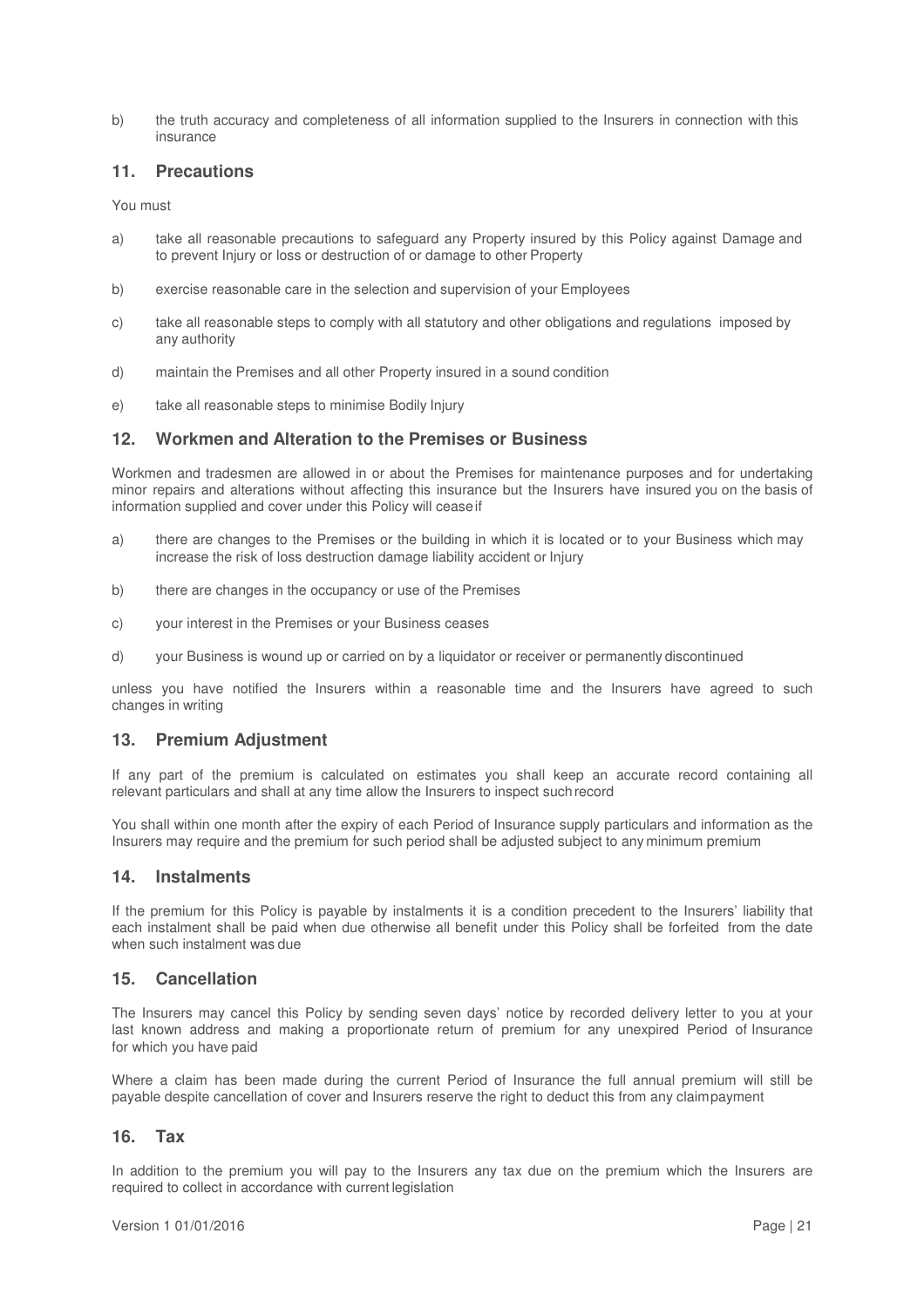# **17. Data Protection Act 1998**

It is agreed by the Insured that any information provided to the Insurer regarding the Insured for the purpose of accepting insurance and handling any claims may if necessary be divulged to third parties provided that it will be processed by the Insurer in compliance with the provisions of the Data Protection Act 1998

# **18. Contracts (Rights of Third Parties) Act 1999**

A person or company who was not party to this Policy has no right under the Contracts (Rights of Third Parties) Act 1999 to enforce any term of this Policy but this Condition does not affect any right or remedy of a third party which exists or is available other than by virtue of this Act

# **19. The Law that Governs this Policy and Jurisdiction**

The parties to this contract are free to choose the law applicable to the contract. Unless specifically agreed to the contrary this insurance Policy shall be subject to English Law.

The indemnity provided by this Policy shall apply only to judgements against the Insured in the Courts of Law of England and Wales, Scotland, Northern Ireland, the Isle of Man and the Channel Islands and not to judgements obtained elsewhere nor to Judgements or orders obtained in the said courts for enforcement of foreign judgements whether by way of reciprocal agreements or otherwise.

The premium for this Policy has been calculated accordingly and no consideration has been paid in respect of sums payable under any other law or the jurisdiction of any other courts.

# **20. The Law that Governs in Interpretation of this Policy**

All disputes concerning the interpretation of this Policy are understood and agreed by both the Insured and the Insurers to be subject to English Law. Each party agrees to submit to the jurisdiction of any court of competent jurisdiction within England and to comply with all requirements necessary to give such court jurisdiction. All matters arising here under shall be determined in accordance with the law and practice of such court.

# **21. Several Liability**

The subscribing Insurer(s) obligations under Policies to which they subscribe are several and not joint and are limited solely to the extent of their individual subscriptions.

The subscribing Insurer(s) are not responsible for the subscription of any co-subscribing Insurer who for any reason does not satisfy all or part of its obligations.

The proportion of liability under this contract underwritten by a company (or in the case of a Lloyd's syndicate the total of the proportions underwritten by all the members of the syndicate taken together) is shown in this contract.

In the case of a Lloyd's syndicate each member of the syndicate (rather than the syndicate itself) is a company. Each member has underwritten a proportion of the total shown for the syndicate (that total itself being the total of the proportions underwritten by all the members of the syndicate taken together). The liability of each member of the syndicate is several and not joint with other members. A member is liable only for that members proportion. A member is not jointly liable for any other members' proportion. Nor is any member otherwise responsible for any liability of any other Insurer that may underwrite this contract.

Although reference is made at various points in this clause to "this contract" in the singular where the circumstances so require this should be read as a reference to contracts in the plural.

# **22. Sanctions**

The Insurers shall not be deemed to provide cover and no Insurer shall be liable to pay any claim or provide any benefit hereunder to the extent that the provision of such cover payment of such claim or provision of such benefit would expose that Insurer to any sanction prohibition or restriction under United Nations resolutions or the trade or economic sanctions laws or regulations of the European Union United Kingdom or United States of America.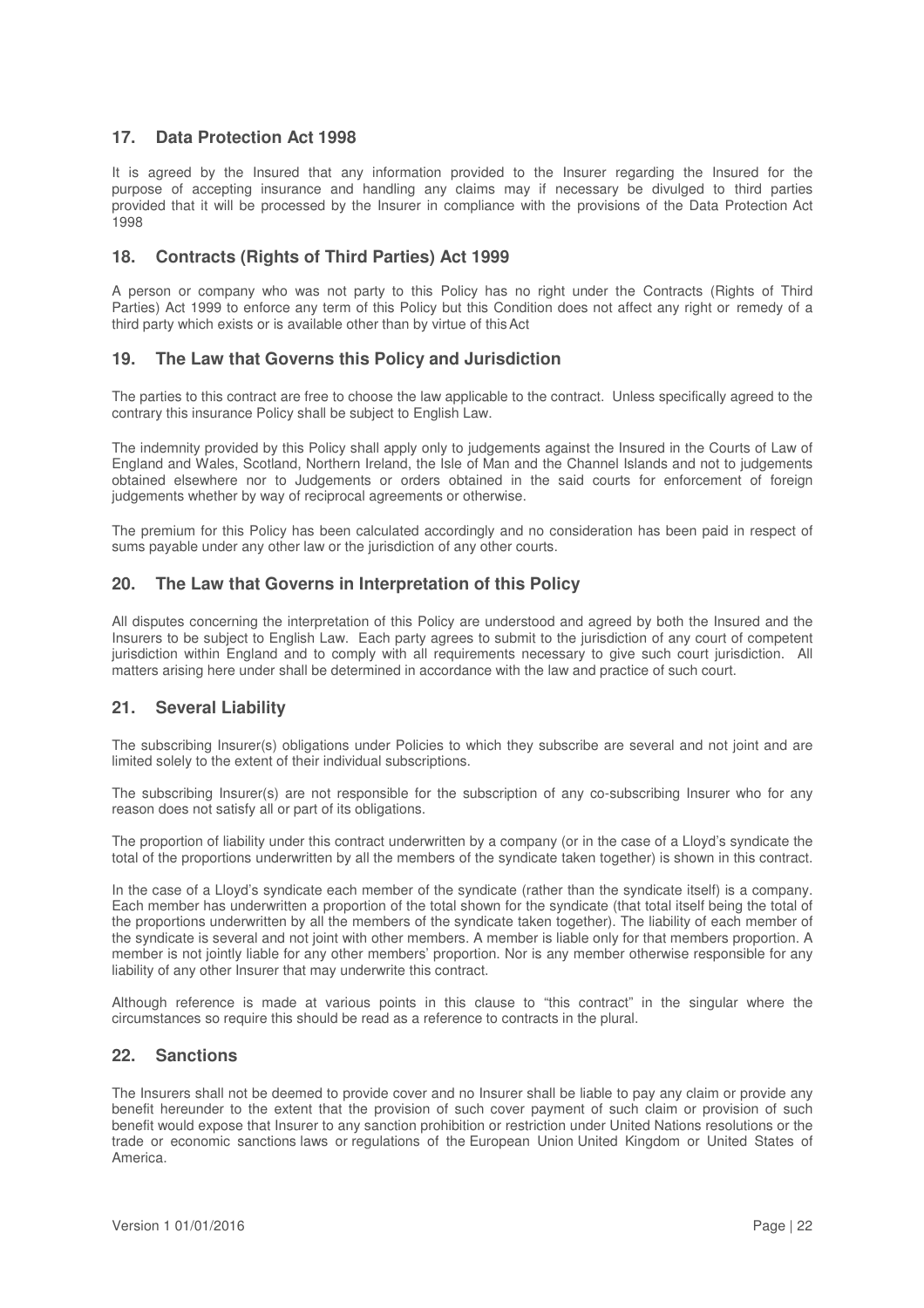# **23. Excess**

The payment of the Excess is a condition precedent and in the event the Excess is not paid when requested the Insurers will not pay the claim under this Policy and the Insured will have to pay any claims in full and may be liable to repay any costs incurred by Insurers up to the time of failure to pay the Excess.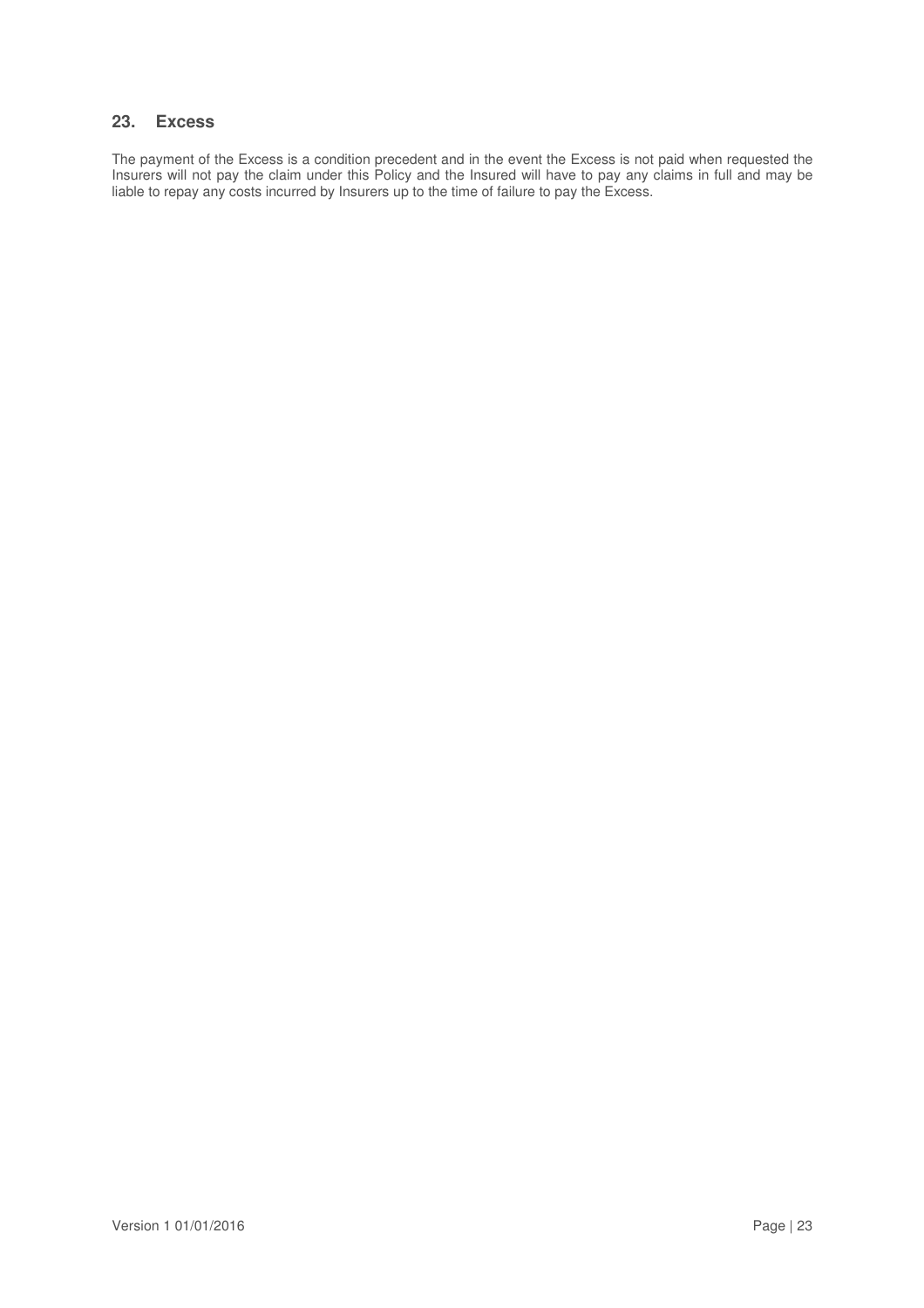# **Section 1 - Buildings and Contents**

# **Insuring Clause**

If any Property suffers Damage

- 1) by any peril shown as Operative in the Schedule applicable to this Section
- 2) during the Period of Insurance

the Insurers will pay or at their option will reinstate or replace your Property or any part of it which is lost destroyed or damaged up to the Limit of Liability

# **Definitions to the Buildings and Contents Section**

For the purpose of determining where necessary the definition within which any Property is insured the Insurers agree to accept the designation under which such Property has been entered in your books

### **Property**

Item(s) of property described in the Schedule applicable to this Section including those defined below

### **Specific Perils**

perils defined below and stated in the Schedule applicable to this Section except accidental loss destruction or damage

# **Property Definitions**

### **Buildings**

buildings at the Premises stated in the Schedule applicable to this Section and includes at the same address

- 1) landlords' fixtures and fittings
- 2) glass
- 3) outbuildings extensions annexes and gangways
- 4) walls gates fences yards driveways car-parks forecourts roads and footpaths
- 5) conveyors trunks lines wires service pipes and other associated equipment on the premises security lighting security cameras and other security or fire protection devices affixed signs television radio satellite receiving aerials communication aerials masts affixed to the building fixed poles fixed pylons and fittings

#### **Contents**

contents in common areas of the Buildings consisting of furniture and furnishings the property of the Insured or for which they are responsible excluding

- 1) money and personal effects
- 2) computers and computer systems records
- 3) audio visual equipment
- 4) business books and documents
- 5) curiosities rare books works of art or articles of antique furniture exceeding £500 in value unless specified in the Schedule applicable to this Section
- 6) china or other fragile or brittle objects exceeding £500 in value unless specified in the Schedule applicable to this Section
- 7) any other property exceeding £1,000 in value unless specified in the Schedule applicable to this Section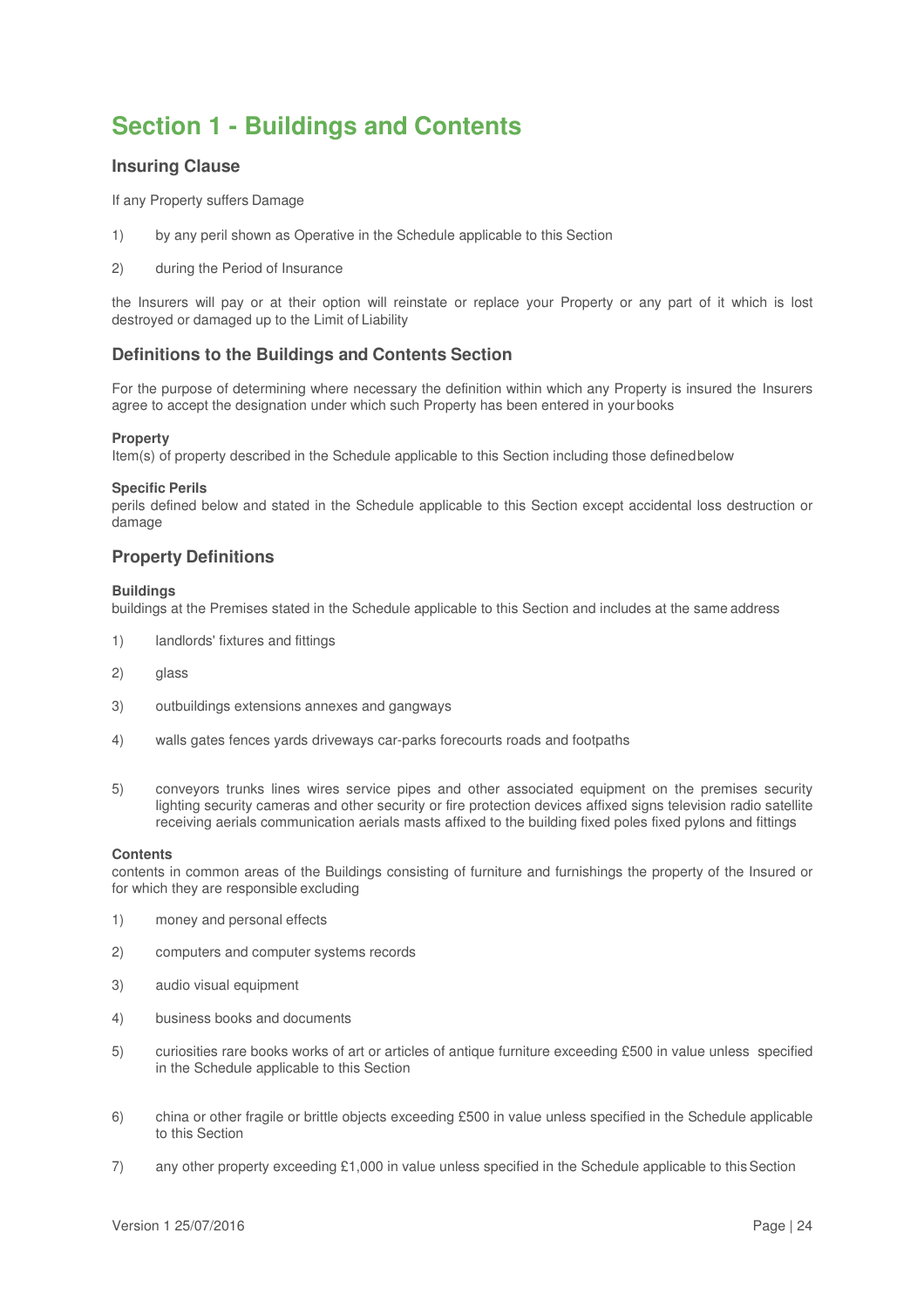# **Defined Perils**

- 1) Fire lightning earthquake or explosion
- 2) Aircraft or other aerial devices or articles dropped from them
- 3) Riot civil commotion strikers locked-out workers labour and political disturbances
- 4) Malicious persons excluding Damage
	- a) by theft or attempted theft
	- b) caused by the occupiers of the buildings
- 5) Storm or flood
- 6) Escape of water from any tank apparatus or pipe or oil from any fixed heating installation
- 7) Impact by any road vehicle train or animal
- 8) Theft or attempted theft of Property from any building at the Premises excluding Damage
	- a) which does not involve
		- (i) entry to or exit from such building or attempt thereat by forcible and violent means
		- (ii) hold-up accompanied by violence or threat of violence at the Premises
	- b) caused by any occupier of the Buildings either as principal or accessory
- 9) Accidental loss destruction or damage excluding Damage
	- a) by any of the Defined Perils  $(1) (8)$  and  $(10)$
	- b) which would not be insured in consequence of any of the exclusions to a Defined Peril
- 10) Subsidence ground heave or landslip excluding
	- a) Damage to property other than the main buildings at the Premises unless the main buildings are damaged at the time by the same cause
	- b) Damage caused by
		- (i) settlement or movement of made-up ground
		- (ii) coastal or river erosion
		- (iii) defective design or workmanship or the use of defective materials
	- c) the first £1,000 of each and every claim

# **Limit of Liability**

The Insurers liability under this Section will not exceed

- 1) the Sum Insured for each Item
- 2) in total the Total Sum Insured

stated in the Schedule applicable to this Section

Provided that if at the time of Damage the value of the Property or the total value of all Property for which one Sum Insured is stated in the Schedule applicable to this Section exceeds that Sum Insured the amount payable for such Property shall be proportionately reduced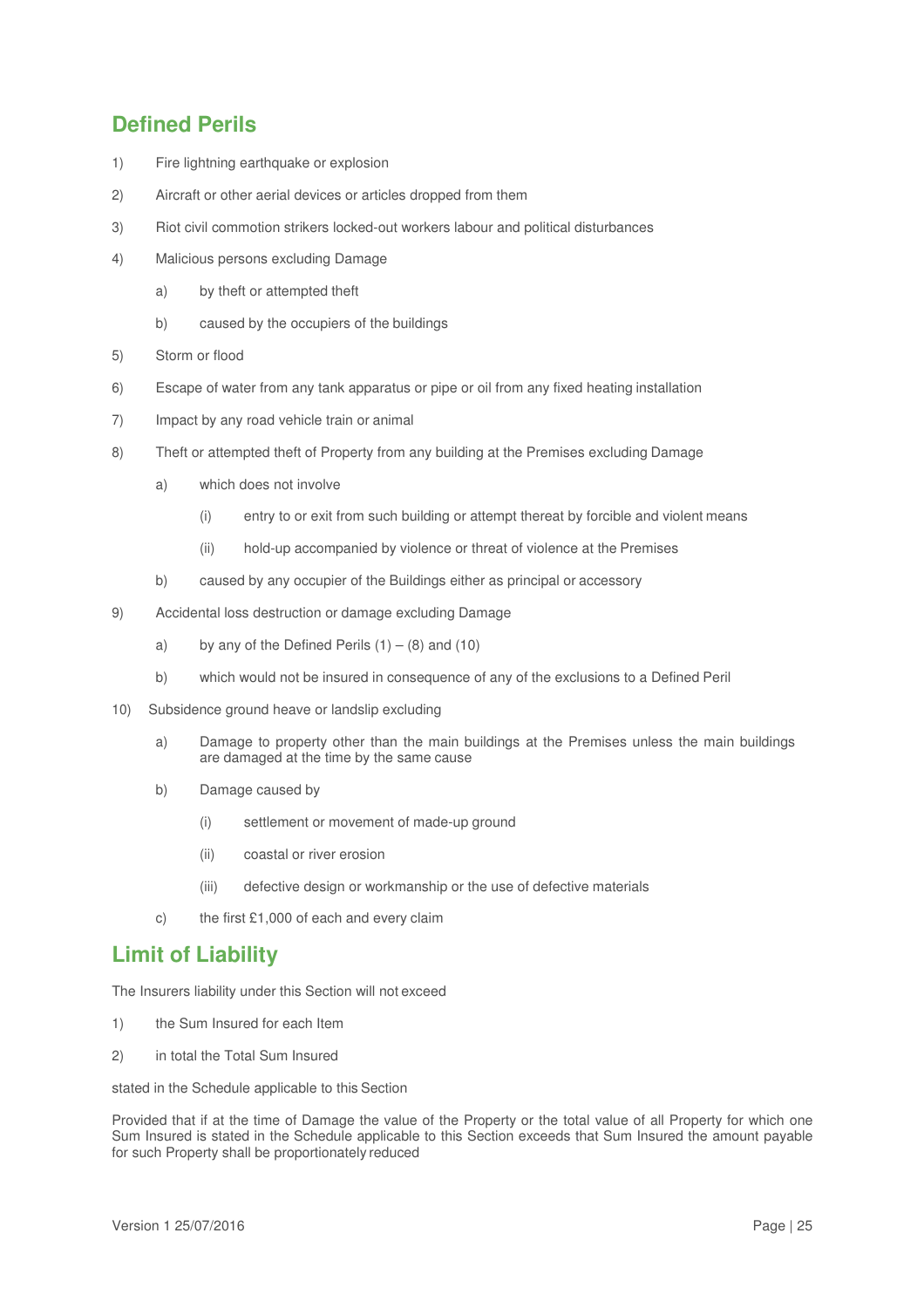# **Underinsurance Condition**

If at the time of Damage the value of the Property or the total value of all Property for which one Sum Insured is stated in the Schedule applicable to this Section exceeds that Sum Insured you will be your own insurer for the difference and will bear a rateable share of the loss accordingly

# **Exclusions to this Section**

This Section does not cover

### **1. Excess**

the first £250 of each and every claim other than where a more specific Excess is referred to elsewhere in this Section or on the Schedule

### **2. Inbuilt Defect Wear Tear and Defective Workmanship**

Damage to property caused by or consisting of

- a) inbuilt or latent defect gradual deterioration wear and tear its own faulty or defective design or materials
- b) faulty or defective workmanship operational error or omission on your part or that of any of your Employees

but subsequent Damage which itself results from a cause not excluded elsewhere in this Section or Policy is covered under this Section

### **3. Frost**

Damage caused by or consisting of frost

but subsequent Damage which itself results from a cause not excluded elsewhere in this Section or Policy is covered under this Section

### **4. Corrosion or Change in Temperature**

Damage caused by or consisting of

- a) corrosion rust wet or dry rot shrinkage evaporation contamination loss of weight dampness dryness marring scratching denting vermin or insects
- b) change in temperature colour flavour texture or finish

but the following is covered under this Section

- (i) such Damage not excluded elsewhere in this Section or Policy which itself results from any Specific Peril or from any other accidental cause
- (ii) subsequent Damage which itself results from a cause not excluded elsewhere in this Section or Policy

### **5. Joint Leakage or Breakdown**

Damage consisting of

- a) joint leakage or failure of welds cracking fracturing collapse or overheating of boilers economisers superheaters pressure vessels or any range of steam or feed piping connected to them
- b) mechanical or electrical breakdown or derangement in respect of the particular machine apparatus or equipment in which breakdown or derangement originates

but the following is covered under this Section

(i) such Damage not excluded elsewhere in this Section or Policy which itself results from any Specific Peril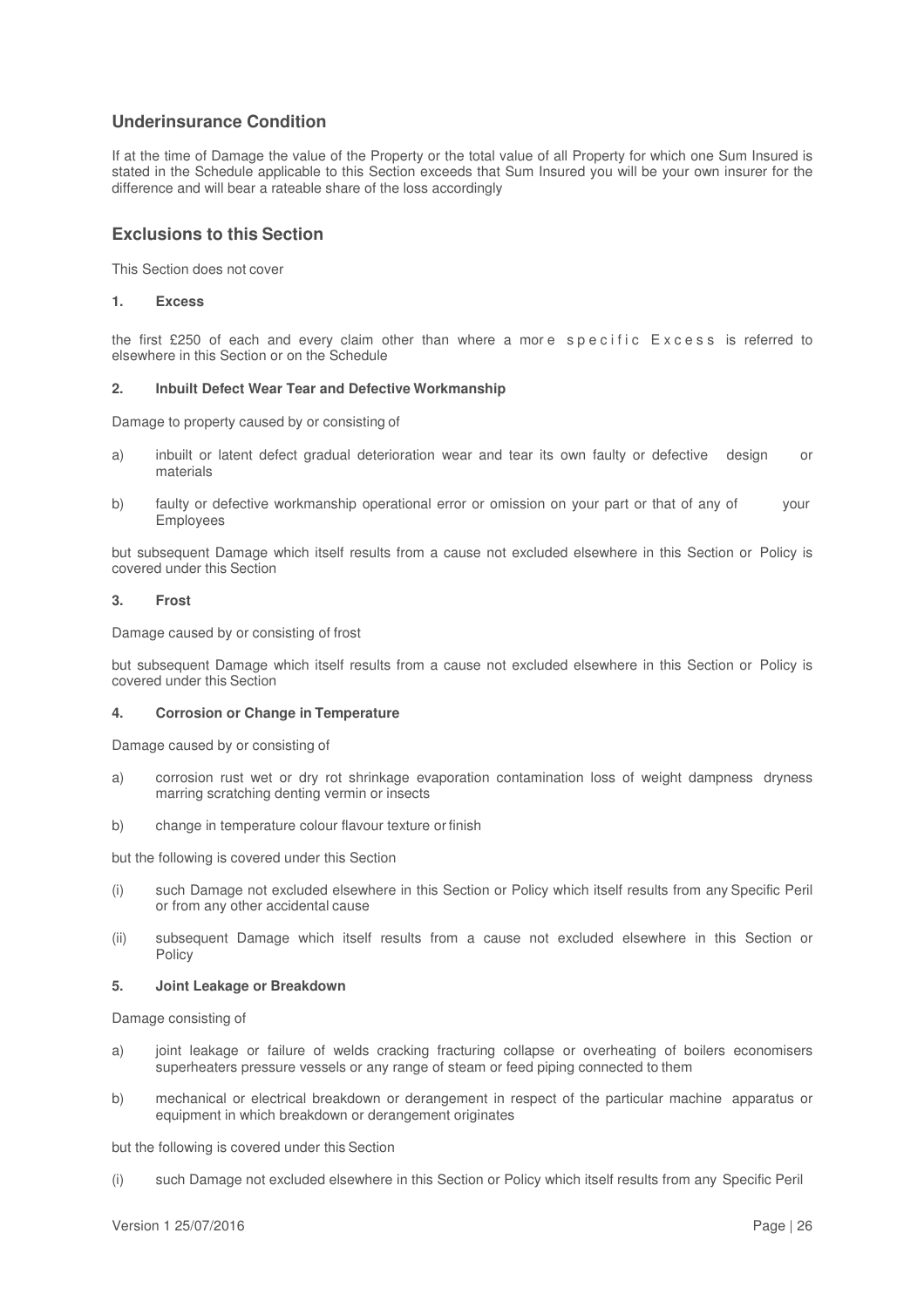(ii) subsequent Damage which itself results from a cause not excluded elsewhere in this Section or Policy

### **6. Subsidence Ground Heave or Landslip**

Damage caused by or consisting of subsidence ground heave or landslip unless resulting from fire explosion earthquake or escape of water except in so far as subsidence ground heave or landslip may be insured by this **Section** 

### **7. Change in the Water Table Level**

Damage attributable to change in the water table level

### **8. Settlement of New Structures**

Damage caused by or consisting of normal settlement or bedding down of new structures

### **9. Theft Fraud or Dishonesty**

Damage caused by or consisting of theft or attempted theft where any person in your employment or service or any members of your family are concerned as principal or accessory

### **10. Collapse of Buildings**

Damage to a building or structure caused by its own collapse or cracking unless resulting from a Specific Peril

### **11. Property in the Open**

Damage to moveable property in the open fences or gates caused by theft wind rain hail sleet snow flood or dust

### **12. Riot or Civil Commotion**

Damage caused by riot or civil commotion except in so far as riot or civil commotion are insured by this **Section** 

#### **13. Machinery Requiring Statutory Inspection**

Damage caused by explosion of and originating in any vessel machinery or apparatus or its contents belonging to you or under your control which is required to be inspected to comply with any regulations or statutory provisions unless such vessel machinery or apparatus is the subject of a policy or other contract providing the required inspection service

### **14. Steam Pressure Apparatus**

Damage caused by or consisting of the bursting of a boiler (not being a boiler used for domestic purposes only) economiser or other vessel machine or apparatus in which internal pressure is due to steam only and belonging to you or under your control

but subsequent Damage which itself results from a cause not excluded elsewhere in this Section or Policy is covered under this Section

### **15. Self-Ignition of Electrical Apparatus**

to any electrical apparatus or wiring caused by its own self-ignition

but this Exclusion shall only apply to that part of the electrical apparatus or wiring in which the self-ignition occurs

### **16. Property Insured by Other Insurance**

any property which at the time of Damage is insured by a more specific insurance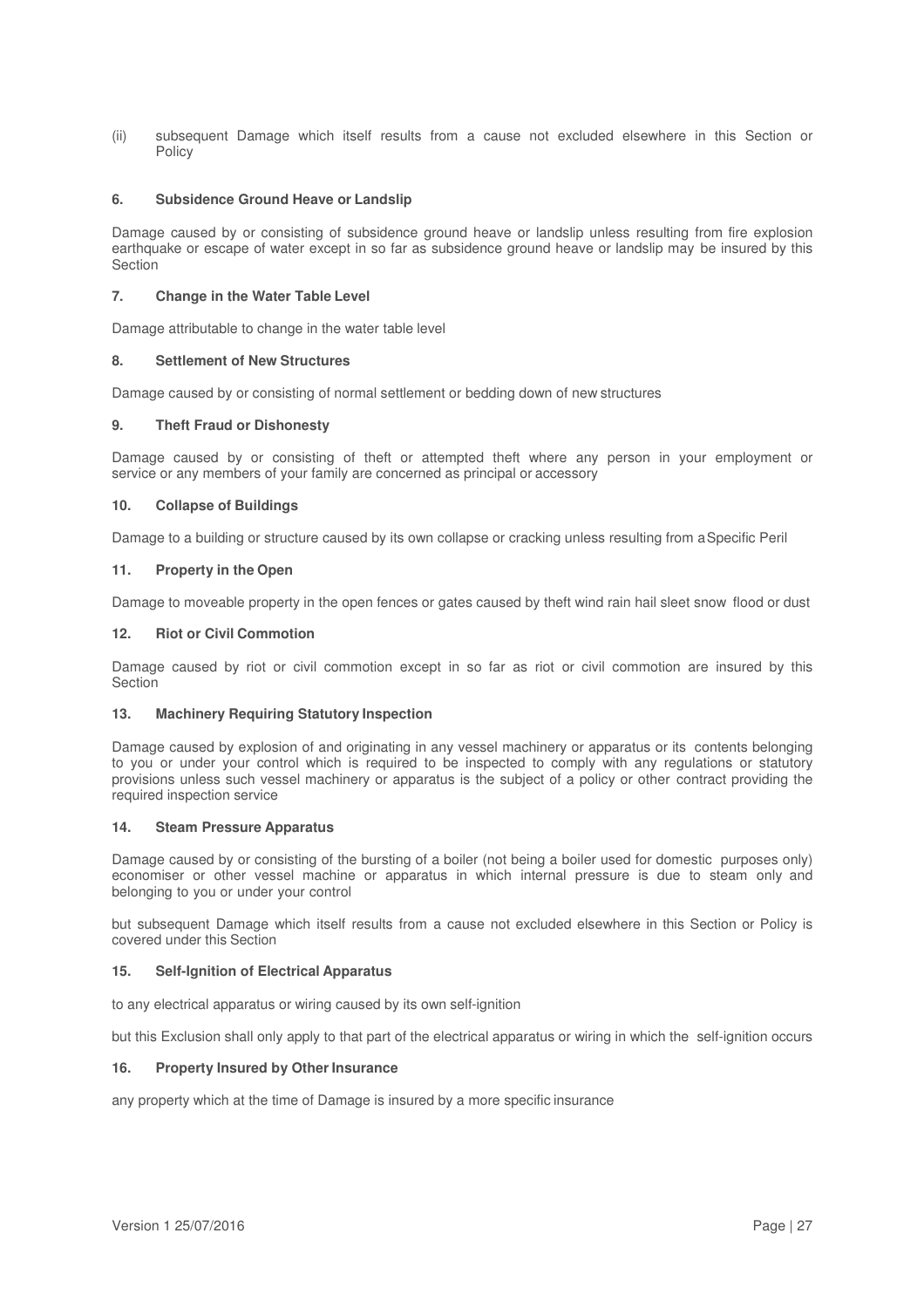# **Special Conditions to this Section**

### **1. Reinstatement Basis of Payment**

Subject to the undernoted provisions the basis upon which the amount payable in respect of any Item to which this Condition applies is to be calculated shall be the reinstatement of the Property lost destroyed or damaged

For this purpose reinstatement means

- a) the rebuilding or replacement of Property lost or destroyed which provided the liability of the Insurers is not increased may be carried out
	- (i) in any manner suitable to your requirements
	- (ii) upon another site
- b) the repair or restoration of Property damaged

in either case to a condition equivalent to or substantially the same as but not better or more extensive than its conditions when new

Provided that

- a) The liability of the Insurers for the repair or restoration of Property damaged in part only shall not exceed the amount which would have been payable had such Property been wholly destroyed
- b) If at the time of reinstatement the sum representing 85% of the cost which would have been incurred in reinstating the whole of the Property insured by any Item subject to this Condition exceeds its Sum Insured at the commencement of any Damage the liability of the Insurers shall not exceed that proportion of the amount of the Damage which the said Sum Insured shall bear to the sum representing the whole of such Property at that time
- c) No payment beyond the amount which would have been payable in the absence of this Condition shall be made
	- (i) unless reinstatement commences and proceeds without unreasonable delay
	- (ii) until the cost of reinstatement shall have been actually incurred
	- (iii) if the Property insured by any Item at the time of its Damage shall be insured by any other insurance effected by or on your behalf which is not upon the same basis of reinstatement

### **2. Day One Value Basis**

This Condition only applies when Day One Value Basis (DOVB) is stated against any Item in the Schedule applicable to this Section

- a) The Insured having stated in writing the Declared Value incorporated in each Item to which this Condition applies the premium has been calculated accordingly Declared Value means your assessment of the cost of reinstatement of the Property insured by any Item arrived at in accordance with paragraph (a) of Special Condition (1) at the level of costs applying at the inception of the Period of Insurance (ignoring inflationary factors which may operate subsequently) together with in so far as the insurance by the Item provides due allowance for
	- (i) the additional cost of reinstatement to comply with Public Authority requirements
	- (ii) professional fees
	- (iii) debris removal costs
- b) At the inception of each Period of Insurance the Insured shall notify the Insurers of the Declared Value of the Property insured by each of the said Item(s)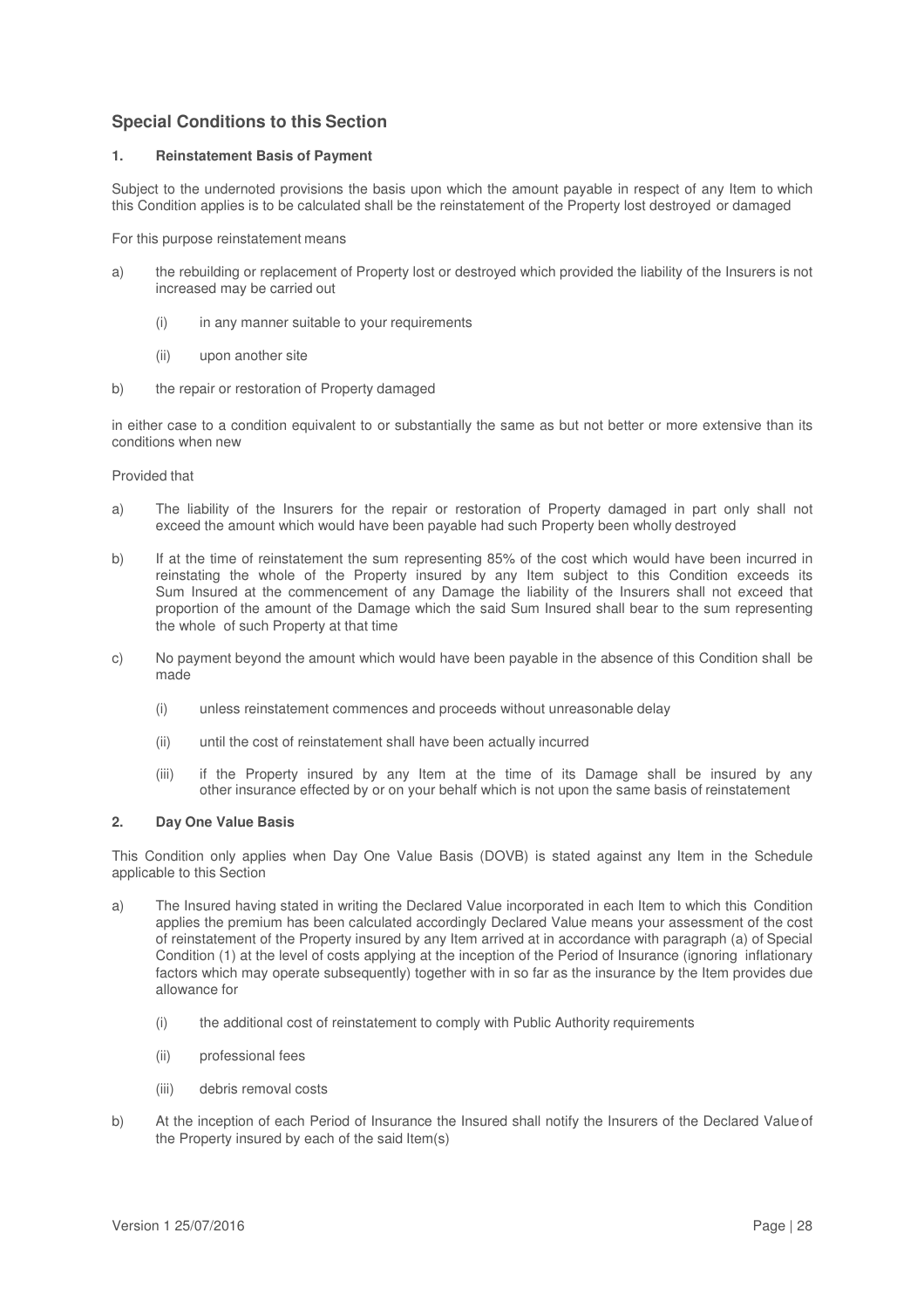In the absence of such declaration the Declared Value for the previous Period of Insurance shall be increased by a percentage determined by the Insurers and the resultant figure shall be taken as the Declared Value for the ensuing Period of Insurance

c) Proviso (ii) of Special Condition (1) is amended to read

If at the time of Damage the Declared Value of the Property insured by such Item be less than the cost of reinstatement (as defined above) at the inception of the Period of Insurance then the Insurers liability for any Damage shall not exceed that proportion thereof which the Declared Value bears to the cost of reinstatement

### **3. Index Linking**

This Condition only applies when Index Linking (IL) is stated against any Item in the Schedule applicable to this Section

The Sum Insured (and the Declared Value where appropriate) on any Item will be increased by a percentage determined by the Insurers and such revised Sum Insured (and Declared Value) in the absence of advice from you to the contrary will be deemed to apply for the ensuing Period of Insurance

### **4. Subrogation Waiver**

In the event of a claim arising under this Section the Insurers agree to waive any rights remedies or relief to which they may become entitled by subrogation against

- a) any company
	- $(i)$  in the relation of holding company or subsidiary to you
	- (ii) which is a subsidiary of a parent company of which you are yourself a subsidiary

in each case within the meaning of the relevant companies' legislation current at the time of the Damage

- b) the tenant of any Building insured by this Section provided that
	- (i) the Damage did not result from a breach of the terms of the lease by the tenant
	- (ii) the Damage did not result from a criminal fraudulent or malicious act of the tenant
	- (iii) the tenant contributes to the cost of insuring the Buildings against the event which caused the Damage

### **5. Non-Invalidation**

The insurance by this Section will not be made invalid by any act omission or alteration which unknown to you or beyond your control increases the risk of Damage provided that you

- a) notify the Insurers immediately you become aware of such act omission or alteration
- b) pay any additional premium that Insurers may require

### **6. Automatic Reinstatement of Sum Insured**

In the event of Damage the Sums Insured by this Section will be automatically reinstated from the date of the Damage unless written notice is given to the contrary either by the Insurers or by you provided always that in the event of reinstatement you will

- a) pay any such additional premium as may be requested for such reinstatement from that date
- b) give effect to any additional protective devices at the Premises which the Insurers may reasonably require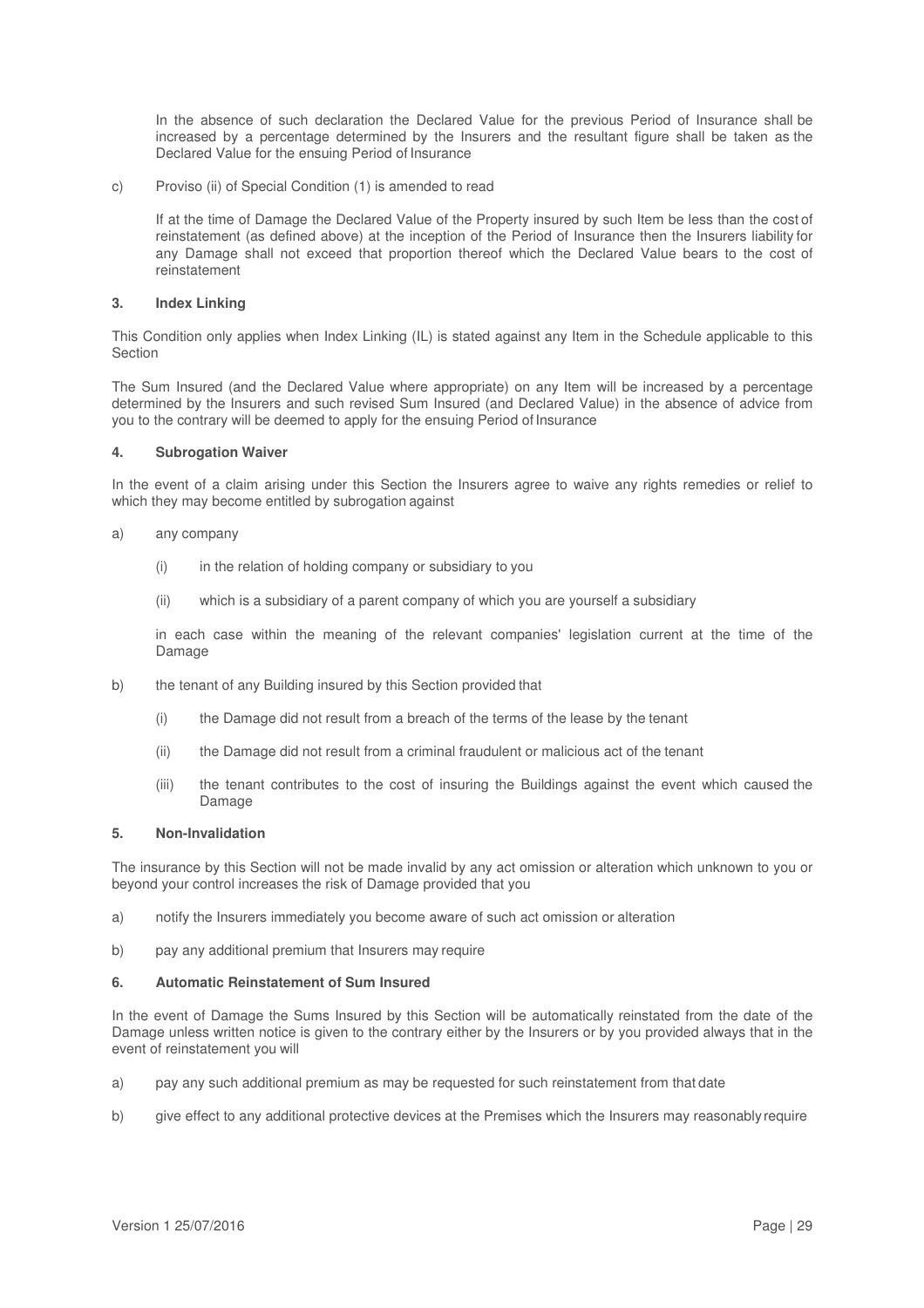### **7. General Interests Clause**

The interests of the Lessee of each individual Property and their Mortgagees (if any) are noted in the Insurance provided by Section 1 with such interest to be disclosed in the event of a claim for Damage arising hereunder

### **8. Minimum Security Requirements**

- a) It is a condition precedent to liability under this Policy that all protections provided for the safety of the Premises shall be maintained in good order and shall not be withdrawn altered or varied without the prior consent of the Underwriters and shall be in full and effective operation when the Premises are closed for Business or left unattended, and at all other appropriate times
- b) It is a condition precedent to liability under this Policy that any alarm and/or system forming part of the protections shall be maintained in full and efficient working order under a contract to provide both corrective and preventive maintenance with the installing company or in accordance with the manufacturer's recommendations
- c) In the event of the Insured receiving any notification;
	- i) that the police authority attendance or any contractually provided attendance in response to alarm signals and/or calls from any alarm system may be withdrawn or the level of response reduced or delayed or
	- ii) from a Local Authority or Magistrate imposing any requirement for abatement of nuisance in respect of any alarm system or
	- iii) that any alarm system cannot be returned to or maintained in full working order

then with immediate effect:

- 1) it shall be a condition precedent to liability under this Policy that the Insured shall notify Underwriters as soon as possible, at which time Underwriters shall reserve the right to vary terms or cancel cover provided under this Policy
- 2) the Insured shall be responsible for the first 20% of any loss destruction or Damage by theft or attempted theft subject to a minimum contribution of GBP2,500
- 3) it shall be a condition precedent to liability under this Policy that the Insured shall comply with any requirements that Underwriters impose in response to such notice

### **IN ADDITION THE INSURERS WILL PROVIDE INDEMNITY UNDER THIS SECTION FOR THE FOLLOWING**

### **Professional Fees**

Necessary architects' surveyors' consulting engineers' legal and other fees you incur in reinstating your Property following its Damage as insured by this Section but not for preparing any claim

Provided that the Insurers' liability for Damage and professional fees will not exceed in total the Sum Insured for each Item in the Schedule applicable to this Section during any one Period of Insurance

#### **Debris Removal Costs**

Necessary costs and expenses you incur with the Insurers' consent in

- 1) removing debris from
- 2) dismantling and/or demolishing
- 3) shoring up or propping

Provided that the Insurers' liability for Damage and debris removal costs will not exceed in total during any one Period of Insurance the Sum Insured stated for each Item in the Schedule applicable to this Section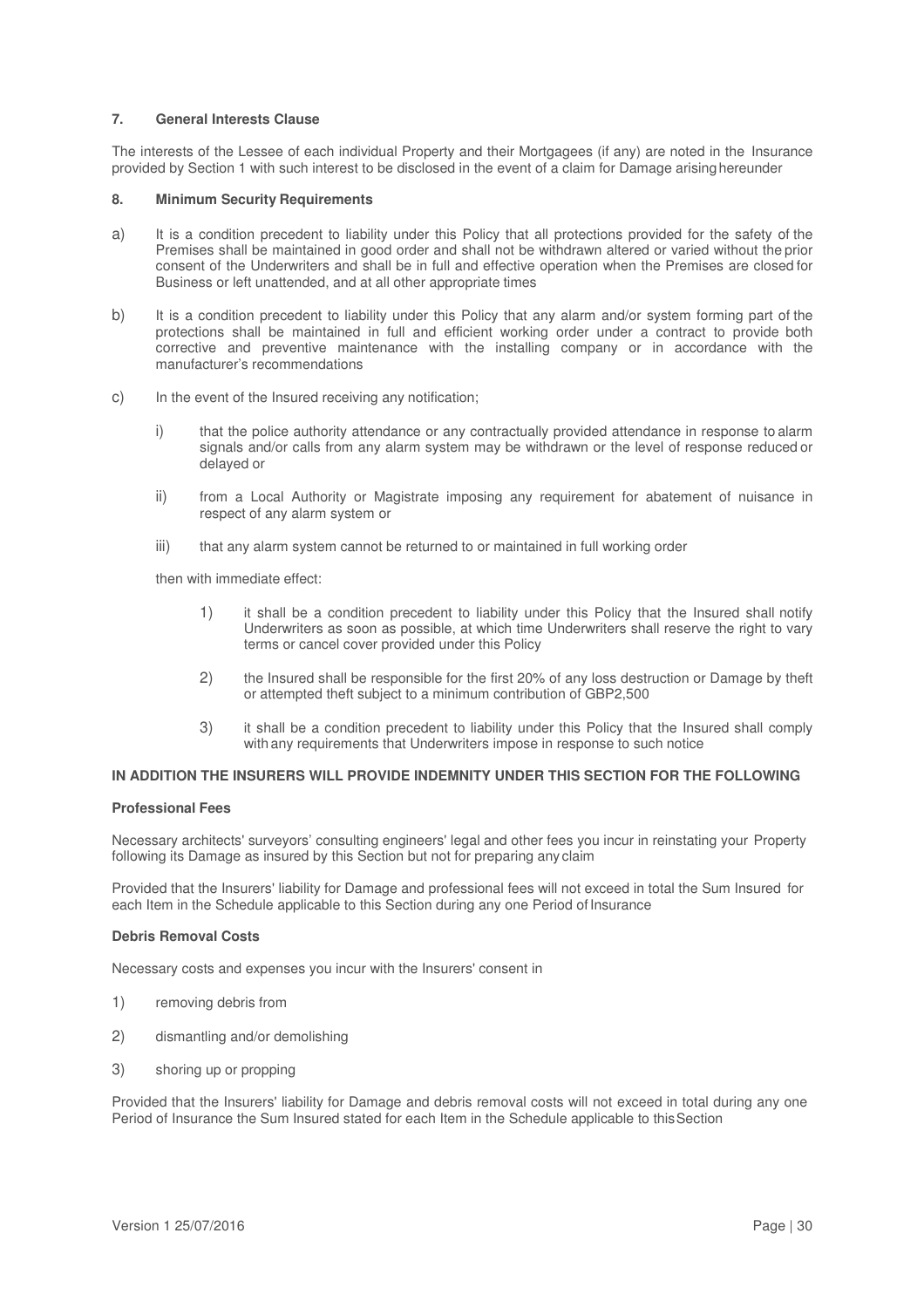### **Public Authorities**

Additional costs of rebuilding or reinstatement of lost destroyed or damaged Property which you incur solely to comply with Building or other Regulations under or framed in pursuance of any European Union Legislation Act of Parliament or with Bye-Laws of any Public Authority

### excluding

- 1) any such costs where the Item is not subject to the Reinstatement Basis of Payment (Special Condition (1))
- 2) the cost incurred in complying with any of the aforesaid Regulations or Bye-Laws
	- a) in respect of Damage occurring before this cover was granted
	- b) in respect of Damage not insured by this Section
	- c) under which notice was served upon you before the date of Damage
	- d) in respect of undamaged Property or undamaged portions of Property forming any part of the Property sustaining Damage except for undamaged foundations (unless foundations are specifically excluded from cover by endorsement to this Policy)
- 3) the additional cost exceeding that which would have been required to make good property which sustained Damage to a condition equal to its condition when new had it not been necessary to comply with any one of the above Regulations or Bye-Laws
- 4) the amount of any charge or assessment arising out of capital appreciation which may be payable in respect of the Property or by its owner in order to comply with any of the above Regulations or Bye-Laws

### Provided that

- a) the work of reinstatement must be commenced and carried out without unreasonable delay and in any case must be completed within 12 months after the date of the Damage or within such further time as the Insurers may allow (during the said 12 months) and may be carried out upon another site (if Regulations or Bye-Laws require) subject to the Insurers' liability not being increased by this additional cover
- b) if apart from this additional cover the Insurers' liability for Property is reduced by the application of any terms and conditions of this Policy then the Insurers liability in respect of any such costs will be reduced in like proportion
- c) the total amount payable for Property will not exceed the Sum Insured for it stated in the Schedule applicable to this Section

### **Temporary Removal**

Contents whilst temporarily removed for cleaning renovation repair or similar purposes to any premises you do not occupy and whilst in transit to and from such premises

excluding

- a) property lost destroyed or damaged by theft whilst in transit
- b) losses occurring outside the Geographical Limits

The amount payable for Contents will not exceed the lesser of

- 1) the amount which would have been payable had the loss occurred in that part of the Premises from which the Contents are temporarily removed or
- 2) 10% of the Sum Insured for Contents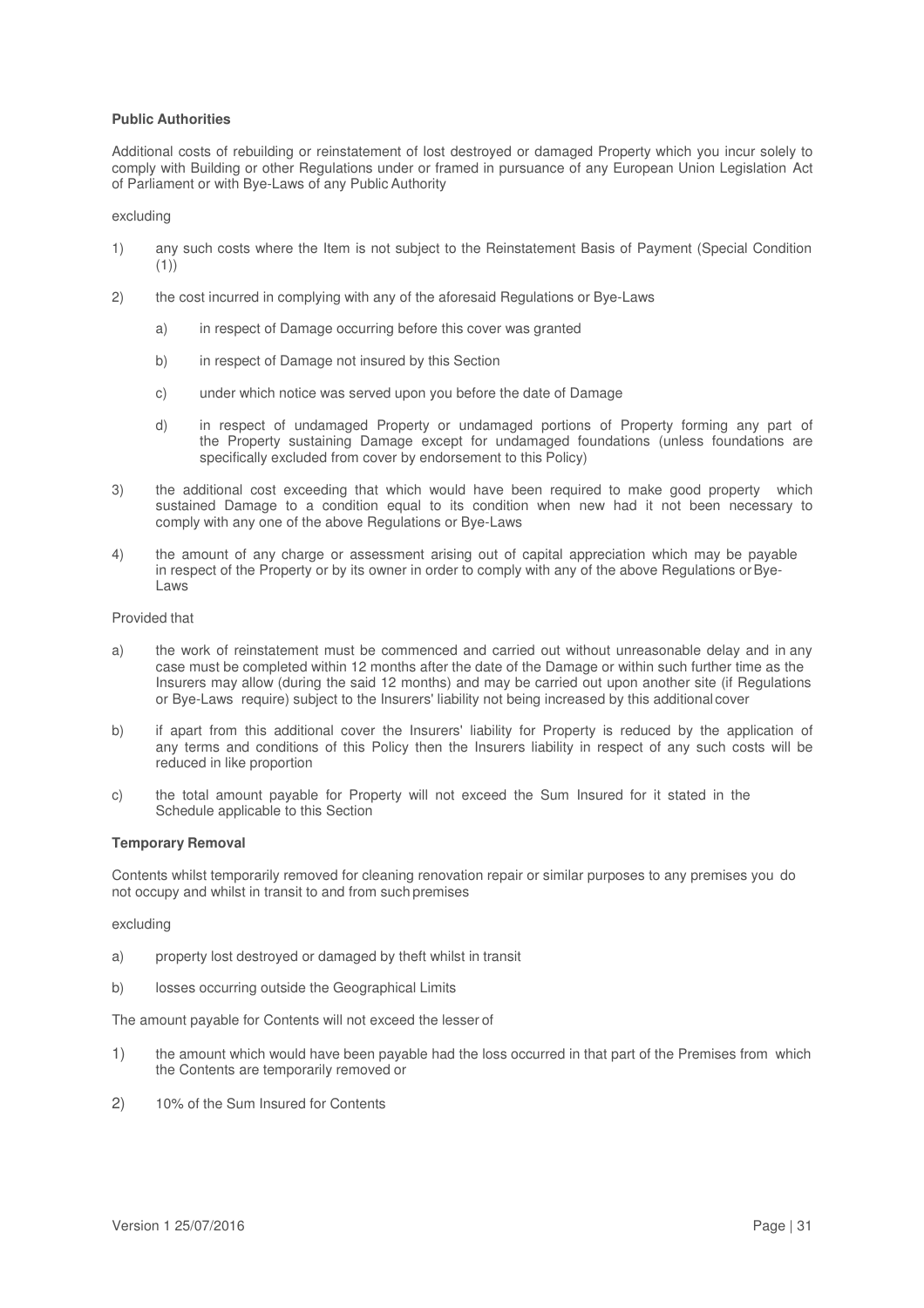### **Contracting Purchasers**

If at the time of loss or destruction of or damage to Property you have contracted to sell your interest in any Buildings covered by this Section and the purchase is not completed but will be completed at a later date the purchaser will on completion of the purchase (in so far as the Property is not insured elsewhere against such Damage by or on his behalf) be entitled to benefit under this Policy until completion of the purchase without affecting your rights and liabilities under this Policy or those of the Insurers

#### **Replacement of Locks**

The cost of replacement of locks following theft of keys to the Premises

- a) following a hold-up accompanied by violence or threat of violence whilst such keys are in your personal custody or that of any of your directors partners or authorised Employees
- b) involving entry to or exit from your business premises by forcible and violent means
- c) involving entry to or exit from your residence or that of any of your directors partners or authorised Employees by forcible and violent means

Provided that the Insurers' liability for this cover will not exceed £1000 in any one Period of Insurance

### **Cost of Metered Water or Oil**

The cost or value of metered water or domestic heating oil lost following accidental damage to fixed water or heating installations in the Premises subject to a limit of £10,000 in any one Period of Insurance

Provided that the Insurers shall not be liable for any claim in respect of a building which is empty or not in use

### **Damage to Landscaped Gardens**

The cost of restoring any damage done to landscaped gardens by the Emergency Services in attending the Premises as a result of the operation of any peril insured by this Section subject to a limit of £2,500 in any one Period of Insurance

### **Trace and Access**

The reasonable costs incurred in locating the source of Damage at the Premises caused by escape of water or oil as insured by this Section subject to a limit of £10,000 each and every claim

#### **Glass Sanitary Ware and Underground Services**

Unless insured elsewhere in this Section the indemnity provided herein extends to include subject to the Exclusions of this Section accidental Damage to

- a) fixed glass baths bath panels washbasins pedestals sinks splash backs shower trays bidets toilet pans toilet seats and toilet cisterns within the Buildings
- b) underground service pipes and cables the property of the Insured for which they are responsible at the Premises

### **Clearance of Drains**

The indemnity provided by this Section extends to include costs and expenses incurred in clearing and cleaning drains gutters sewers drain inspection covers and similar underground service areas for which you are responsible in consequence of any peril insured by this Section subject to a limit of £2,500 each and every claim

### **Contract Works**

The insurance by each item on Buildings extends to include Contract Works to the extent to which you have contracted to arrange cover subject to a limit of £25,000 each and every claim at any Premises

This insurance shall only apply in so far as the Contract Works are not otherwise insured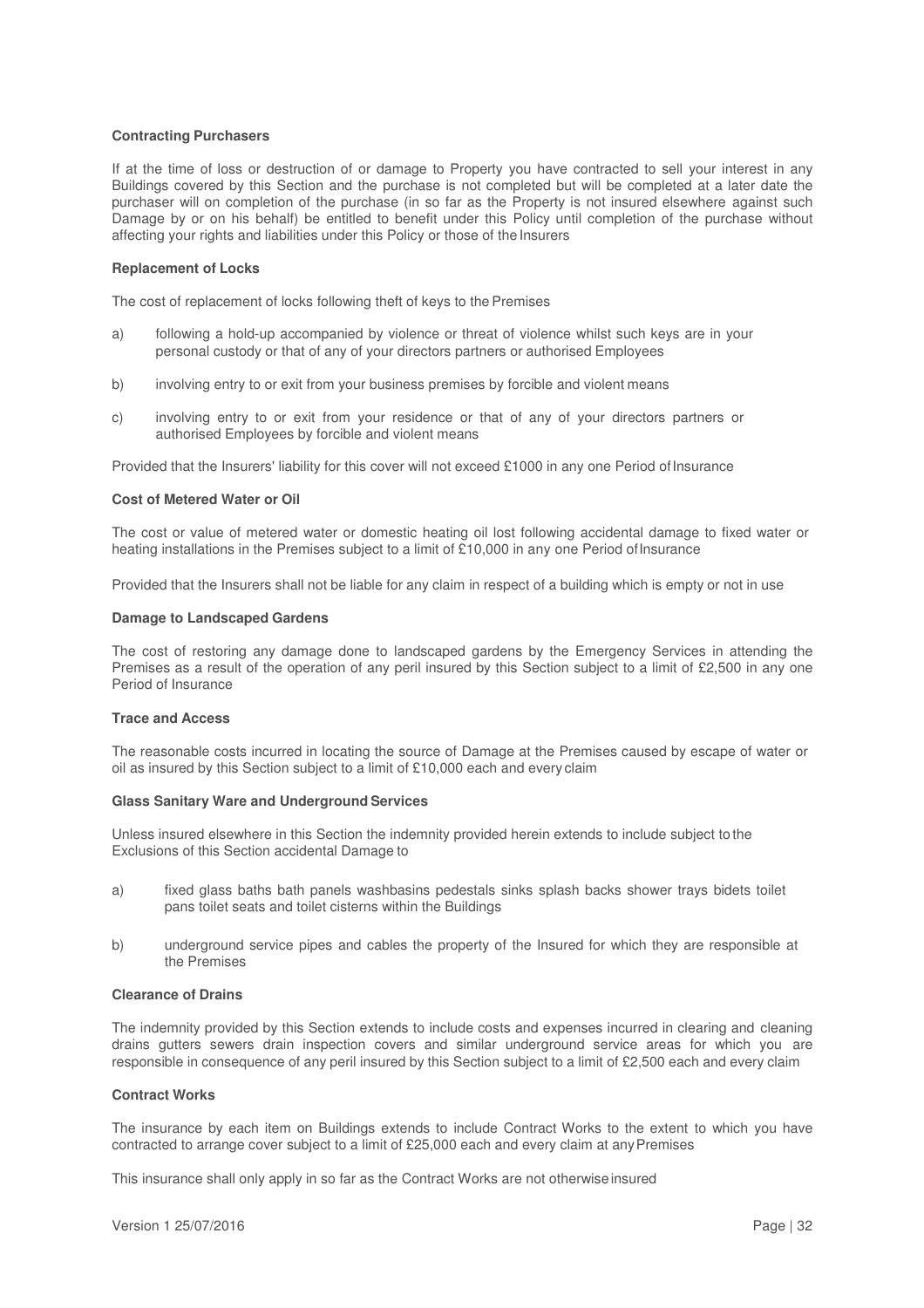### **Further Investigation Expenses**

Where a Building has suffered Damage and in the opinion of a competent construction professional there is a reasonable possibility of other Damage to portions of the same Building which is not immediately apparent the Insurers will pay the reasonable costs incurred by you with the Insurers' prior consent in establishing whether or not such Damage has occurred

The Insurers will also pay the reasonable costs incurred by you in establishing whether or not other Buildings in the vicinity have suffered Damage in the same incident but only if such Buildings are subsequently found to have suffered such Damage for which the Insurers are liable.

### **Unauthorised Use of Electricity Gas or Water**

The cost of metered electricity gas or water for which you are legally responsible arising from its unauthorised use by persons taking possession keeping possession or occupying the Premises without your authority subject to the Insurers' liability not exceeding £10,000 in any one Period of Insurance

Provided that such Premises have been inspected weekly by a responsible person on your behalf and that all practicable steps are taken to terminate such unauthorised use as soon as it is discovered

### **Additional Sprinkler Costs**

The costs incurred in upgrading an automatic sprinkler installation to the current LPC Rules solely as imposed upon you by the Insurers following Damage to the Buildings provided that at the time of Damage the installation conformed to the 28<sup>th</sup> or 29<sup>th</sup> Edition Rules or to the LPC Rules current at the time of installation but did not conform to subsequent amendments to those Rules

### **Value Added Tax**

The insurance by each Item on Buildings extends to include Value Added Tax paid by the Insured which is not subsequently recoverable

### Provided that

- a) i) the Insured's liability for tax arises solely as a result of the reinstatement or repair of the Buildings to which such Item relates following Damage
	- i) the Insurers have paid or agreed to pay for such Damage
	- ii) if payment made by the Insurers in respect of reinstatement or repair of such damage shall be less than the actual cost of reinstatement or repair any payment under this Clause resulting from the Damage shall be reduced in like proportion
- b) the Insured's liability for such tax does not arise from the replacement Buildings having greater floor area than or being better or more extensive than the destroyed or damaged Buildings
- c) where rebuilding takes place upon another site the Insurers liability under this provision shall not exceed the amount of tax that would have been payable had the Buildings been rebuilt on its original site
- d) the Insurers liability under this Clause shall not include amounts payable by the Insured as penalties or interest for non-payment or late payment of tax Provisions to the contrary elsewhere in this Policy are over-ridden as follows in respect of those Items to which this Clause applies
	- i) for the purpose of the Limit of Liability Clause or Day One Value Basis Clause (whichever is applicable) rebuilding costs shall be exclusive of Value Added Tax
	- ii) the liability of Insurers may exceed the Sum Insured by an Item or in the whole the total Sum Insured where such Excess is solely in respect of Value Added Tax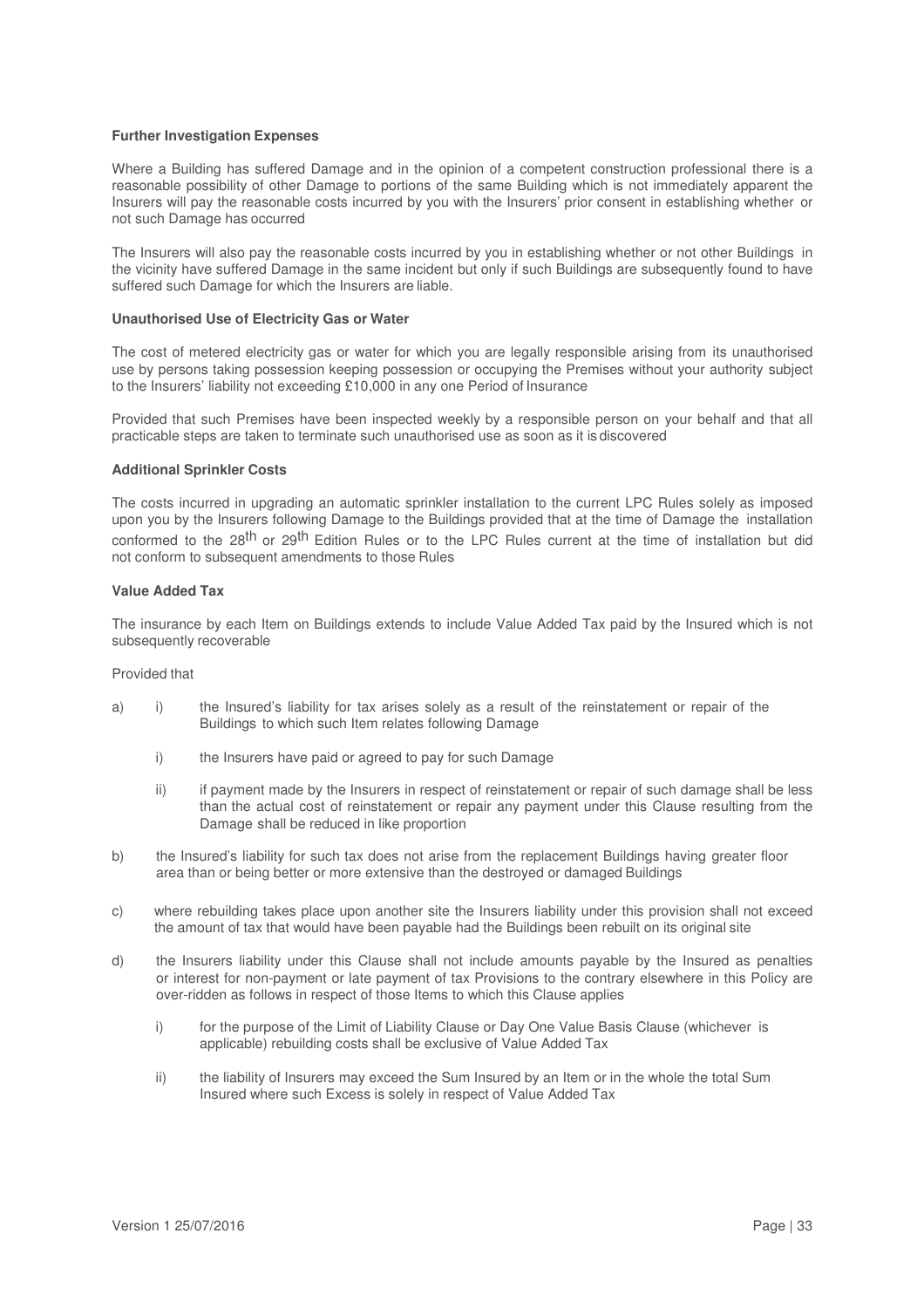# **Condition Precedent to This Section**

### **Unoccupancy Condition**

It is a condition precedent to Insurer's liability that the following precautions be taken at any empty disused or Unoccupied Building

- 1) Gas supply to be turned off at the main
- 2) Water supply to be turned off at the stopcock where it enters the premises and the water installation fully drained down
- 3) Electricity supply to be turned off at the main

If it is necessary for essential circuits to be left on such as for intruder/fire alarm systems or lighting such as for periodic security visits it must be ensured that the wiring to those parts is in a safe and satisfactory condition. Non-essential circuits should be isolated either by turning off at the main switch or by removal of fuses

All letterboxes should be sealed to prevent insertion of flammable material

All combustible contents especially waste should be removed from the premises. The premises must be made secure with

- mortice deadlocks conforming to BS3621 or close shackle padlocks with matching locking bar on all external doors or shutters
- all ground and lower floor glazed areas and upper floor windows if accessible from flat roofs or other forms of access and glass in doors should be boarded over using 19mm thickness shuttering grade plywood

Existing intruder alarms should continue to be used

If there is any form of perimeter site security such as fencing and gates these should be maintained in good condition

The premises should be visited at least once a week and a thorough inspection carried out internally and externally. A log detailing times and dates of visits must be maintained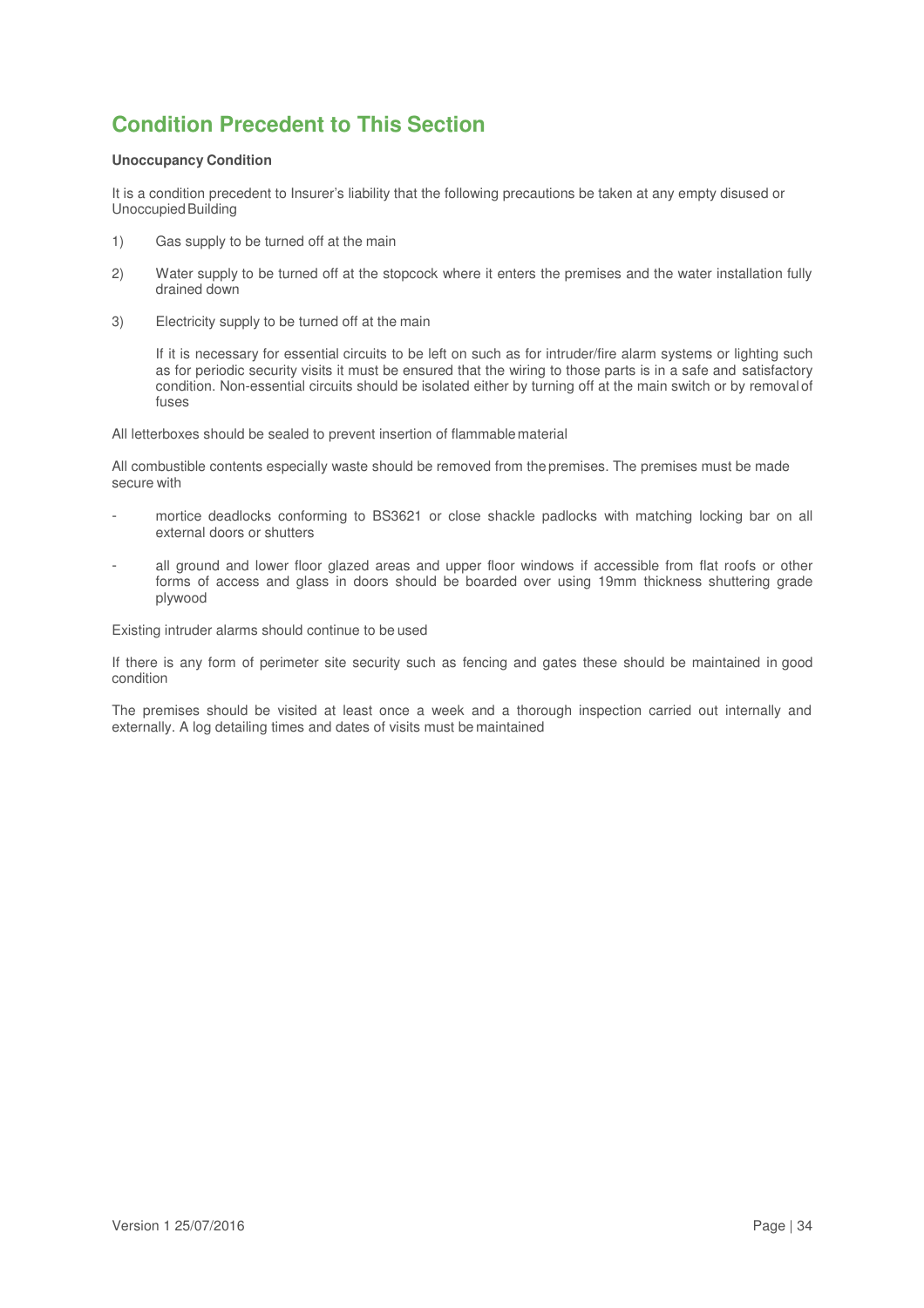# **Section 2 - Rental Income**

### **This Section applies only if stated as INSURED in the Policy Schedule**

### **Insuring Clause**

In the event of Damage for which the Insurers are liable under Section 1 of this Policy during the Period of Insurance the Insurers will indemnify you against loss of Gross Rentals and additional expenditure to the extent described in the Basis of Payment hereunder up to the Limit of Liability

# **Definitions to This Section**

- Note (1) To the extent that the Insured is accountable to the tax authorities for value added tax all terms in this Section shall be exclusive of such tax
- Note (2) For the purpose of these definitions any adjustment implemented in current cost accounting shall be disregarded

### **Estimated Gross Rentals**

amount declared by you to the Insurers as representing not less than the Gross Rentals which it is anticipated will be earned by your Business during the financial year most nearly concurrent with the Period of Insurance (or a proportionately increased multiple thereof where the Maximum Indemnity Period stated in the Schedule applicable to this Section exceeds 12 months)

### **Gross Rentals**

money paid or payable to you for tenancies and other charges and for services rendered in the course of your Business at the Premises

### **Indemnity Period**

period beginning with the occurrence of Damage and ending not later than the Maximum Indemnity Period stated in the Schedule applicable to this Section thereafter during which the results of the Business shall be affected in consequence thereof

# **Limit of Liability**

The Insurers liability under this Section will not exceed 200% of the Sum Insured for each Item

in total 200% of the Total Sum Insured stated in the Schedule applicable to this Section

Provided that if the Sum Insured for each Item is less than the annual Gross Rentals at the inception of the Period of Insurance the amount payable for such Item shall be proportionately reduced

# **Basis of Payment**

The amount payable shall be

1) in respect of loss of Gross Rentals

 the amount by which the Gross Rentals during the Indemnity Period shall in consequence of Damage fall short of the Gross Rentals which would have been received had the Damage not occurred

2) in respect of additional expenditure

the additional expenditure necessarily and reasonably incurred for the sole purpose of avoiding or diminishing the loss of Gross Rentals which but for that expenditure would have taken place during the Indemnity Period in consequence of Damage but not exceeding the amount of reduction in Gross Rentals thereby avoided

less any sum saved during the Indemnity Period in respect of such of the expenses and charges payable out of Gross Rentals as may cease or be reduced in consequence of Damage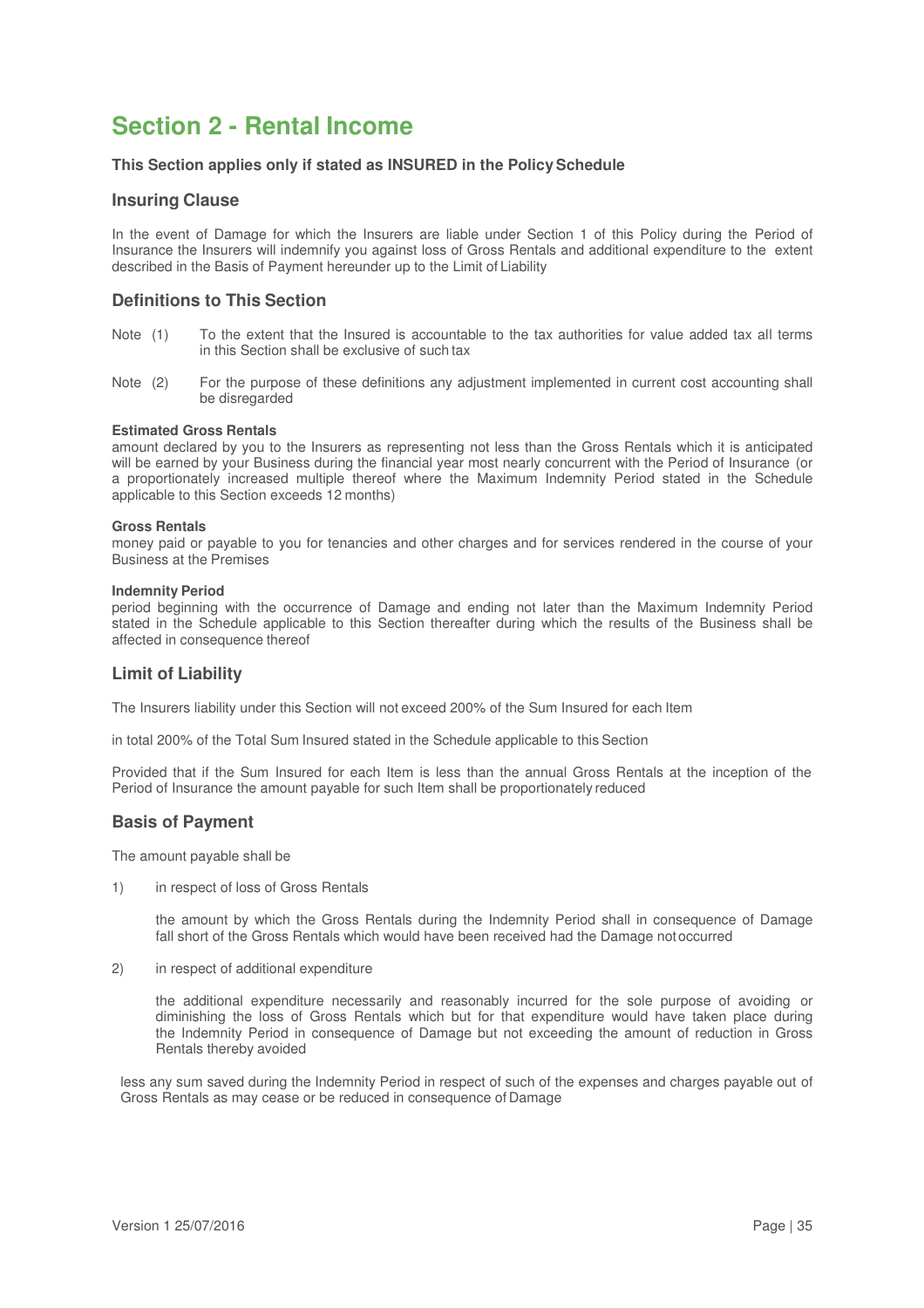# **Underinsurance Condition**

If any Sum Insured in respect of Gross Rentals is less than the Annual Gross Rental (or such multiple thereof that the Maximum Indemnity Period compares to 12 months if the Indemnity Period is longer) the amount payable for Gross Rentals will be proportionately reduced and you will be considered as your own insurer for the difference

# **Special Condition to This Section**

If during the Indemnity Period the Business shall be conducted elsewhere than at the Premises the money paid or payable to you for tenancies and other charges and for services rendered at such other premises shall be brought into account in arriving at your Gross Rentals during the Indemnity Period

### **IN ADDITION THE INSURERS WILL PROVIDE INDEMNITY UNDER THIS SECTION FOR THE FOLLOWING**

### **Denial of Access**

Loss of Gross Rentals and additional expenditure as a result of Damage as insured by this Section to property in the vicinity of the Premises which prevents or hinders the use of the Premises or access thereto whether the Premises or property of the Insured therein shall be damaged or not

Provided that the liability in the Insurers in respect of each and every claim shall not exceed 200% of the sum insured for each item stated in respect of this Section in the Schedule or £100,000 whichever is the lesser

### **Managing Agents Premises**

The insurance by each item on Gross Rentals is extended to include loss as insured resulting solely from Damage by any of the Defined Perils stated as insured in the Schedule to Buildings or other property at any location in the United Kingdom owned or occupied by the Insured's managing agents for the purposes of their business in consequence of which rent receivable by you is reduced

Provided that the liability in the Insurers in respect of each and every claim shall not exceed 200% of the sum insured for each item stated in respect of this Section in the Schedule or £100,000 whichever is the lesser

#### **Loss of Investment Income on Late Payment of Rent**

If as a result of Damage the Insurers are paying indemnity in respect of loss of Gross Rentals and the payment by the Insurers to you is made later than the date upon which you would normally have expected to receive the Rent from a lessee the Insurers will pay a further sum representing the investment interest lost to you during the delay period subject to the Insured being responsible for the first £500 of each and every claim

Provided that the liability in the Insurers in respect of each and every claim shall not exceed 200% of the sum insured for each item stated in respect of this Section in the Schedule or £100,000 whichever is the lesser

### **Rent of Residential Buildings**

In the event that Buildings occupied solely or at least 80% for residential purposes suffer Damage and no Sum Insured on Gross Rentals for the residential portions has been allocated then this Policy extends to include such loss of Gross Rentals including Costs of Re-letting and Additional Expenditure incurred during the Indemnity Period

For the purposes of this cover

Costs of Reletting shall mean the costs necessarily and reasonably incurred in reletting the Buildings (including legal fees in connection with the re-letting)

Additional Expenditure shall mean the expenditure (other than recoverable as Costs of Re-letting) necessarily and reasonably incurred solely to avoid or diminish the loss of Gross Rentals

Any underinsurance condition applying to this Section is deleted

The Insurers will also indemnify the Insured in respect of any expenditure incurred in the provision of comparable accommodation for the benefit of any lessee to comply with the requirements of the lease

The Insurers liability shall not exceed 20% of the Sum Insured applicable to the residential Building or residential portion of the Building concerned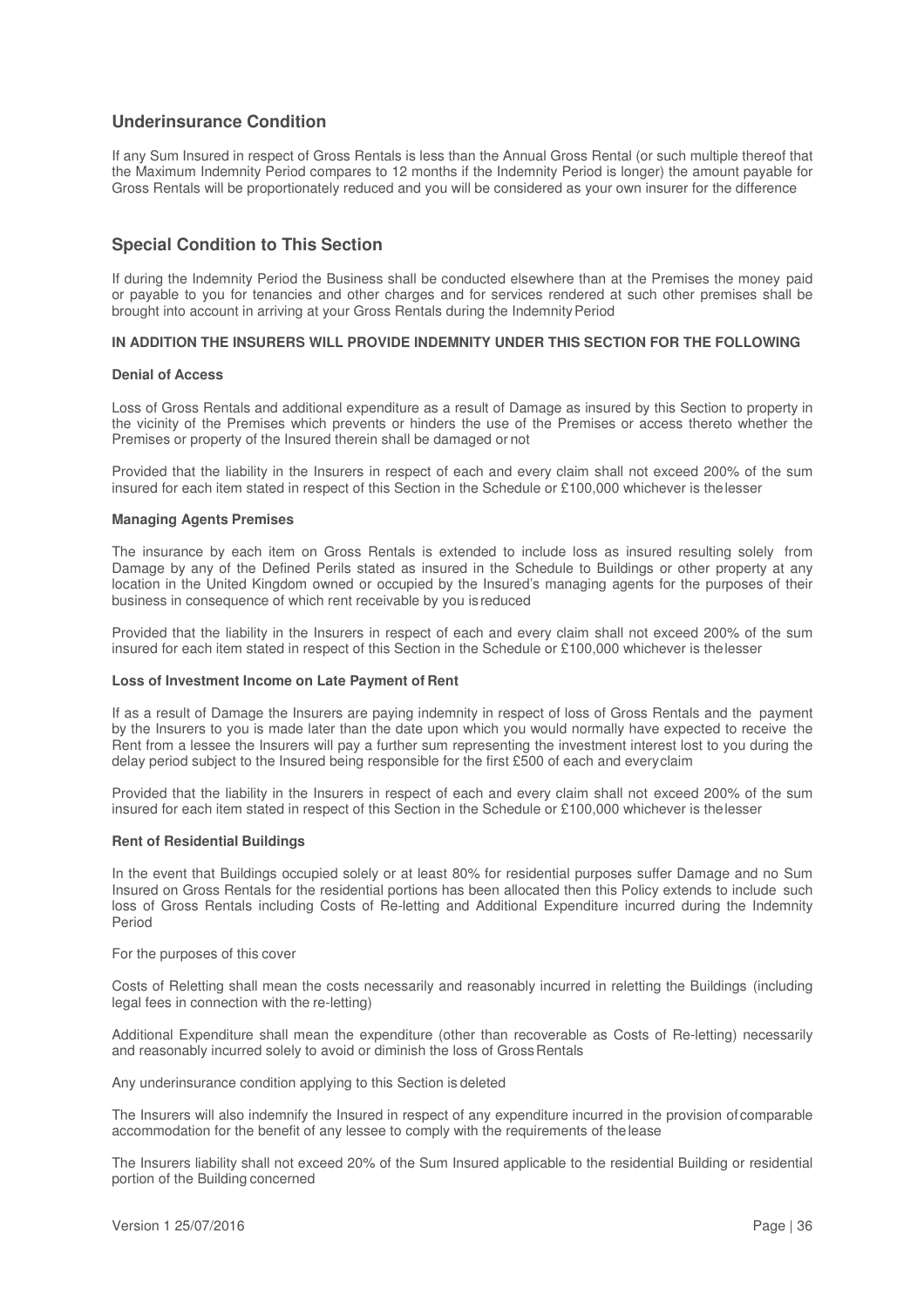### **Unlawful Occupation**

Loss of Gross Rentals in consequence of access to or use of the Premises being hindered or prevented due to the Premises or property in the vicinity of the Premises or any rights of way being

- 1) occupied by terrorists or persons thought to be terrorists
- 2) unlawfully occupied by third parties except in the course of a dispute between any employer and employee or group or workers

thought to contain or actually containing a harmful device provided that the police are immediately informed.

It is understood that the Insurers shall not be liable for:

- a) loss arising from any cause within your control
- b) loss as a result of physical loss or destruction of or damage to property
- c) loss which is the direct result of repairs or maintenance being carried out to property as a result of inherent defect or wear or tear
- d) any incident involving prevention or hindrance of access to or use of the Premises for less than 12 hours duration

Provided that the liability of the Insurers shall not exceed £10,000 in any one Period of Insurance

### **Professional Charges**

The reasonable charges payable by the Insured to their professional accountants/auditors for producing any particulars or details or any other proofs information or evidence as may be required under General Condition (1) and reporting that such particulars or details are in accordance with the Insured's books of account or other business books or documents Provided that the sum of the amount otherwise payable under this Section shall in no case exceed the Limit of Liability herein

### **Automatic Reinstatement of Sum Insured**

In the event of Damage the Sums Insured by this Section will be automatically reinstated from the date of the Damage unless written notice is given to the contrary either by the Insurers or by you provided always that in the event of reinstatement you will pay any such additional premium as may be requested for such reinstatement from that date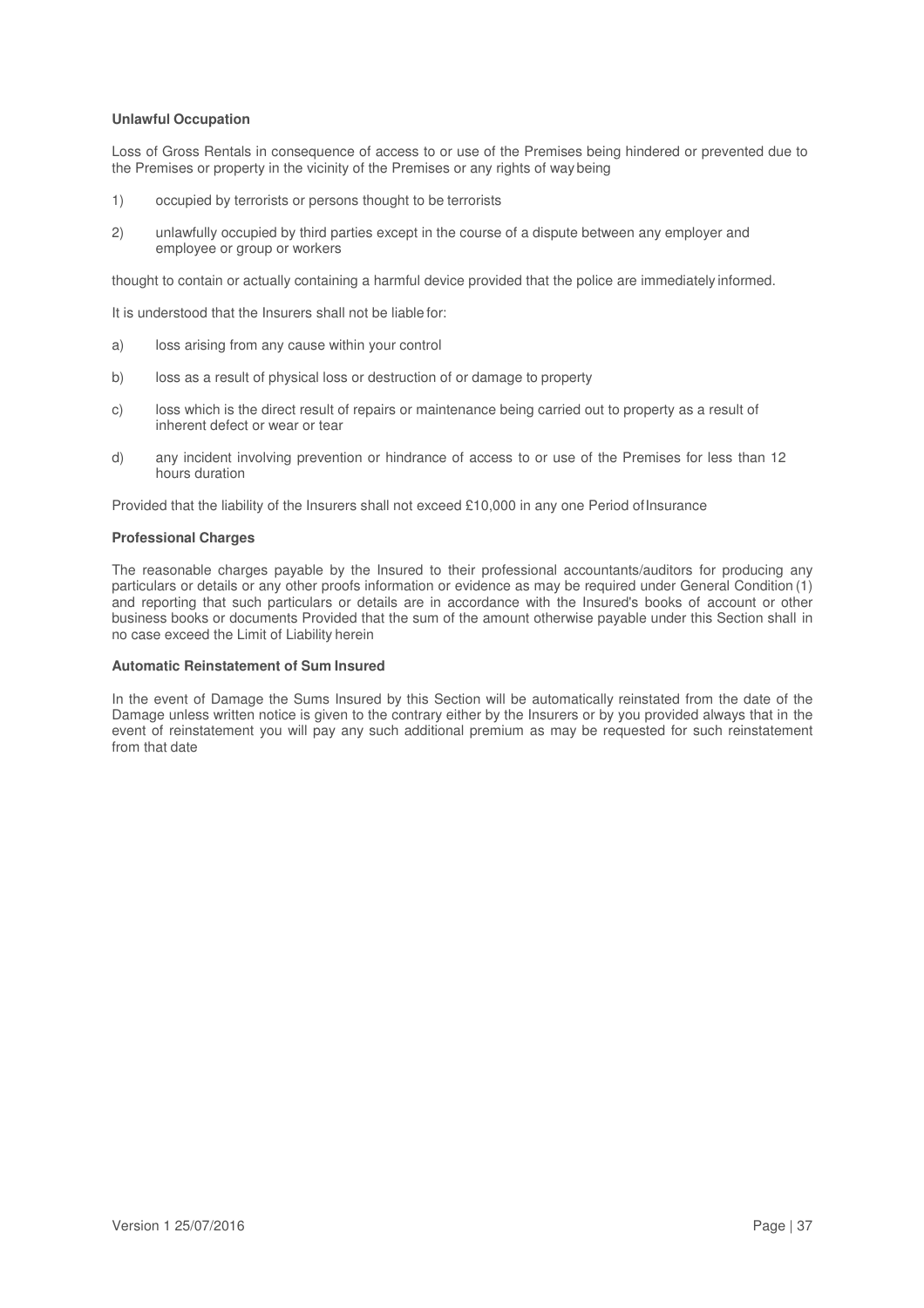# **Section 1 - Buildings and Contents and Section 2 - Rental Income**

### **IN ADDITION THE INSURERS WILL PROVIDE INDEMNITY UNDER THE ABOVE SECTIONS FOR THE FOLLOWING**

### **Automatic Cover (Newly Acquired Properties)**

Automatic cover for premises newly acquired by you in the United Kingdom to the extent that your interest is not protected by any other more specific insurance

### Provided that

- a) as soon as reasonably practicable you shall notify the Insurers in writing of each premises acquired and arrange specific cover with the Insurer
- b) this cover shall operate for a maximum period of 30 days from the date you acquired their interest in the premises
- c) the Insurers' maximum liability any one claim for Buildings and Gross Rentals shall not exceed £750,000 in respect of any premises
- d) in respect of any premises purchased for renovation refurbishment or redevelopment the Basis of Payment shall be indemnity

### **Alterations and Additions to Premises**

In the event that alterations and additions to the Premises are effected during the Period of Insurance and are not more specifically insured the under noted increases in cover shall apply from practical completion of the work until the renewal date immediately following such completion

In respect of Buildings – the Declared Value and/or Sum Insured (as appropriate) shall be increased by such percentage as represents the value of the alterations or additions not exceeding either 10% or £750,000 whichever is the less

In respect of Gross Rentals – if the Gross Rentals is to increase following completion of the alterations or additions the Sum Insured shall be increased by the anticipated amount of the additional Gross Rentals for the Indemnity Period not exceeding either 10% or £250,000 whichever is the less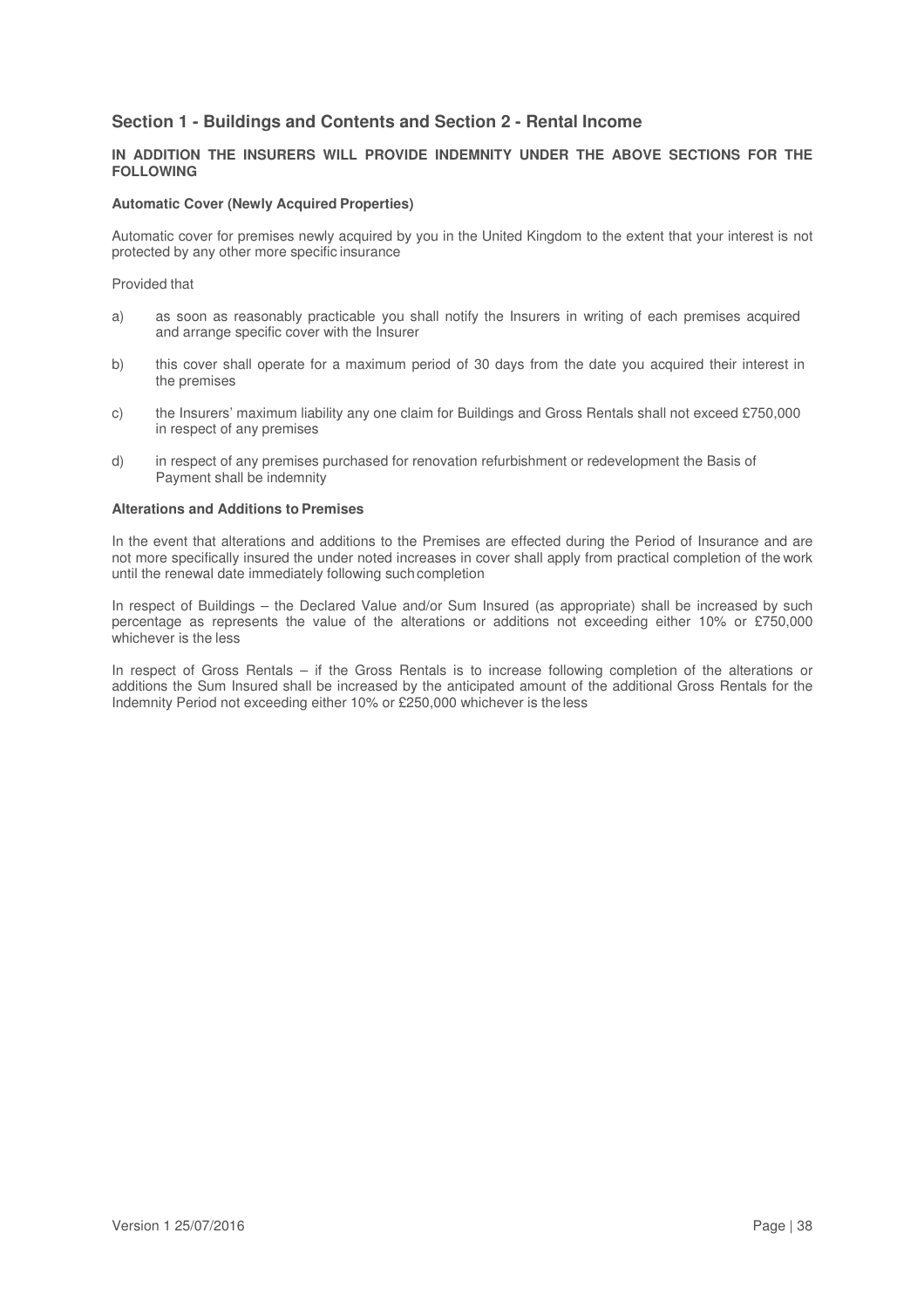# **Section 3 - Property Owners Liability**

# **This Section applies only if stated as INSURED in the Policy Schedule**

# **Insuring Clause**

In the event of accidental

- 1) Injury to any person
- 2) loss of or accidental damage to material property
- 3) loss of amenities nuisance trespass or interference with any right of way air or water

occurring during the Period of Insurance and arising in connection with your ownership of or responsibility for the Property insured by Section 1 of this Policy the Insurers will indemnify you in respect of your liability at law for compensation together with Costs and Expenses

# **Basis of Payment**

The liability of the Insurers will not exceed the Limit of Indemnity stated in the Schedule applicable to this Section for any one claim or series of claims arising from one source or original cause

In addition the Insurers will pay Costs and Expenses

# **Exclusions to this Section**

This Section does not cover

### **Excess**

1) the first £250 of each and every claim in respect of (2) of the Insuring Clause to this Section only

### **Fines liquidated damages or penalties**

2) liability for fines liquidated damages or penalties of any kind or for punitive exemplary restitutionary or multiplied damages

# **Injury to Employees**

3) liability to any Employee for Injury arising out of and in the course of their employment by you

### **Property in your Custody or Control**

- 4) physical loss of or damage
	- a) property belonging to you or in your custody or under your control or that of any Employee (other than property belonging to your visitors directors partners or Employees)
	- b) that part of any property on which you or any of your Employees or agents are or have been working where the physical loss or damage results from such work

#### **Deliberate Acts**

5) liability caused by or arising from any deliberate act or omission by or on behalf of any person claiming indemnity under this Section and which could reasonably have been expected of such person having regard to the nature and circumstances of such act or omission

### **Contractual Liability**

6) liability which attaches itself solely by virtue of a contract or agreement but any liability which would have attached in the absence of such contract or agreement is covered under this Section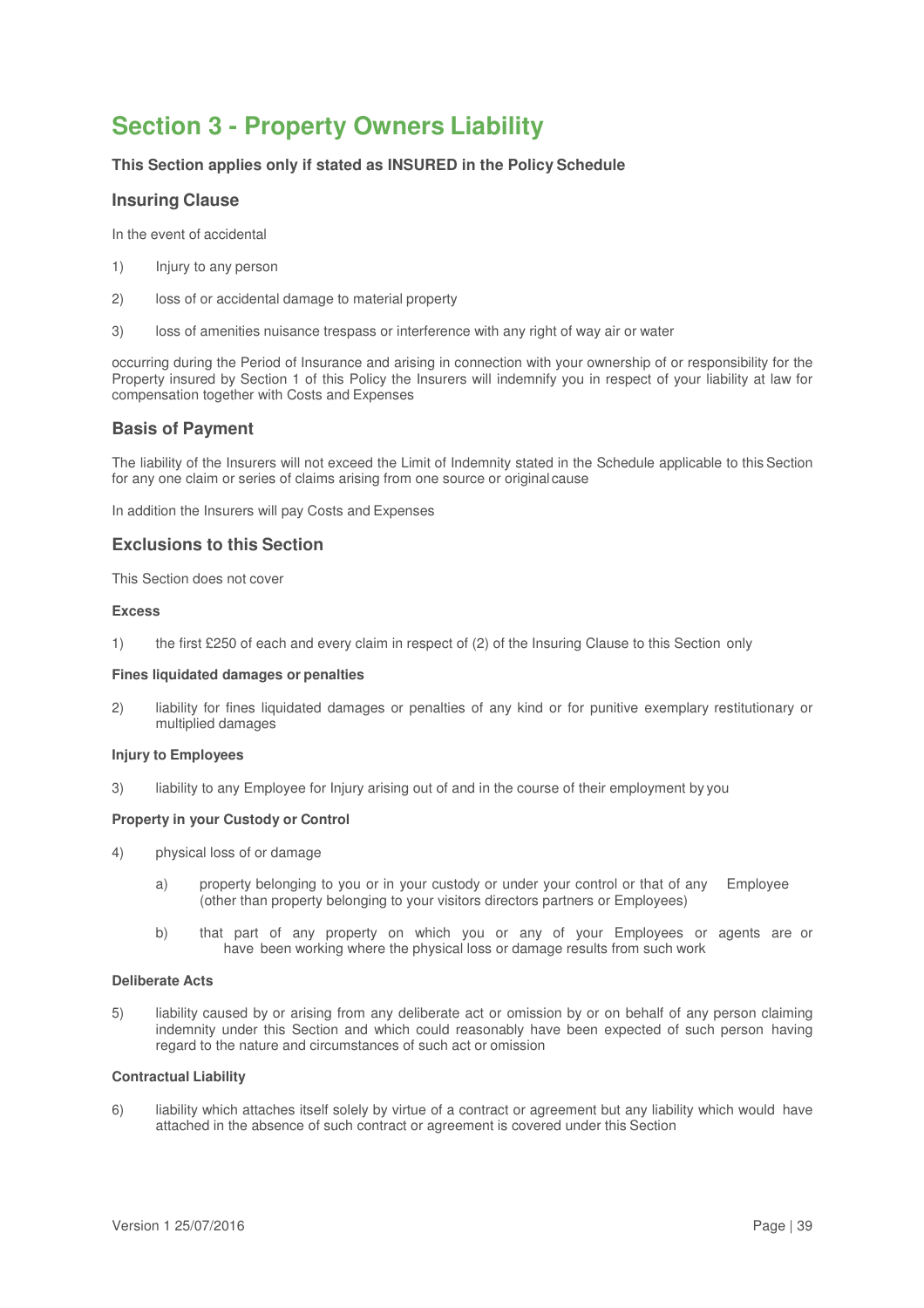### **Advice and Professional Services**

- 7) liability caused by or arising from
	- a) any advice design or specification given by you or on your behalf for a fee
	- b) professional services rendered by you or on your behalf

### **Aircraft Hovercraft and Watercraft**

8) liability caused by or arising from the ownership possession or use by you or on your behalf of any aircraft hovercraft or watercraft (other than watercraft eight metres in length or less)

#### **Mechanically propelled vehicles**

9) liability caused by or arising from the ownership possession or use by or on behalf of you of any mechanically propelled vehicle (or trailer attached to it) if being used in circumstances for which compulsory insurance or security is required under any legislation governing the use of the vehicle

### **Cyber Liability**

- 10) liability arising directly or indirectly out of
	- a) loss of alteration of or damage to or
	- b) reduction in the functionality availability or operation of

any computer system or programme hardware data information repository microchip integrated circuit or similar device in computer equipment or non-computer equipment as a result of your E-activities

For the purpose of this Exclusion E-activities means any use of electronic networks including the internet and private networks intranets extranets electronic mail worldwide web and similar medium carried out by you or by any person persons partnership firm or company acting for you or on your behalf

#### **Asbestos**

11) Liability for any loss cost or expense directly or indirectly arising out of or resulting as a consequence of or related to the manufacture mining processing ownership distribution testing remediation removal storage disposal sale transportation use of or exposure to asbestos or silica or polychlorinated biphenyls or materials or products containing such substances (or any other component building material hazardous to health) whether or not there is another cause of loss which may have contributed concurrently or in any sequence to a loss

#### **Mildew Mould Spore(s) or Allergens**

12) liability directly or indirectly occasioned by, happening through, arising out of, resulting from or in connection with any fungus of any kind whatsoever, including but not limited to mildew, mould, spore(s) or allergens; or

any costs or expenses associated, in any way, with the abatement, mitigation, remediation, containment, detoxification, neutralization, monitoring, removal, disposal, or any obligation to investigate or assess the presence or effects of fungus of any kind whatsoever, including but not limited to mildew, spore(s), or allergens; or

any obligations or duty to defend any actions directly or indirectly occasioned by, or happening through, arising out of, resulting from or in connection with any fungus of any kind whatsoever, including but not limited to mildew mould spore(s) or allergens

Irrespective of the cause of such fungus, mildew, mould, spore(s) or allergens, and whenever or wherever occurring.

### **Component Building Materia**l

13) liability directly or indirectly caused by, resulting from or in connection with any component building material that must be removed, encapsulated, or otherwise abated because its presence or release is a hazard to human health.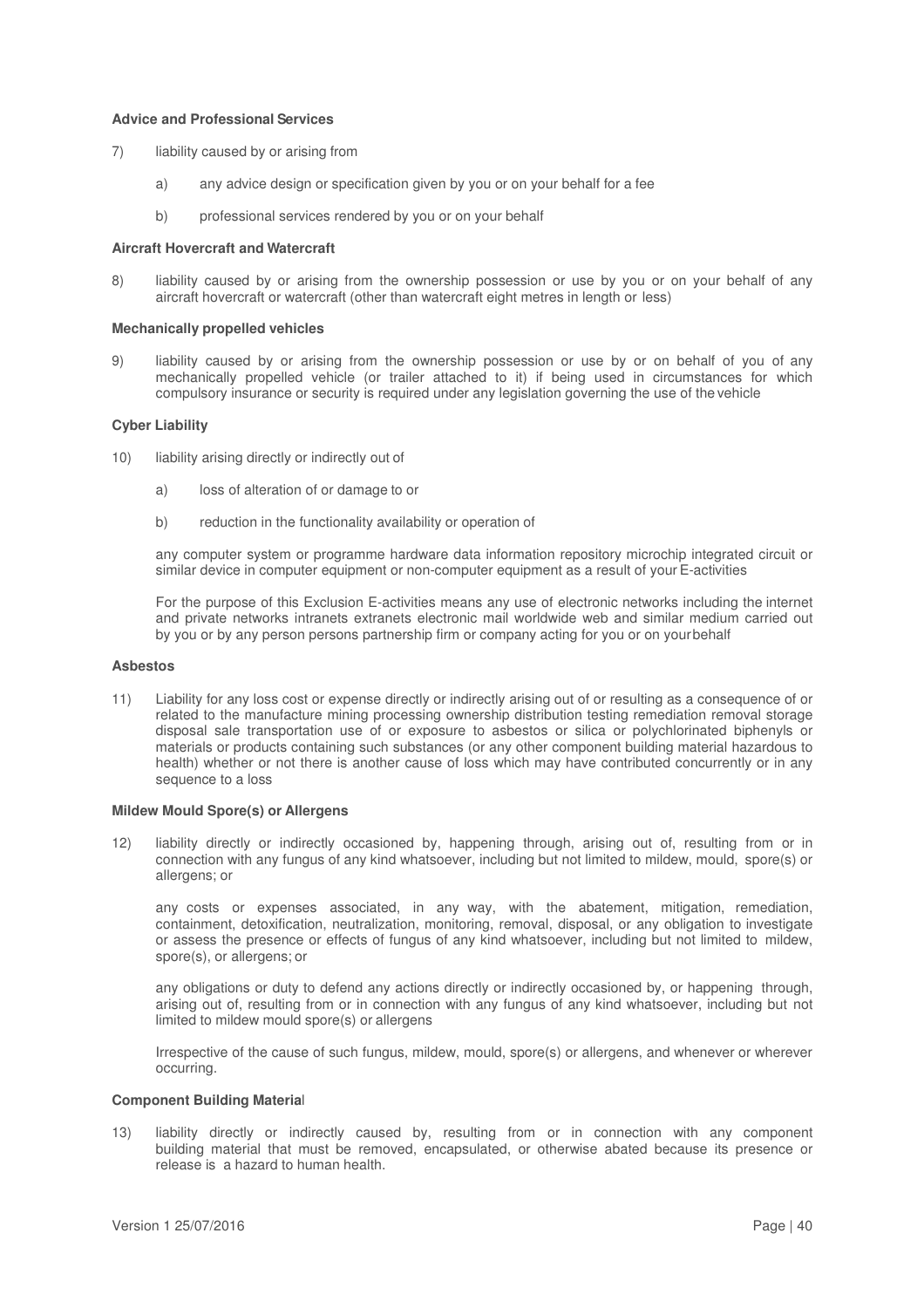### **IN ADDITION THE INSURERS WILL PROVIDE INDEMNITY UNDER THIS SECTION FOR THE FOLLOWING**

### **Indemnity to Others**

- 1) If you so request
	- a) any of your directors partners or Employees in respect of liability for which you would have been entitled to indemnity under this Section had the claim for which indemnity is being sought been made against you
	- b) any officer or member of your social sports and welfare organisations or fire first aid or ambulance services while acting in their respective capacities as such
- 2) The legal personal representatives of any deceased person who was entitled to claim indemnity under this Section in respect of liability incurred by that person
- 3) Any principal in like manner to you where any contract or agreement entered into by you for the performance of work so requires in respect of the principal's liability arising from the performance of work by you

### **Cross Liabilities**

Each person to whom this Section applies in the same manner and to the same extent as if a separate policy had been issued to each provided that the total amount of compensation will not exceed the Limit of Indemnity stated in the Schedule applicable to this Section

#### **Compensation for Court Attendance**

In the event of the following persons attending court at the request of the Insurers in connection with a claim under this Section the Insurers will compensate you at a rate of each person's wages or salary or at the following rates whichever is the less for each day on which attendance is required

| $\left( \begin{matrix} 1 \end{matrix} \right)$ | by you or any of your directors or partners | £250 per day |
|------------------------------------------------|---------------------------------------------|--------------|
| (2)                                            | by any of your Employees                    | £100 per day |

### **Health and Safety at Work etc Act Defence Costs**

You and also at your request any of your directors partners or Employees for legal costs and expenses incurred

- 1) in defending any prosecution for breach of duty
- 2) with the Insurers' consent in an appeal against a conviction resulting from a prosecution

under the Health and Safety at Work etc Act 1974 or the Health and Safety at Work (Northern Ireland) Order 1978 committed during the Period of Insurance where the circumstances may otherwise give rise to a claim under this Section

excluding any claim arising from a deliberate or premeditated act event or omission which any person seeking indemnity under this Section knows or should have known would be likely to constitute an offence under the above Act or Order

### **Defective Premises Act**

Liability arising under Section 3 of the Defective Premises Act 1972 or Section 5 of the Defective Premises (Northern Ireland) Order 1975 in respect of the disposal of any premises which were occupied and/or owned by you in connection with your Business

excluding any liability for

- a) the cost of making good replacement or reinstatement of any defect or workmanship giving rise to such liability
- b) any physical loss of or damage to such premises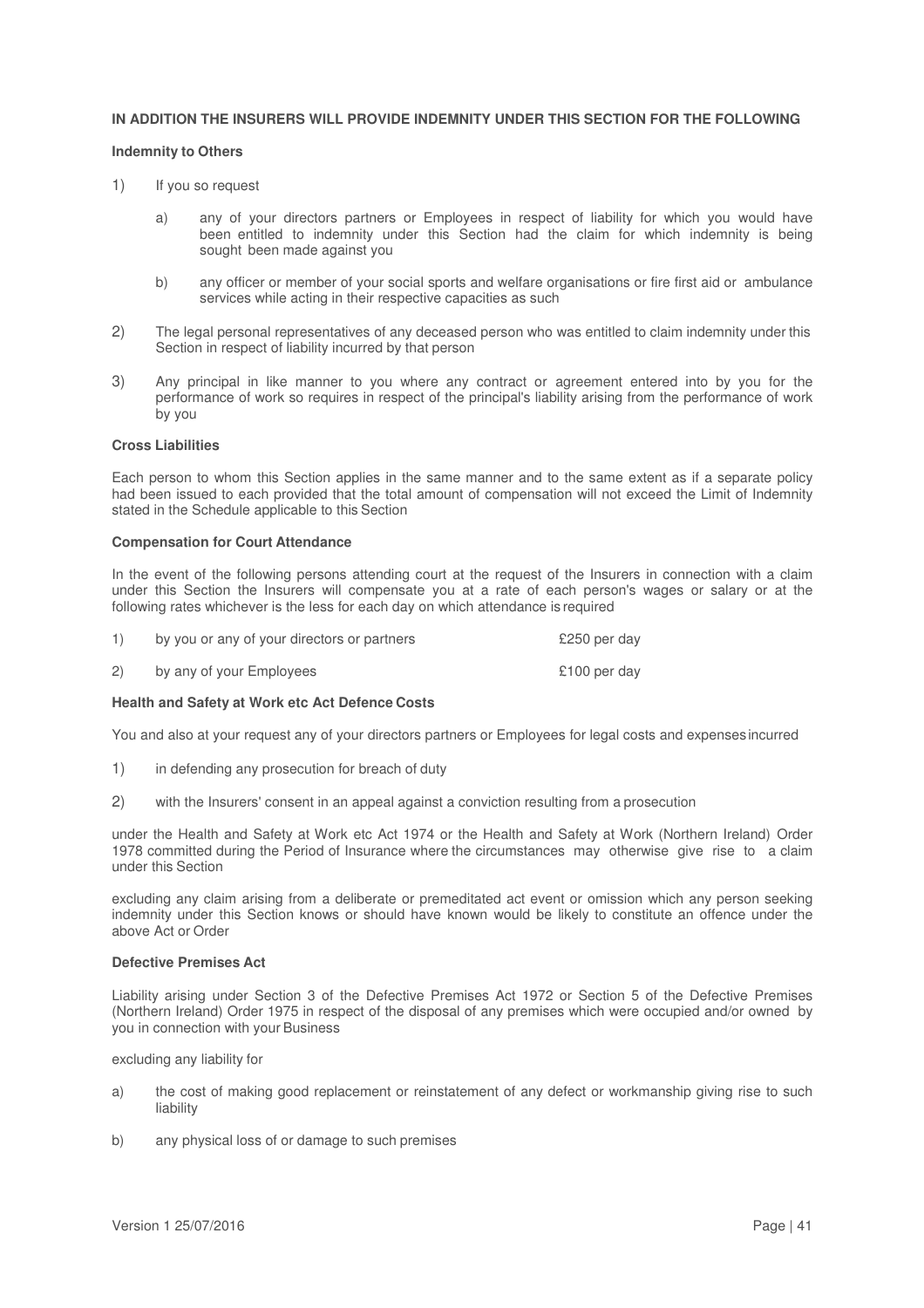### **Sudden and Unintended Pollution**

Pollution is excluded by General Exclusion 1(c) of this Policy but this Section provides Pollution cover subject to all other provisions of this Policy for liability in respect of Injury or loss of or damage to property caused solely by **Pollution** 

- 1) which results from a sudden identifiable unintended and unexpected incident and
- 2) such incident occurs entirely at a specific and identified time and place while this Policy remains in force

### provided that

- a) all Pollution which arises out of any one incident will be deemed to have happened at the time such incident takes place
- b) the Insurers will not indemnify you against liability in respect of Pollution happening anywhere in the United States of America or Canada
- c) the total liability of the Insurers for compensation will not exceed the Limit of Indemnity stated in the Schedule applicable to this Section for this additional cover and for any claim otherwise payable under this Section arising from the same source or original cause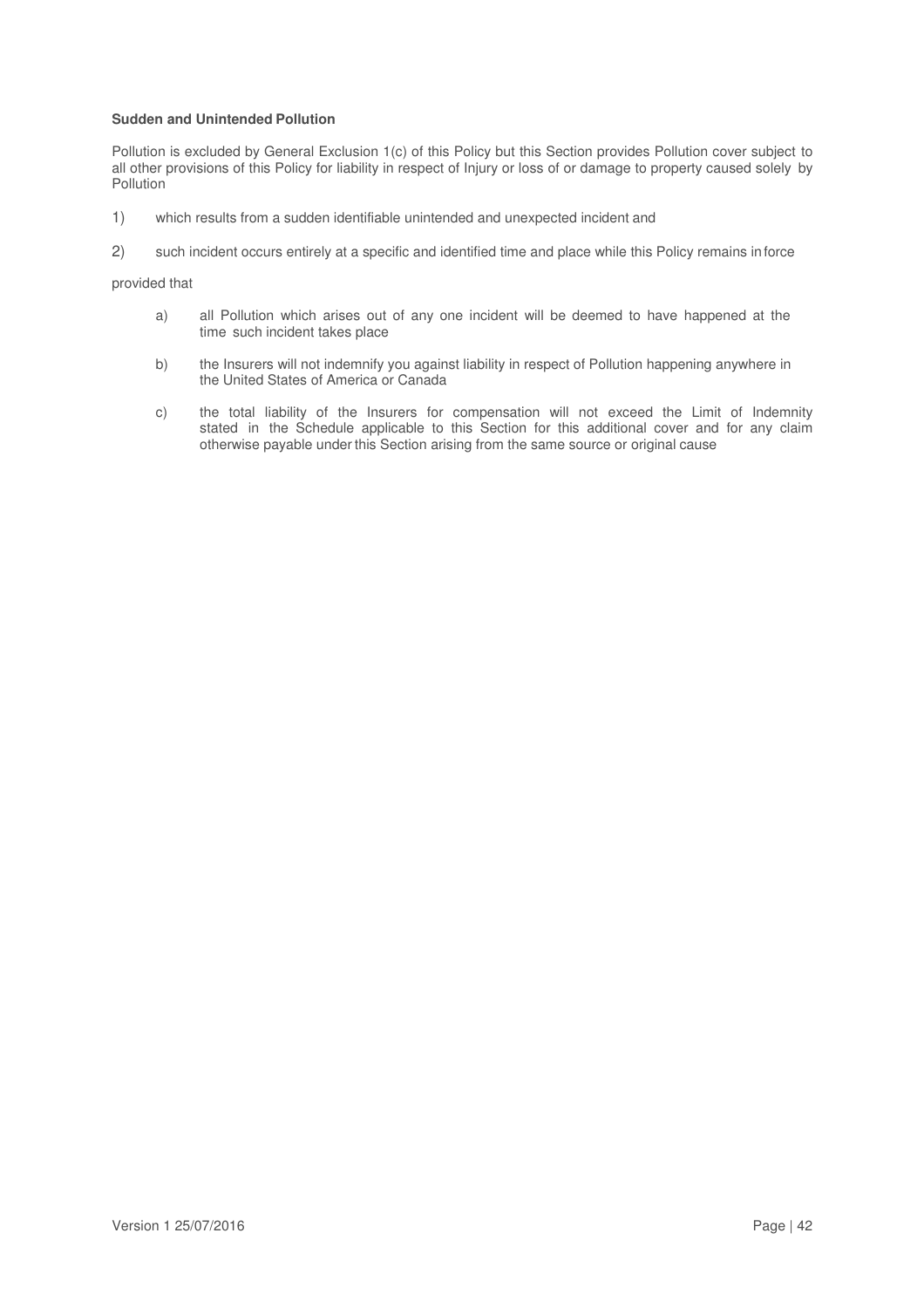# **Section 4 - Employers' Liability**

### **This Section applies only if stated as INSURED in the Policy Schedule**

### **Insuring Clause**

In the event of Injury to any Employee caused during the Period of Insurance and arising out of and in the course of their employment by you in connection with your Business within the Geographical Limits the Insurers will indemnify you against all sums that you shall become legally liable to pay as compensation in respect of such Injury together with Costs & Expenses

# **Definitions to This Section**

### **Offshore**

means from the time of embarkation by an Employee onto a conveyance at the point of final departure to either an offshore rig or offshore platform until disembarkation by an Employee from a conveyance onto land upon return from either an offshore rig or offshore platform

### **Basis of Payment**

The liability of the Insurers for compensation and Costs and Expenses will not exceed the Limit of Indemnity stated in the Schedule applicable to this Section for any one claim or series of claims arising from one source or original cause

The Insurers may at any time pay to you or anyone else entitled to indemnity under this Section

- 1) the amount stated as the Limit of Indemnity in the Schedule applicable to this Section after deducting any sum or sums already paid as compensation and any Costs and Expenses paid by the Insurers or
- 2) any lesser amount for which any claim or claims can be settled

and upon such payment the Insurers will relinquish conduct and control of and be under no further liability in connection with such claim or claims except for Costs and Expenses incurred or which can be recovered in respect of action taken before the date of the Insurers' payment under this Section

Any sum paid will be inclusive of all Costs and Expenses incurred and no further sums will be payable by the **Insurers** 

# **Exclusions to This Section**

There will be no indemnity under this Section for

### **Work Offshore**

1) you or anyone claiming indemnity under this Section in respect of liability arising Offshore

#### **Indemnity for Directors Partners and Employees**

2) liability of any of your directors partners or Employees for which you would not have been entitled to indemnity if the claim had been made against you

#### **Fines or Penalties**

3) the payment of fines or penalties

#### **Mechanically Propelled Vehicles**

- 4) Injury to any Employee whilst
	- a) carried in or upon
	- b) entering or getting on to or alighting from

any mechanically propelled vehicle in circumstances where any road traffic legislation requires insurance or security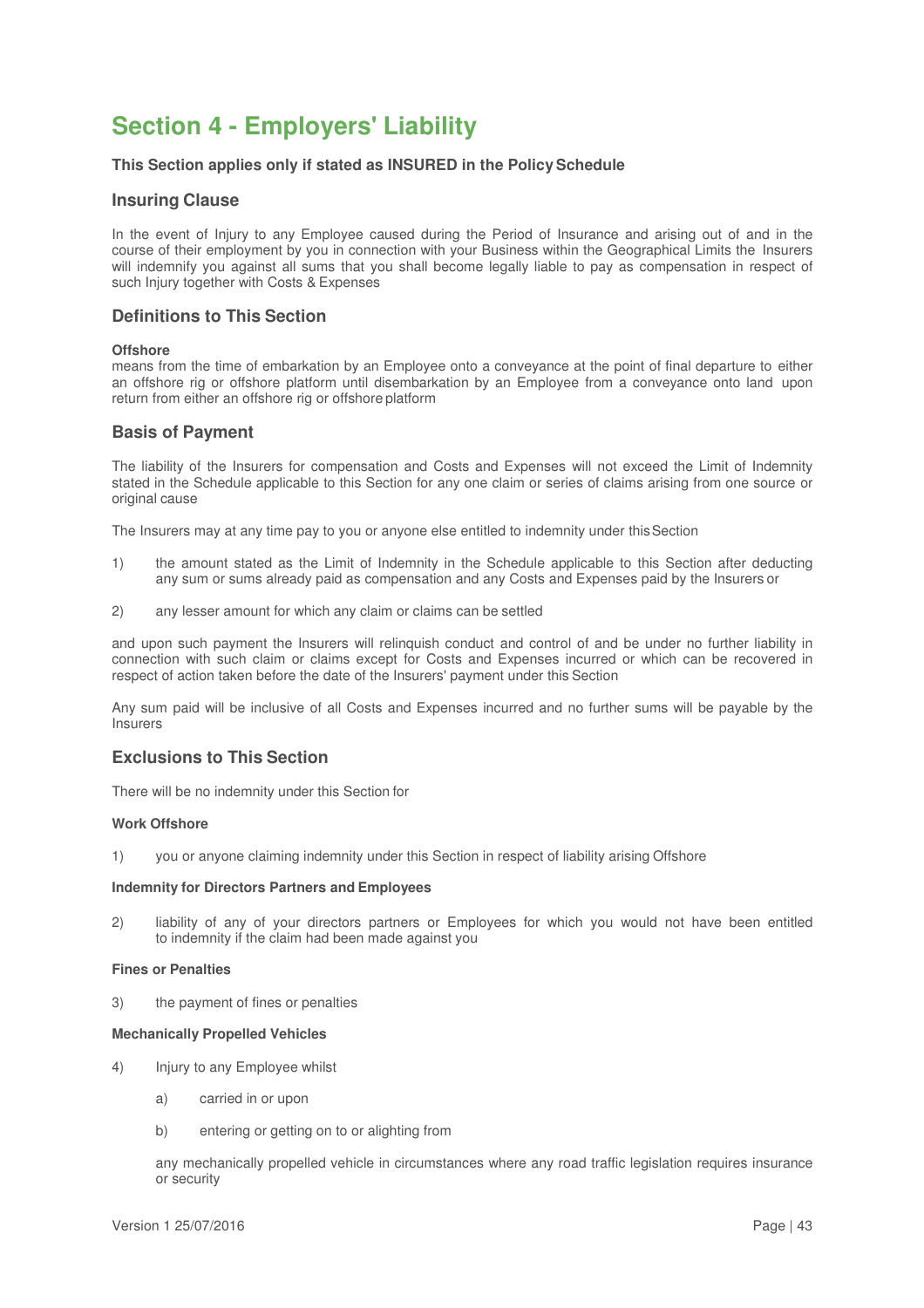### **Asbestos**

5) liability arising out of or related to the manufacture mining processing distribution testing remediation removal storage disposal sale use or exposure to asbestos or materials or products containing asbestos, except to the extent that an indemnity is deemed to be required in accordance with the provisions of any law relating to compulsory insurance of liability to employees, in which case a sub- Limit of Indemnity of £5,000,000 shall apply. It is a condition precedent to the liability of the Insurers that the Insured do not manufacture mine process distribute test remediate remove store dispose sell or use asbestos or materials or products containing asbestos.

### **Jurisdiction**

6) for compensation or Costs and Expenses arising from an action brought in a court of law outside the Geographical Limits

# **Special Condition to the Employers' Liability Section**

The indemnity provided by this Section is deemed to be in accordance with the provisions of any law relating to compulsory insurance of liability to Employees in Great Britain Northern Ireland the Channel Islands or the Isle of Man but you shall repay to the Insurers all sums paid by the Insurers which the Insurers would not have been liable to pay but for the provisions of such law

### **IN ADDITION THE INSURERS WILL PROVIDE INDEMNITY UNDER THIS SECTION FOR THE FOLLOWING**

### **Indemnity to Others**

- 1) If you so request
	- a) any of your directors partners or Employees in respect of liability for which you would have been entitled to indemnity under this Section if the claim for which indemnity is being sought had been made against you
	- b) any officer or member of your social sports and welfare organisations or fire first aid or ambulance services while acting in their respective capacities as such
- 2) The legal personal representatives of any deceased person who was entitled to claim indemnity under this Section in respect of liability incurred by that person
- 3) Where any contract or agreement entered into by you so requires any principal in like manner to you in respect of the principal's liability arising from the contract or agreement but only so far as concerns liability to an Employee

Provided that they observe the terms of this Policy as far as they can apply

#### **Contractual Liability**

Subject to Exclusion (3) of this Section where any contract or agreement entered into by you so requires liability assumed by you by virtue of such contract or agreement but only in so far as concerns liability to an Employee

### **Cross Liabilities**

Each person to whom this Section applies in the same manner and to the same extent as if separate policy had been issued to each provided that the total amount of compensation payable will not exceed the Limit of Indemnity stated in the Schedule applicable to this Section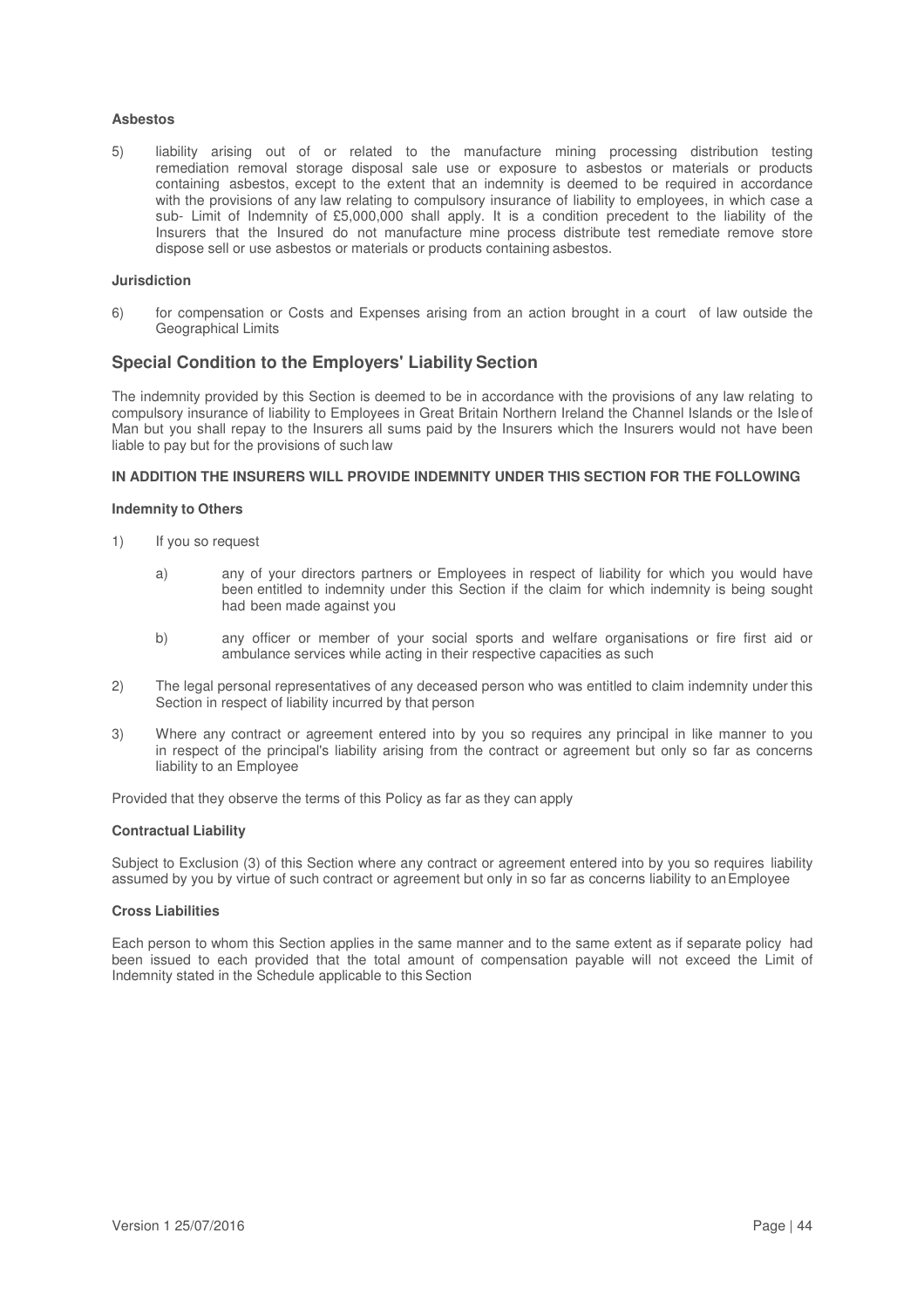### **Health and Safety at Work etc Act Defence Costs**

You and also at your request any of your directors partners or Employees for legal costs and expenses incurred

- 1) in defending any prosecution for breach of duty
- 2) with the consent of the Insurers in an appeal against a conviction resulting from a prosecution

under the Health and Safety at Work etc Act 1974 or the Health and Safety at Work (Northern Ireland) Order 1978 committed or alleged to have been committed during the Period of Insurance where the circumstances may otherwise give rise to a claim under Section

excluding legal costs and expenses in connection with any breach of duty arising from a deliberate or premeditated act event or omission which any person claiming indemnity under this Section knows or should have known would be likely to constitute an offence under the above Act or Order

### **Compensation for Court Attendance**

In the event of the following persons attending court at the request of the Insurers in connection with a claim under this Section the Insurers will compensate you at the rate of each person's wages or salary or at the following rates whichever is the less for each day on which attendance is required

| 1)  | by you or any of your directors or partners | £250 per day |
|-----|---------------------------------------------|--------------|
| (2) | by any of your Employees                    | £100 per day |

### **Unsatisfied Court Judgements**

In the event of a judgement for damages being obtained against someone other than you

- 1) under the jurisdiction of a court in England Scotland Wales Northern Ireland the Channel Islands or the Isle of Man by any Employee or their representative
- 2) in respect of Injury arising out of and in the course of your Employee's employment or engagement by you

which remains unsatisfied in whole or in part six months after the date of such judgement the Insurers will at your request pay to your Employee or representative the amount of any damages or awarded costs to the extent that they remain unsatisfied

### Provided that

- a) there is no appeal outstanding
- b) the judgement relates to Injury which would otherwise be covered under this Section
- c) any payment made by the Insurers will be only in respect of liability for which you would have been entitled to indemnity under this Section had judgement been made against you
- d) the Insurers are entitled to take over and prosecute for their own benefit any claim made against any other person and you and your Employee or their representative must provide all information and assistance required by the Insurers